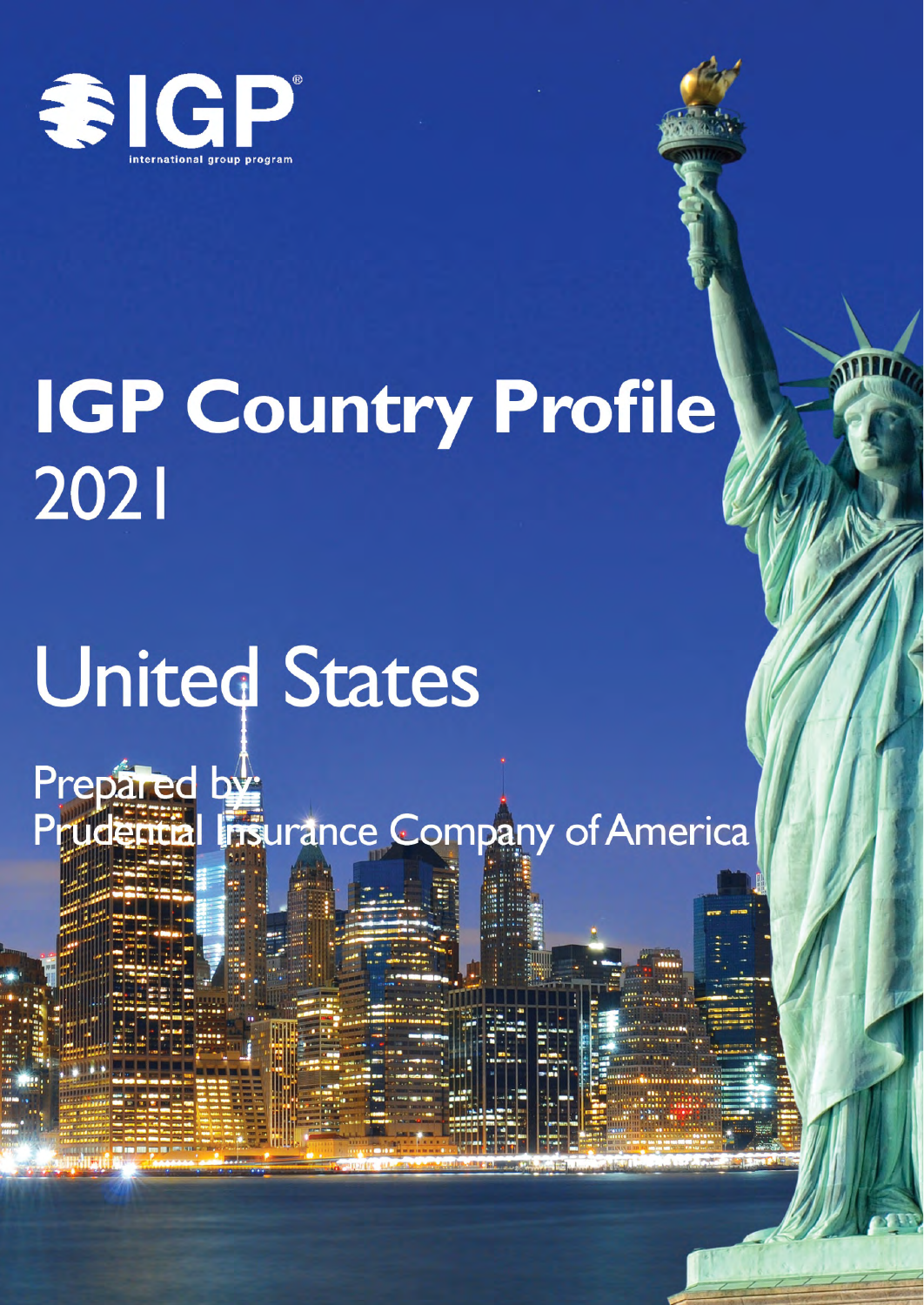

## **Preface**

This Country Profile has been prepared by **The Prudential Insurance Company of America** for the International Group Program (IGP).

The United States Country Profile represents an overview of legal, regulatory and market conditions that may change. It neither represents, nor should it be relied upon for tax or legal advice.

The International Group Program (IGP) is a network of major life insurance companies (Network Partners) operating throughout the world, who work together to meet the group insurance and pension needs of international corporations and their affiliates, branches, and subsidiaries.

Since 1967, the International Group Program has been an industry leader in the field of international benefits management, serving more multinational companies than any other network. IGP is represented in around 80 countries throughout the world and is known for the flexibility and quality of service we provide to our clients.

Working closely with our headquarters' staff in Boston and our regional offices in Brussels and Singapore, IGP Network Partners offer corporate clients the advantages of experienced local insurance management coupled with the resources of a professionally trained staff that specializes in international employee benefits.

IGP is managed by John Hancock Life Insurance Company (U.S.A.), the U.S. operation of Manulife Financial Corporation, a leading financial services group based in Toronto, Canada. Manulife offers its clients a diverse range of financial protection products and wealth management services. Both Manulife Financial and John Hancock are internationally recognized brands that have stood for financial strength and integrity for more than a century.

*The information contained in the IGP Country Profiles is considered proprietary and any material extracted from a profile must be attributed to IGP.*

### **John Hancock Financial**

P.O. Box 111, Boston, Massachusetts 02117 United States T + 1 617-572-8677 E igpinfo@jhancock.com

W www.igpinfo.com

*The information provided under this document is for educational purposes only and is not intended as a substitute for professional advice. While our Network*  Partners work hard to verify the information provided, we cannot guarantee there *are no inadvertent errors. The information included in this document is subject to change without notice.*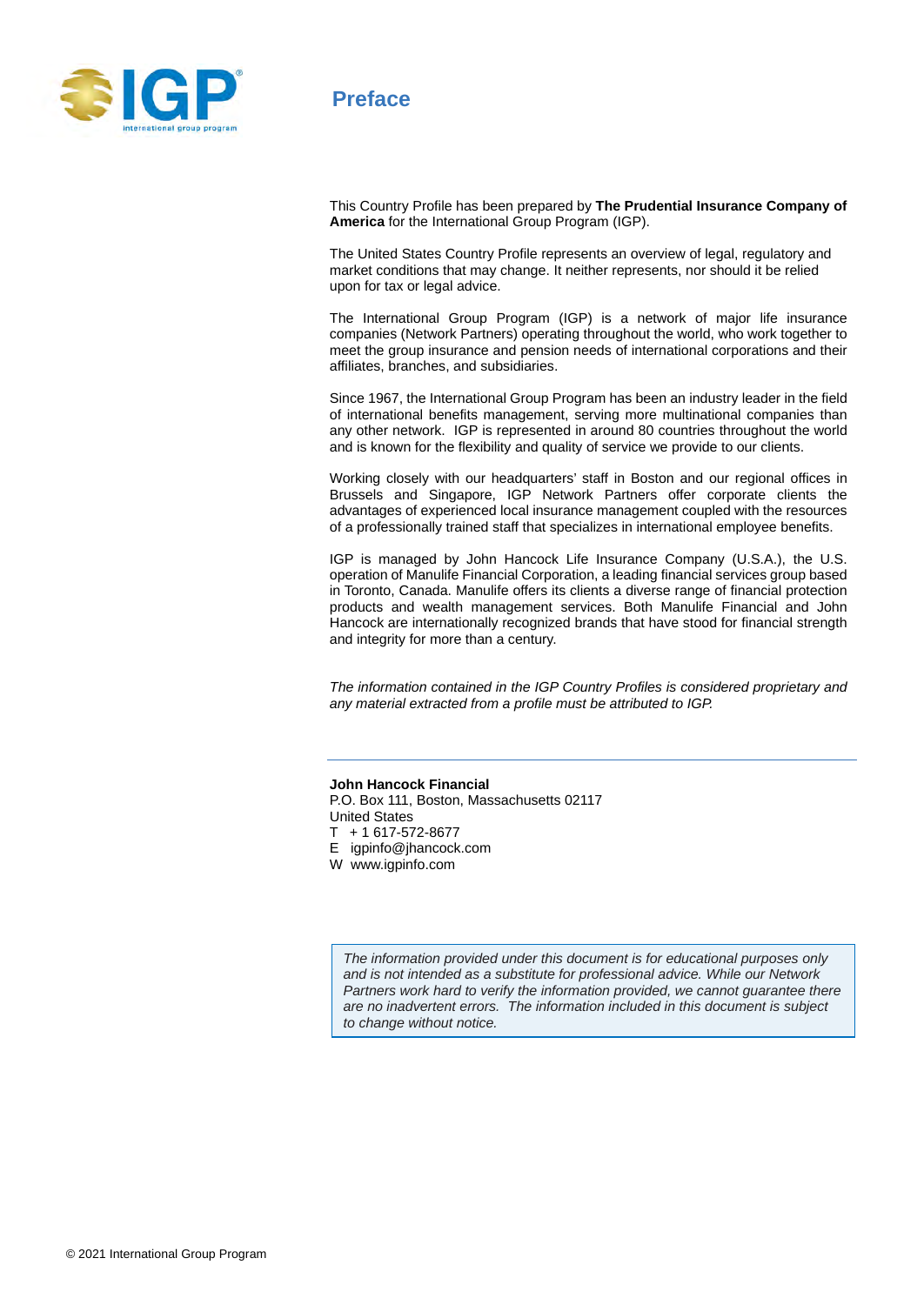

## **Table of Contents**

### YOUR LOCAL LINK TO IGP IN THE UNITED STATES

| The Prudential Insurance Company of America |  |
|---------------------------------------------|--|
|---------------------------------------------|--|

#### CUSTOMARY PRIVATE EMPLOYEE BENEFITS & SOCIAL SECURITY BENEFITS

|                 |    | Introduction                                                 | 5              |
|-----------------|----|--------------------------------------------------------------|----------------|
|                 |    | Social Security contributions                                | 5              |
|                 |    | Rates of Contribution as % of SSCB                           | 5              |
|                 |    | <b>Insured Status</b>                                        | 5              |
|                 |    | <b>Retirement Benefits</b>                                   | $\overline{7}$ |
|                 |    | Customary Private Employee Benefits - Additional Information | 9              |
|                 |    | <b>Retirement Benefit Plans</b>                              | 9              |
|                 |    | <b>Retirement Legislative Developments</b>                   | 10             |
|                 |    | <b>Disability Benefits</b>                                   | 13             |
|                 |    | Death Benefits                                               | 14             |
|                 |    | <b>Survivor's Benefits</b>                                   | 16             |
|                 |    | <b>Medical Benefits</b>                                      | 17             |
|                 |    | <b>Additional Information</b>                                | 21             |
|                 |    | <b>Health and Welfare Benefit Plans</b>                      | 21             |
|                 |    | <b>Health Legislation Developments</b>                       | 21             |
|                 |    |                                                              |                |
| <b>TAXATION</b> |    |                                                              | 27             |
|                 |    | <b>BENCHMARK INFORMATION</b>                                 | 29             |
|                 |    | SAMPLE EMPLOYEE BENEFIT PLANS                                |                |
|                 | А. | Overview of Typical Plans                                    | 30             |
|                 |    | Group Term Life                                              | 30             |
|                 |    | Group Disability                                             | 31             |
|                 |    | Group Health                                                 | 32             |
|                 |    | Pension Plan                                                 | 33             |
|                 |    | 401(k) Plan                                                  | 33             |
|                 | В. | Group Life, Disability, and Health Plans                     | 34             |
|                 |    | <b>Summary of Benefits</b>                                   | 34             |
|                 | C. | Defined Benefit Plan - Manufacturing Company                 | 36             |
|                 |    | Union Plan                                                   | 36             |
|                 |    | Non-Union Salaried Plan                                      | 36             |
|                 | D. | 401(k) Plan - Financial Institution                          | 37             |
|                 |    |                                                              |                |

#### USEFUL LINKS 38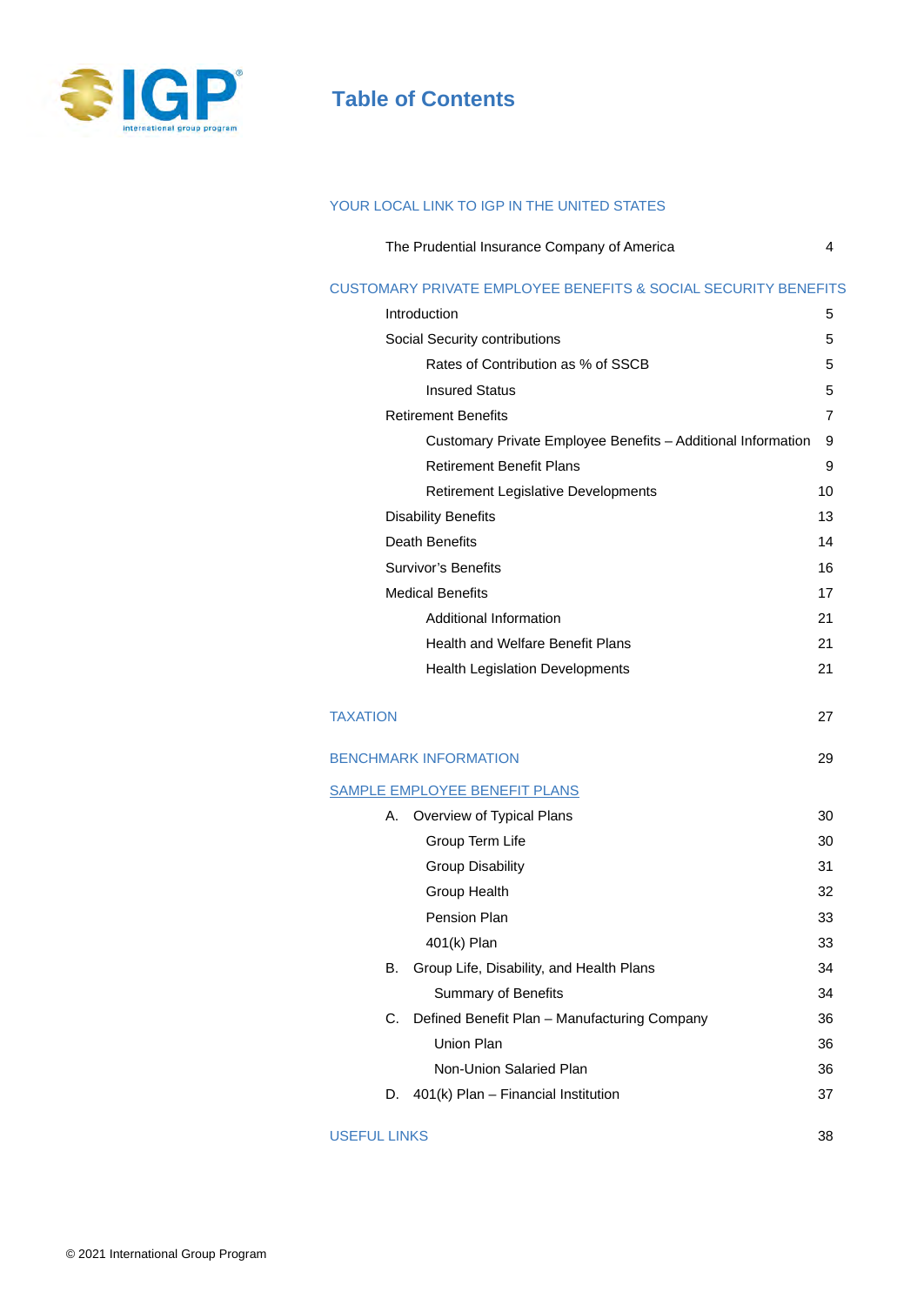

## **Your Local Link to IGP in the United States: The Prudential Insurance Company of America**

#### **The Prudential Insurance Company of America** The IGP Network Partner in the United States

**Prudential Financial, Inc.** (NYSE: PRU), a financial services leader with more than USD 1.721 trillion of assets under management as of December 31, 2020, has operations in the United States, Asia, Europe, and Latin America.

Prudential's diverse and talented employees are committed to helping individual and institutional customers grow and protect their wealth through a variety of products and services, including life insurance, annuities, retirement-related services, mutual funds, and investment management. In the US, Prudential's iconic Rock symbol has stood for strength, stability, expertise, and innovation for more than a century. For more information, please visit www.investors.prudential.com.

Our Group Insurance segment manufactures and distributes a full range of group life, long-term and short-term group disability, and group corporate, bank and trust-owned life insurance in the US primarily to institutional clients for use in connection with employee and membership benefits plans.

Group Insurance also sells accidental death and dismemberment, other ancillary coverages, and provides plan administrative services in connection with its insurance coverages. We are one of the leading providers of group insurance in the United States. Our resources, financial strength and stability allow us to honor long-term commitments to employers and employees alike.

Prudential is located on the internet at: http://www.prudential.com.

#### **Key Products**

#### **Life**

- Basic, Optional & Dependent Term Life
- Group Universal Life and Group Variable Universal Life
- Basic and Optional Accidental Death & Dismemberment
- Business Travel Accident
- Critical Illness
- **Accident**
- Hospital Indemnity

#### **Disability**

- Short-Term Disability
- Long-Term Disability
- Integrated Short & Long-Term Disability
- Disability & Absence Management Solutions

#### **Pensions**

- Managed Funds
- Pension Risk Transfer

#### **Other**

- Captive Reinsurance
- Multinational Pooling
- Retiree Benefit Funding and Buyout Solutions

Group Insurance coverages are issued by The Prudential Insurance Company of America, and Group Variable Universal Life insurance is distributed through Prudential Investment Management Services LLC ("PIMS"). Both are Prudential Financial companies, Newark, NJ.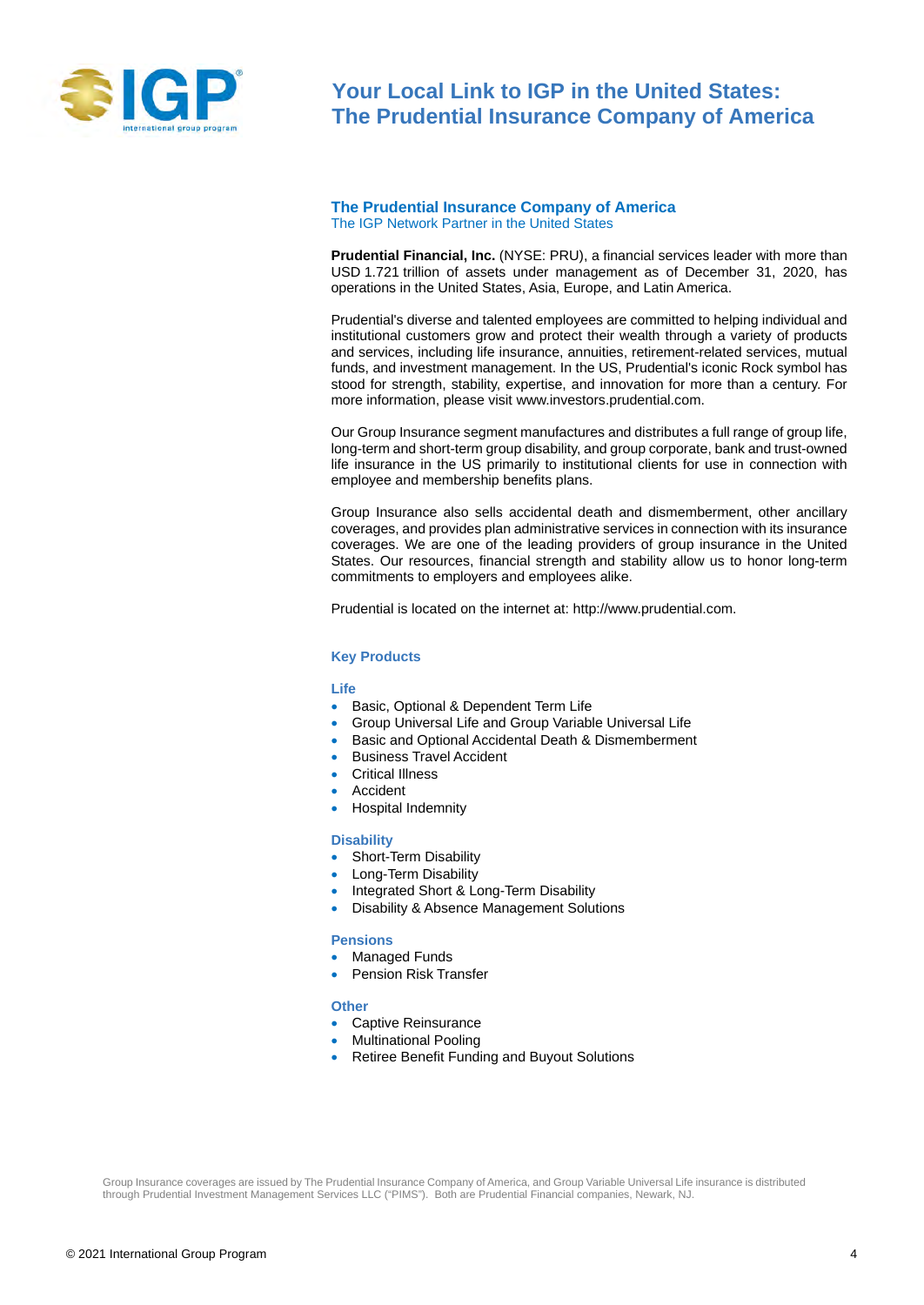

| Introduction:                         | All employees and self-employed persons are eligible for Social Security in the United<br>States. Special systems exist for government workers. Old-age, death and disability<br>benefits are payable if service and age requirements are met.                                                                                                                                                 |
|---------------------------------------|------------------------------------------------------------------------------------------------------------------------------------------------------------------------------------------------------------------------------------------------------------------------------------------------------------------------------------------------------------------------------------------------|
| <b>Social Security Contributions:</b> | Contributions are calculated as a percentage of a base number, and employers and<br>employees contribute equally. The 2021 Social Security Contribution Base (SSCB) for<br>old age, death and disability benefits is USD 142,800 and contribution rates for<br>employers and employees are 6.20%. The health contribution rate is 1.45% each.<br>High income employees pay an additional 0.9%. |

#### **Rates of Contribution as % of SSCB:**

| 2013 - 2021                              | <b>EMPLOYER</b> | <b>EMPLOYEE</b>                                                          | <b>TOTAL</b><br><b>CONTRIBUTION</b> |
|------------------------------------------|-----------------|--------------------------------------------------------------------------|-------------------------------------|
| OLD AGE.<br>DEATH &<br><b>DISABILITY</b> | 6.20%           | 6.20%                                                                    | 12.40%                              |
| <b>MEDICARE</b>                          | 1.45%           | 1.45%<br>* High income employees pay an<br>additional 0.9% Medicare tax. | 2.9%                                |

*NOTE: Effective January 1994, as a result of the Omnibus Reconciliation Act of 1993, the earnings limit for Medicare was eliminated.*

**Insured Status:** Insured Status is based on "quarters of coverage".

Four quarters of coverage are earned in each year in which the worker earns a minimum amount (2021 = USD 5,880); lower earnings yield proportionately fewer quarters.

Fully Insured Status gives eligibility for all benefits except disability benefits, which also require Disability Insured status. The maximum number of quarters of coverage which will ever be required is 40.

A fully insured person is one, who at or after attainment of age 62, or at death or disability if earlier, has at least six quarters of coverage and has at least one quarter of coverage (acquired at any time) for every year elapsed after 1950 (or year of attainment of age 21 if later) and before the year of attainment of age 62 (or year of death or disability if earlier).

Currently Insured Status alone (i.e., without being fully insured) provides eligibility only for certain survivor benefits.

Currently, insured status requires six quarters of coverage within the 13-quarter period ending with the quarter of death or entitlement to old-age benefits.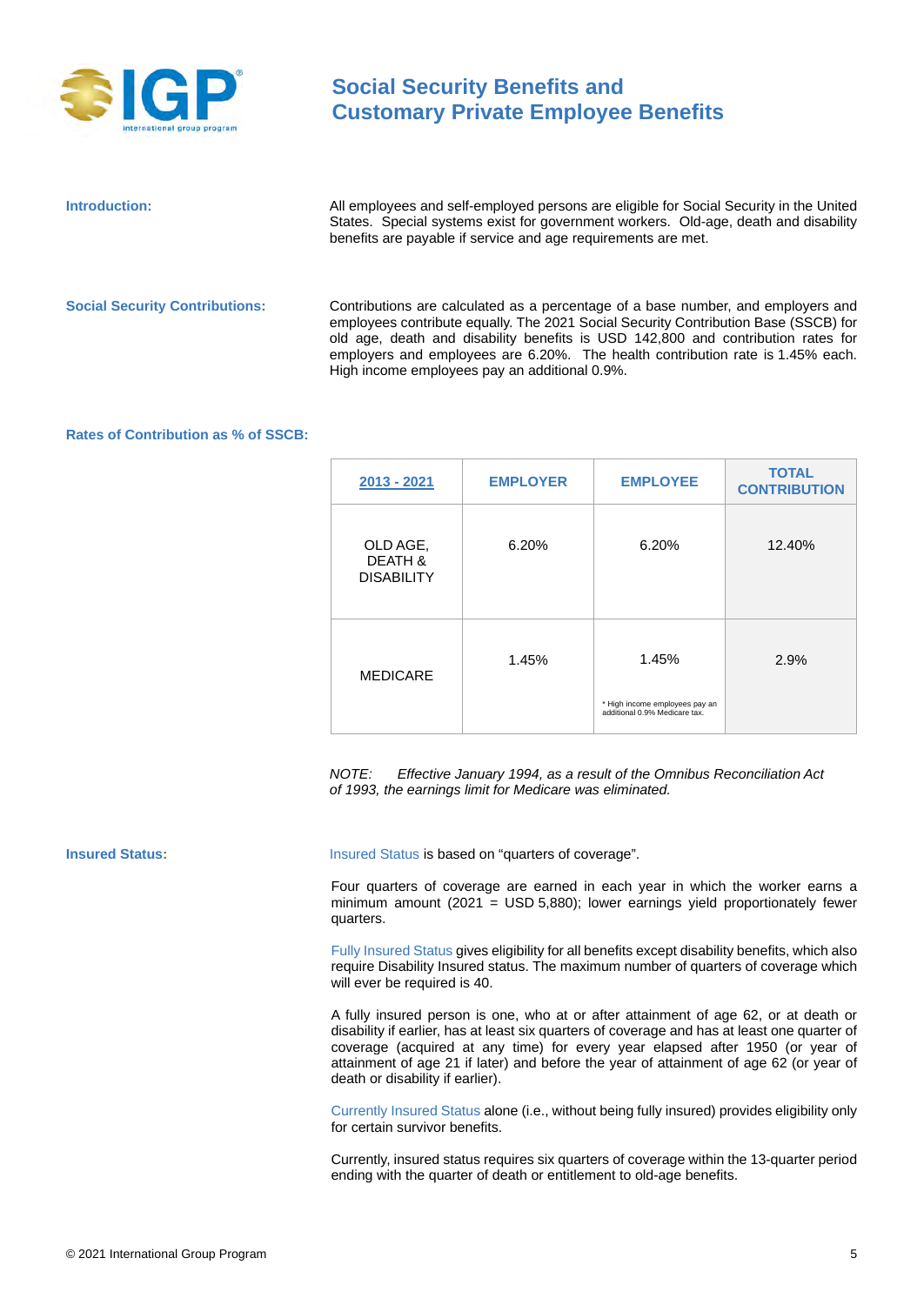

Disability Insured Status Social Security work credits are based on total yearly wages or self-employment income. A worker can earn up to four credits each year. The amount needed for a credit changes from year to year. In 2021, for example, a worker earns one credit for each USD 1,470 of wages or self-employment income.

When a worker earns USD 5,880, he or she has earned four credits for the year. The number of work credits needed to qualify for disability benefits depends on a worker's age when he or she becomes disabled. Generally, a worker needs 40 credits, 20 of which were earned in the last 10 years ending with the year he or she becomes disabled. Younger workers may qualify with fewer credits.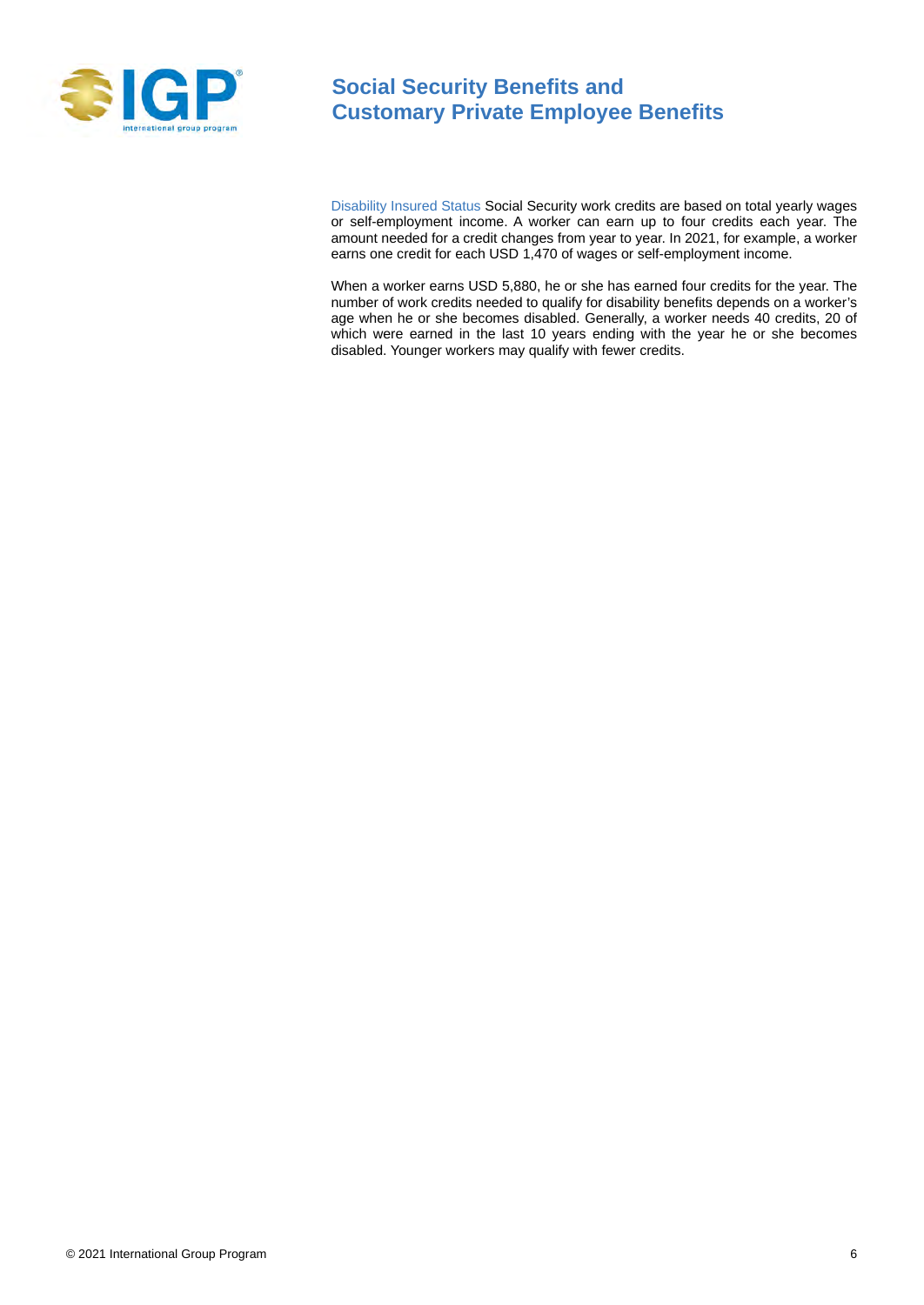

| <b>RETIREMENT BENEFITS</b>                                                                                                                                                                                                                                                                                                                                                                                                                                                                                                                                         |                                                                                                                                                                                                                                                                                                                                                                                                                                                                                                                                                                              |  |
|--------------------------------------------------------------------------------------------------------------------------------------------------------------------------------------------------------------------------------------------------------------------------------------------------------------------------------------------------------------------------------------------------------------------------------------------------------------------------------------------------------------------------------------------------------------------|------------------------------------------------------------------------------------------------------------------------------------------------------------------------------------------------------------------------------------------------------------------------------------------------------------------------------------------------------------------------------------------------------------------------------------------------------------------------------------------------------------------------------------------------------------------------------|--|
| <b>Social Security Benefits</b>                                                                                                                                                                                                                                                                                                                                                                                                                                                                                                                                    | <b>Customary Private Employee Benefits</b>                                                                                                                                                                                                                                                                                                                                                                                                                                                                                                                                   |  |
| <b>Benefits</b>                                                                                                                                                                                                                                                                                                                                                                                                                                                                                                                                                    | <b>Benefits</b>                                                                                                                                                                                                                                                                                                                                                                                                                                                                                                                                                              |  |
| The maximum monthly benefit for a person retiring in 2021<br>at full retirement age is USD 3,113 (vs. USD 3,011 in<br>2020).<br><b>Working after Benefits Begin</b>                                                                                                                                                                                                                                                                                                                                                                                                | Presently, nearly 710,000 qualified defined benefit and defined<br>contribution plans are in force in the United States. Over the past<br>several years, almost all new plan formations have been defined<br>contribution, so now defined contribution assets exceed defined<br>benefit assets.                                                                                                                                                                                                                                                                              |  |
| In 2021, if an employee is under the Normal Retirement<br>Age (NRA) (66 + 10 months) for the whole year, he or she<br>can earn USD 18,960 (in 2021) without losing any<br>benefits. For recipients under the NRA, the reduction is<br>USD 1 of each USD 2 of earnings.<br>If an employee attains NRA in 2021, he or she can earn<br>USD 50,520 in the period before the month he or she<br>attains NRA without a reduction in benefits. If earnings<br>exceed this, then USD 1 in benefits is withheld for every<br>USD 3 earned above the USD 50,520. There is no | A defined benefit (DB) pension plan is an arrangement in<br>$\bullet$<br>which the employee accrues a benefit payable in the form of<br>an annuity at the employee's normal retirement date. The<br>benefit may be a percentage of career/final average salary<br>or a flat dollar amount and may also be related to years of<br>service.<br>Under defined benefit pension plans, certain vested accrued<br>benefits are guaranteed by a governmental agency, the<br>Pension Benefit Guaranty Corporation (PBGC). The<br>PBGC's maximum guaranteed benefit for a single life |  |
| reduction after NRA regardless of income.<br>Note: In the first year of eligibility only, a monthly test also<br>applies if it will give the recipient better results than the<br>above-described benefit. In the first year, a benefit can be<br>received for any month in which the recipient earned 1/12<br>of the earnings limit or less. If more than 1/12 of the annual<br>limit is earned, then no benefits are payable for that month<br>unless they are already payable using the previously<br>described method.                                         | annuity for 2021 is USD 72,409 annually at age 65.<br>This federal insurance program is funded by plan sponsors<br>(employers) through premiums paid on a per participant<br>basis plus additional premiums based on the adequacy of<br>plan funding. In addition, minimum yearly employer<br>contribution requirements apply to defined benefit plans,<br>which are prescribed and monitored by the government with<br>the intent of minimizing the under-funding of these plans.                                                                                           |  |
| A worker's pension is increased by a range of 5.5 to 8%<br>for each year that he or she delays retirement past NRA<br>up to age 70 depending upon the year of birth. Benefits<br>paid to dependents or survivors are not affected.                                                                                                                                                                                                                                                                                                                                 | $\bullet$<br>A cash balance plan is a type of defined benefit plan in<br>which the employee accrues a benefit in the form of a<br>hypothetical account balance. An employee's account<br>balance is credited with employer allocations and<br>investment earnings determined under a formula selected                                                                                                                                                                                                                                                                        |  |
| <b>Dependent Supplement</b><br>An additional 50% of the worker's pension is payable to<br>each eligible dependent, subject to the Maximum Family<br>Benefit. Dependents include unmarried children under<br>age 18 (age 19 if full time high school students), an                                                                                                                                                                                                                                                                                                  | by the employer and stated in the plan. These plans are<br>considered defined benefit arrangements because (a) the<br>allocation and the quaranteed credits are fixed by the plan's<br>formula, and (b) investment gains or losses accrue to the<br>plan, not the participant.                                                                                                                                                                                                                                                                                               |  |
| unmarried child who became disabled before reaching<br>age 22 (and has remained so since) and a dependent<br>spouse.                                                                                                                                                                                                                                                                                                                                                                                                                                               | A defined contribution (DC) plan provides for the deposit<br>$\bullet$<br>of contributions made by the employee, employer, or both in<br>individual accounts for employees. An employee's benefit is                                                                                                                                                                                                                                                                                                                                                                         |  |
| The 50% supplement is payable to a dependent spouse<br>at any age if he/she is caring for one or more dependent<br>children or at NRA if there are no dependent children. A<br>dependent spouse with no dependent children may<br>receive a reduced benefit before NRA.                                                                                                                                                                                                                                                                                            | equal to the value of the individual account, which will vary<br>based on investment income, gains and losses, expenses,<br>employer contributions and any employer forfeitures on<br>account of other participants (non-vested portions) that may<br>be reallocated to active participants.                                                                                                                                                                                                                                                                                 |  |
| If the spouse is entitled to a retirement pension, the<br>supplement is reduced by the amount of that pension.                                                                                                                                                                                                                                                                                                                                                                                                                                                     | 401(k) plans, named for the corresponding section of the<br>Internal Revenue Code, have become the most popular<br>form of defined contribution plan in the US. Participants in<br>a 401(k) plan elect to contribute a percentage of their own<br>salary to a plan generally on a pre-tax basis (401(k) plans<br>also are known as "cash or deferred arrangements" for this                                                                                                                                                                                                  |  |
|                                                                                                                                                                                                                                                                                                                                                                                                                                                                                                                                                                    |                                                                                                                                                                                                                                                                                                                                                                                                                                                                                                                                                                              |  |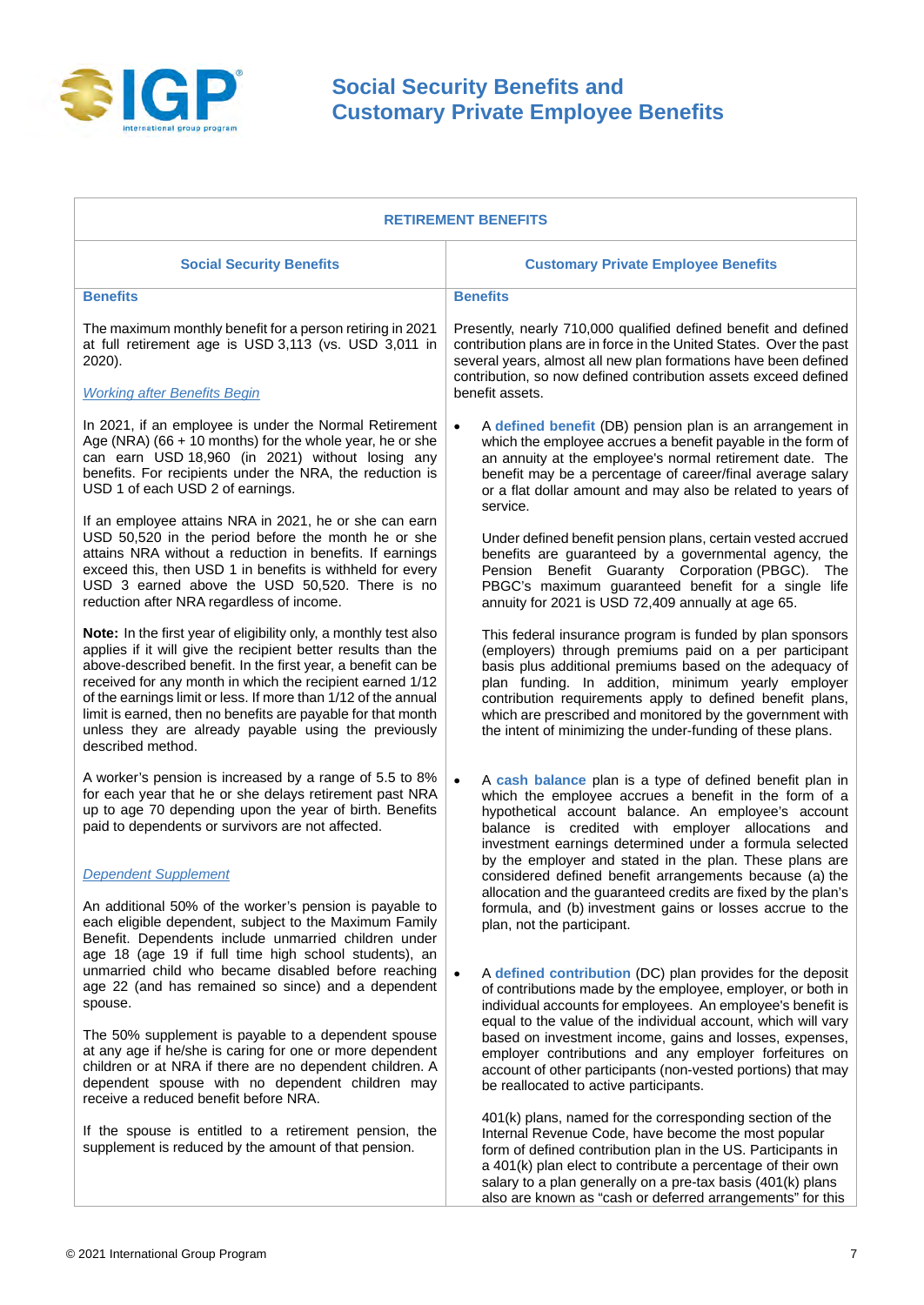

|                                                                                                                                                                                                                                                                                                                                                                                                                                                       | reason). Alternatively, some plans automatically enroll<br>employees at a set percentage that they may opt out of or<br>change.<br>The employer typically matches some portion of the<br>employee's contribution; for example, a 50% match on the<br>first 6% of the compensation an employee contributes is a<br>common formula. |
|-------------------------------------------------------------------------------------------------------------------------------------------------------------------------------------------------------------------------------------------------------------------------------------------------------------------------------------------------------------------------------------------------------------------------------------------------------|-----------------------------------------------------------------------------------------------------------------------------------------------------------------------------------------------------------------------------------------------------------------------------------------------------------------------------------|
| <b>Cost-of-Living Adjustments (COLA)</b>                                                                                                                                                                                                                                                                                                                                                                                                              |                                                                                                                                                                                                                                                                                                                                   |
| All pensions are automatically adjusted (upward only) as<br>of January of each year based on the third quarter of the<br>current year versus the prior year. The most recent cost-<br>of-living increase in benefits, payable as of January 2021,<br>was 1.3%. In 2020, the cost-of-living adjustment was<br>1.6%.                                                                                                                                    |                                                                                                                                                                                                                                                                                                                                   |
| Effective after 1984, a stabilizer to limit COLA increases<br>was built into the program. For any year that the reserves<br>of the combined Old Age, Survivors Insurance (OASI) and<br>Disability Insurance (DI) trust funds drop below a certain<br>percentage of expected benefit payments for the year,<br>then the COLA for that year would be based on the lower<br>of the increase in the consumer price index (CPI) or the                     |                                                                                                                                                                                                                                                                                                                                   |
| average wage index.                                                                                                                                                                                                                                                                                                                                                                                                                                   |                                                                                                                                                                                                                                                                                                                                   |
| <b>Eligibility</b>                                                                                                                                                                                                                                                                                                                                                                                                                                    | <b>Eligibility</b>                                                                                                                                                                                                                                                                                                                |
| All employees and self-employed persons are eligible.<br>Special systems exist for railroad employees, federal<br>government employees, and many employees of state<br>and local governments.                                                                                                                                                                                                                                                         | DB and Cash Plans: The IRS requires employers to allow<br>employees to be able to join a DC plan if they are 21 years old<br>and have a year of service completed.                                                                                                                                                                |
| The normal retirement age in the United States is age 65<br>for those born before 1938. For those born in 1938<br>through 1960, NRA increases from age 65 to age 67 on a<br>graduated basis. For those born in 1958, NRA rose to 66<br>+ 8 months in 2020. For those born in 1959, NRA rose to<br>66 + 10 months in 2021 (with a reduction in benefits for<br>retirement at age $62 - 65 + 10$ months). NRA is 67 for<br>those born in 1960 or later. |                                                                                                                                                                                                                                                                                                                                   |
| Computing a Social Security benefit is very complicated,<br>requiring detailed information about the worker's age, date<br>of retirement, disability, or death, and a year-by-year<br>earnings history.                                                                                                                                                                                                                                               |                                                                                                                                                                                                                                                                                                                                   |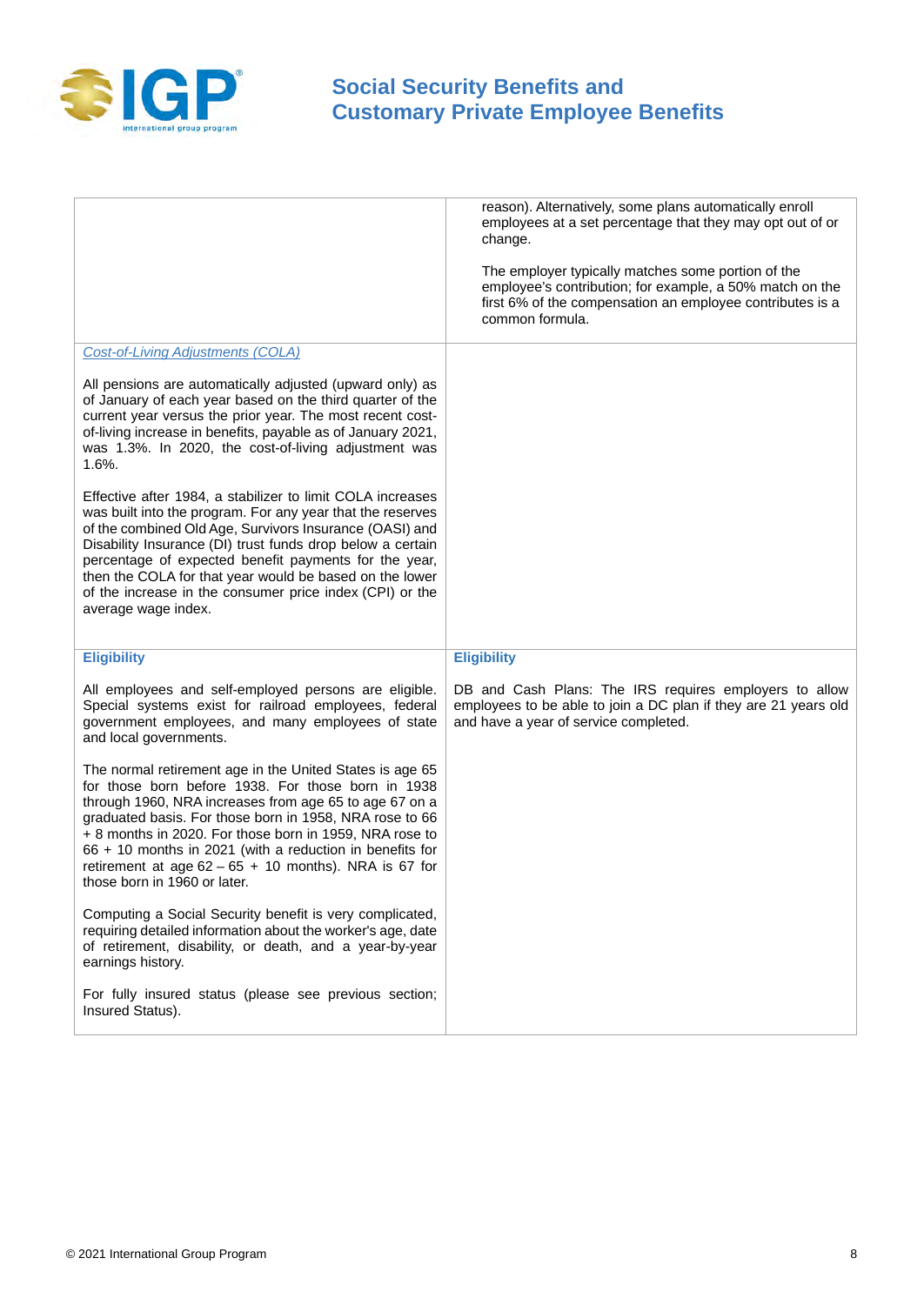

#### **Customary Private Employee Benefits Additional Information:**

The federal government has played a key role in the development of private pension and profit-sharing plans since the 1920's, but it was not until 1974 that comprehensive regulation of private plans came into existence with the passage of the "Employee Retirement Income Security Act of 1974" ("ERISA").

ERISA imposes numerous and significant requirements on employer-sponsored benefit plans, including those that provide retirement, health, and other types of welfare benefits. As a rule, private employers don't have to offer employees any of the benefits subject to ERISA, but to the extent they do, they must comply with ERISA's terms. ERISA generally preempts state law relating to employee benefit plans, although ERISA preemption does not apply to insurance policies (as opposed to self-funded benefit plans).

**Retirement Benefit Plans:** In addition to ERISA requirements, Section 401 of the Internal Revenue Code, as amended, sets forth numerous requirements that plans must meet to be tax-qualified plans to which special tax advantages are available. A plan must be established by the employer for the exclusive benefit of employees and their beneficiaries, assets of the plan must be maintained under a trust agreement or an insurance company group annuity contract, and the plan must be a definite, funded and written program that is communicated to employees.

> Plans must satisfy requirements related to employee eligibility, vesting of contributions, in-service withdrawal restrictions, distributions, spousal protections, participant notifications, funding levels (defined benefit plans), and must not discriminate in favor of highly compensated employees.

#### Financial Accounting Standards Applying to Post-Retirement and Other Post - Employment Benefits

Private sector employers preparing financial statements under US Generally Accepted Accounting Principles must account for pensions, retiree medical, retiree life insurance and any other post-retirement benefits on an accrual basis that recognizes the cost over the service period of the participants, rather than on a cash basis or other basis. In addition, employers must account for most post-employment benefits (such as longterm disability benefits) on an accrual basis.

These employers must recognize on their balance sheets the net funded status of the post-retirement and other post-employment benefit plans that they sponsor, even if the plan is unfunded. For multi-employer plans (plans providing collectively bargained benefits to employees of more than one employer), employers do not recognize the net funded status on the balance sheet or determine an expense on an accrual basis, but just disclose the cash paid to the organization sponsoring the plan.

Retiree health and other non-pension post-employment benefits offered by state and local government employers are subject to rules of the Governmental Accounting Standards Board (GASB). GASB has recently changed its financial accounting and reporting standards to require governmental employers to report net liabilities and costs under a different approach than that required for private-sector employers.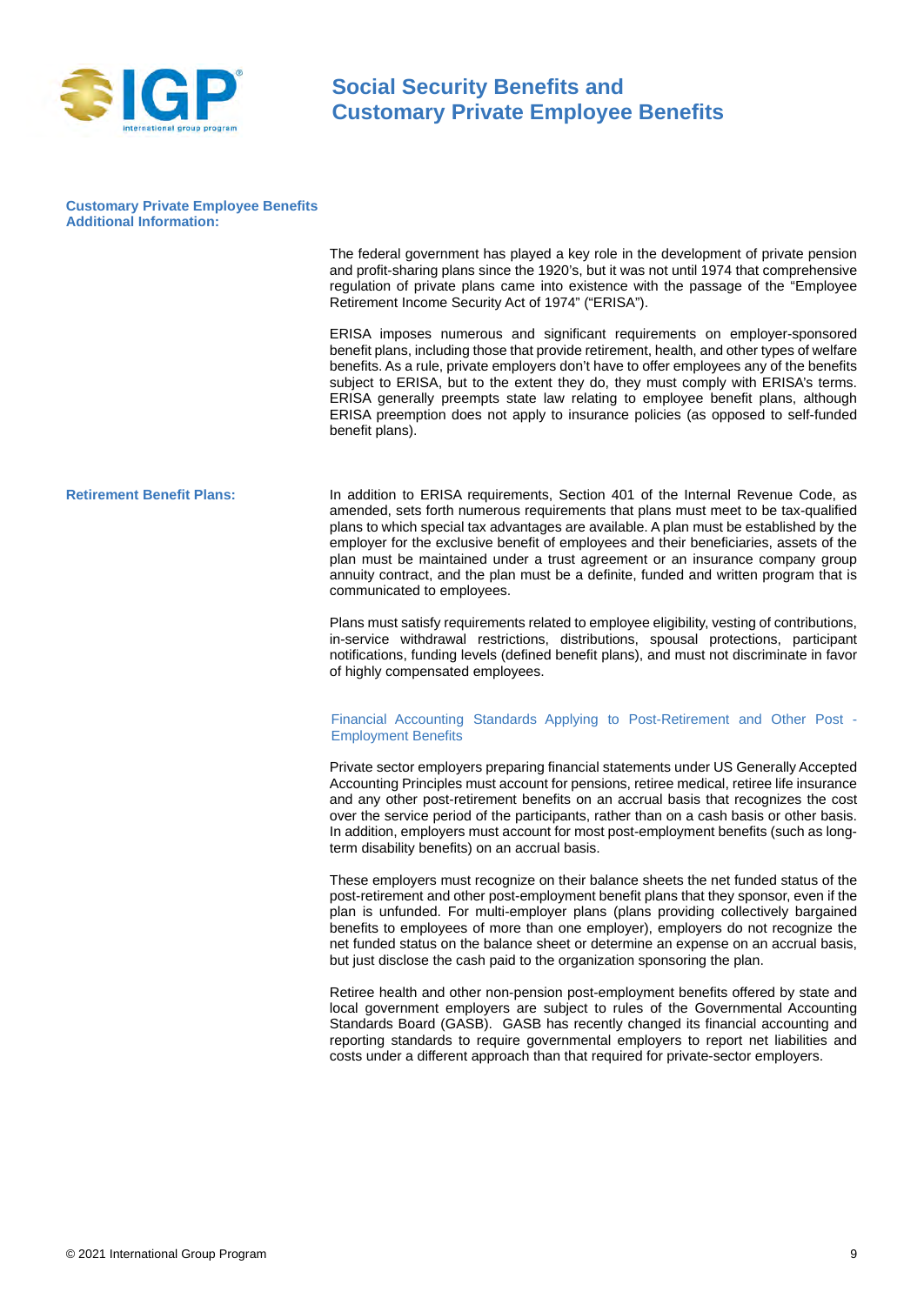

**Retirement Legislative Developments (as of June 2021)** 

#### Department of Labor Fiduciary Rule

The Department of Labor (DOL)'s 2016 investment advice fiduciary rule was invalidated as regulatory overreach by the US 5th Circuit Court of Appeals in 2018. The court's decision effectively reinstated the DOL's original 1975 investment advice fiduciary rule.

The 1975 rule defines an investment advice fiduciary more narrowly than the nullified 2016 rule to include a person who (i) renders advice or makes recommendations as to the advisability of investing in, purchasing, or selling securities or other property; (ii) on a regular basis; (iii) pursuant to a mutual agreement between the individual and the plan — and the advice (iv) serves as a primary basis for investment decisions with respect to plan assets, and (v) is individualized to the particular needs of the plan.

On June 30, 2020, the Securities and Exchange Commission's (SEC) four 'Regulation Best Interest rules' which are designed to create a unified conflict of interest mitigation standard for all brokers and advisers, not just those working under ERISA took effect. This was preceded by a proposal on June 29, 2020, from the Trump Administration's DOL to replace the defunct 2016 fiduciary rule and allow for exceptions under ERISA to investment advice fiduciaries, provided they act in the best interests of retirement savers. The proposal is intended to align with the SEC's rules. In a move that took many by surprise, President Biden's DOL allowed the previous administration's directive to become effective in February 2021. However, it is expected that the DOL will continue to build on the rule by adding additional guidance and redefining what is meant by 'fiduciary advice'.

#### SECURE Act 2.0

The SECURE Act represents retirement security legislation that became law on December 20, 2019. Highlights include allowing long-term part-time workers to participate in 401(k) plans and requiring employers maintaining a 401(k) to have a dual eligibility requirement under which an employee must complete either one year of service (with the 1,000-hour rule) or three consecutive years of service where the employee completes at least 500 hours of service.

A new bipartisan draft of the legislation; the Securing a Strong Retirement Act of 2021 (H.R.2954), which has been dubbed SECURE Act 2.0, has been gaining traction in the House and is widely expected to pass this year or in 2022, either as a standalone bill or as part of broader legislation. This bill proposes to expand on key elements of the SECURE Act. Proposed reforms include:

- A requirement to automatically enroll newly eligible employees into a 401(k) or 403(b) plan with a minimum initial contribution level of 3% of the employee's pay, to a maximum of 10%. Participants with a deferral below 10% will have an automatic annual increase in the contribution rate by 1% until the contribution level reaches 10%.
- Increasing the catch-up contribution amount to \$10,000 for participants between the ages of 62 through 64, beginning in 2023.
- Allowing employees to opt for some or all their employer matching contributions to be treated as Roth contributions for 401(k), 457(b) and 403(b) plans.
- Raising the age at which participants must begin taking required minimum distributions (RMDs) to age 73 starting in 2022, age 74 from 2029, and age 75 from 2032.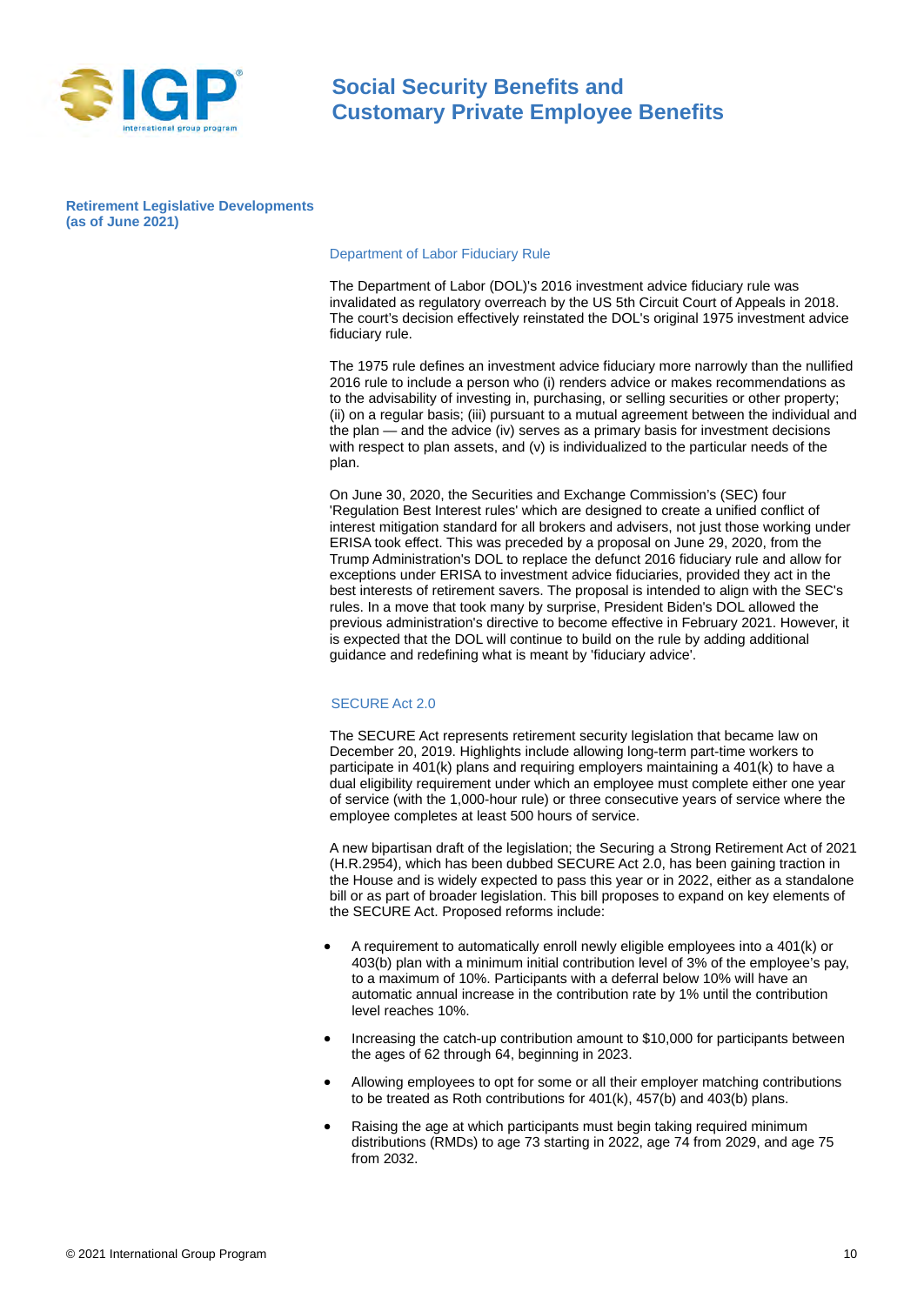

- Starting in 2021, companies offering a 401(k) plan would be required to include part-time employees who work at least 500 hours a year for a period of two years (reduced from 3 years) as eligible to contribute to the retirement plan.
- Permitting employers to make matching contributions to employees' retirement accounts based on their student loan repayments, even if the employee is not making contributions to a retirement plan due to student loan debt. The proposed legislation would apply to 401(k), 403(b), SIMPLE IRAs, and 457(b) plans.
- Allowing employers to provide small incentives, such as offering a gift card, to encourage employees to actively contribute to a 401(k) account.

#### Additional legislation bolsters SECURE Act 2.0

The Retirement Security and Savings Act (RSSA) (S.1770) was reintroduced to the Senate in May 2021. This bipartisan legislation contains over 50 provisions designed to encourage saving for retirement and complements key items found in the Securing a Strong Retirement Act of 2021. It includes provisions designed to improve coverage in the small employer market and amongst part-time workers, allow employees to keep savings in a qualified plan by amending the required minimum distributions (RMD) rules from age 72 to age 75 by 2032, allows employer matching contributions to an employee's retirement account based on student loan repayments, and includes incentives for employers to offer a more generous automatic enrollment plan and receive a safe harbor from costly retirement plan rules.

In the same week, the Improving Access to Retirement Savings Act (S.1703) was proposed, aimed at helping small businesses and non-profits to participate in multiple employer plans (MEPs). The legislation proposes expanding MEPs to include 403(b) accounts and introduces a grace period of 9½ months to correct reasonable errors in automatic enrollment. It also clarifies when a small business can use a tax credit to help facilitate participation in an MEP or Pooled Employer Plan (PEP).

Both the RSSA and the Improving Access to Retirement Savings Act have received broad support. It is widely expected that these bills, alongside the Securing a Strong Retirement Act of 2021, will form the basis for updating the SECURE Act of 2019.

#### Contrasting fortunes of the PBGC's single-employer and multi-employer programs

The Pension Benefit Guaranty Corporation (PBGC)'s single-employer and multiemployer programs continue to reflect contrasting financial positions. The singleemployer insurance program reported a favorable net position of \$15.5 billion at the end of the 2020 fiscal year, primarily credited to increased premium collections and investment income.

By comparison, the multi-employer program continues to struggle despite reporting a slight improvement in 2020 with a reported deficit of \$63.7 billion (\$65.2 billion in 2019). According to the DOL, the multi-employer program remains severely underfunded and is on track to become insolvent by the end of 2026 if action is not taken to repair the program.

According to the agency's annual projections report, the program currently covers approximately 10.8 million participants in an estimated 1,400 multi-employer plans. The report stresses that without legislative changes, the large deficits reported by the multi-employer program are expected to increase over time.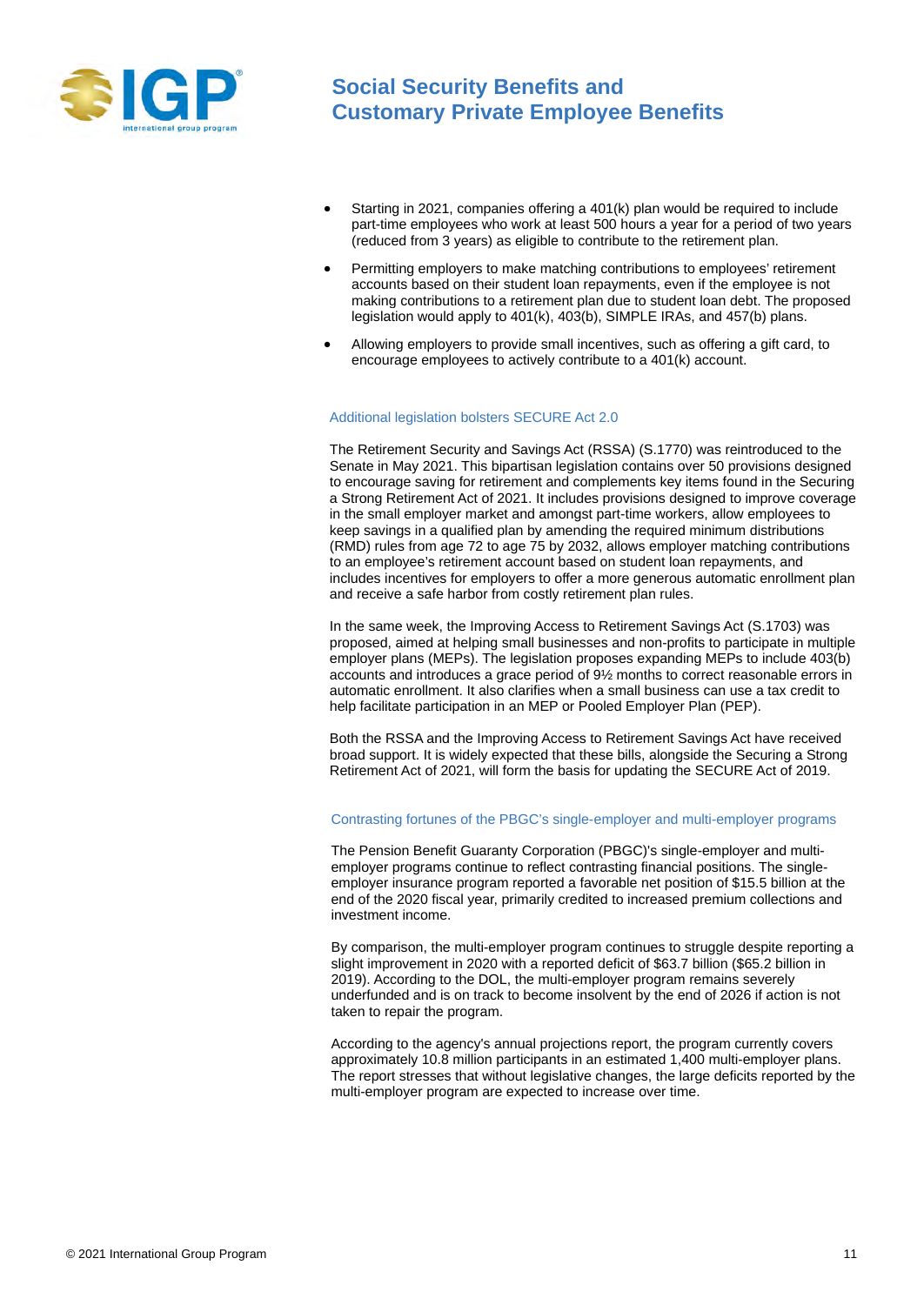

There has already been some movement towards shoring up the multi-employer program, including the enactment of the Butch Lewis Emergency Pension Plan Relief Act of 2021 (S.547), which was signed into law by President Biden on March 11, 2021, as part of the American Rescue Plan Act of 2021 (H.R.1319). While this law provides financial assistance to eligible multi-employer plans at risk of becoming insolvent, it does not address any structural reforms needed in the PBGC multiemployer program. Instead, the bill provides financial aid by allocating money from the Treasury Department via the PBGC to struggling multi-employer plans.

Additional legislation, including the Chris Allen Multi-employer Pension Recapitalization and Reform Act of 2021 (S.589) and the Emergency Pension Plan Relief Act (dual bills: H.R.409 & H.R.423), propose to employ a partition framework that would provide relief for struggling plans by transferring a portion of their liabilities to new plans that the PBGC supports. Both plans also propose to increase the PBGC statutory guarantee level for multi-employer plans.

#### Rollback of COVID relief packages

Retirement relief measures introduced as part of the CARES Act were largely discontinued at the end of 2020. This Act was introduced to address the economic impacts of the COVID-19 outbreak. It included changes to both defined benefit and defined contribution plans, including allowing employers with defined benefit plans to delay contributions due in 2020 until January 1, 2021, and suspending the RMD rule for 2020.

The American Rescue Plan Act of 2021 ("ARPA") (H.R.1319), which was signed into law in March 2021, contains the Butch Lewis Emergency Pension Relief Act aimed at providing financial relief to struggling multi-employer and single-employer plans.

In addition, Congress passed the COVID-Related Tax Relief Act of 2020 (COVIDTRA), which was enacted as part of the Consolidated Appropriations Act of 2021 by President Trump in December 2020. COVIDTRA includes legislation to repackage the Coronavirus Related Distribution (CRD) exception allowed during 2020 as a Qualified Disaster Distribution. Similar to a CRD, distributions not exceeding \$100,000 can be withdrawn from retirement accounts without the 10% penalty. COVIDTRA also extends the measure, which allows retirement savers to borrow up to \$100,000 from their 401(k) accounts and to defer payments on the loan in the case of non-COVID disasters, such as hurricanes or wildfires. However, to avail of these measures, individuals must meet the guidance of residing in a qualified disaster area and prove suffering an economic loss due to the disaster.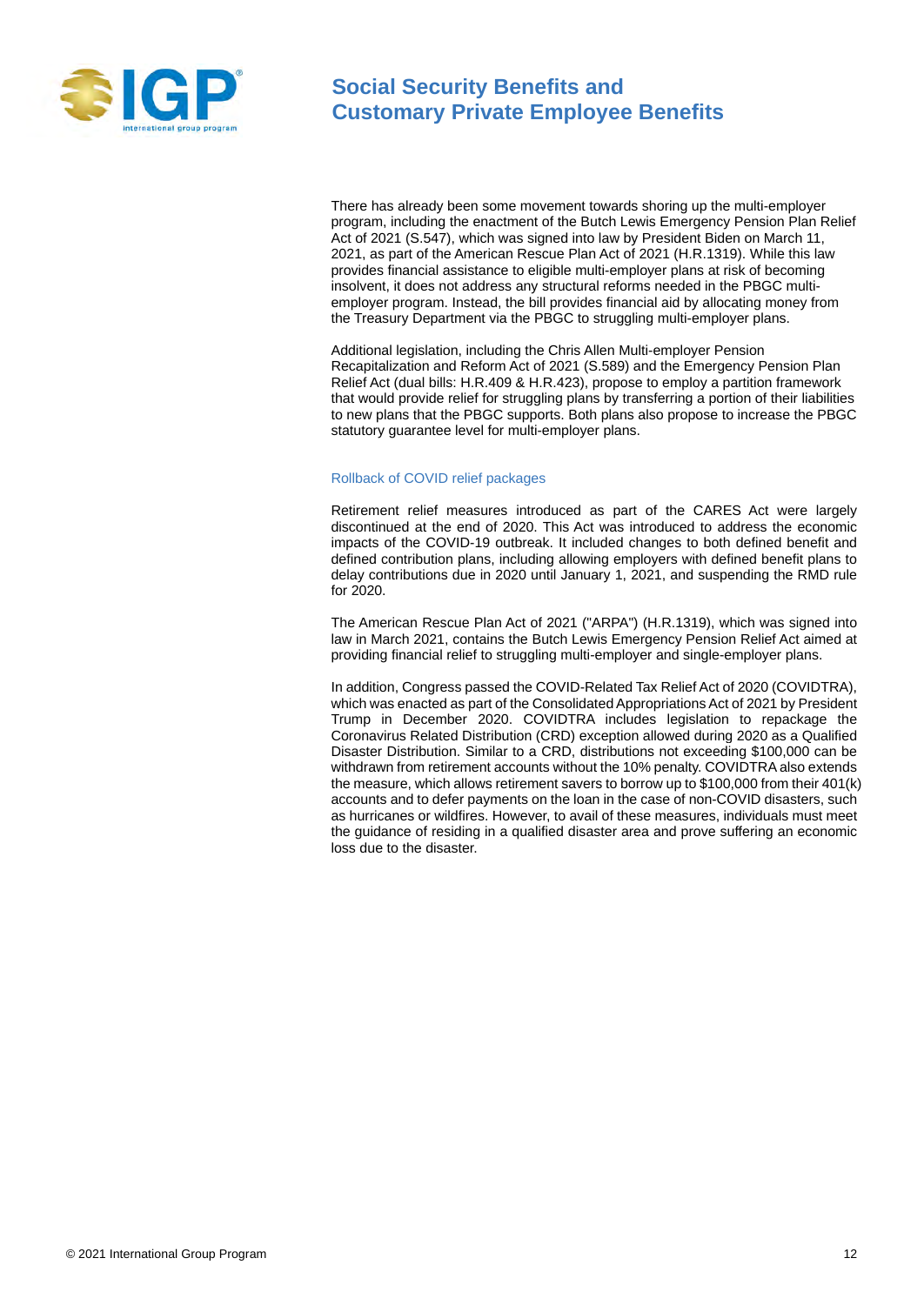

| <b>DISABILITY BENEFITS</b>                                                                                                                                                                                                                                      |                                                                                                                                                                                                                                                                                                                                                                                                                                                                                                       |  |
|-----------------------------------------------------------------------------------------------------------------------------------------------------------------------------------------------------------------------------------------------------------------|-------------------------------------------------------------------------------------------------------------------------------------------------------------------------------------------------------------------------------------------------------------------------------------------------------------------------------------------------------------------------------------------------------------------------------------------------------------------------------------------------------|--|
| <b>Social Security Benefits</b>                                                                                                                                                                                                                                 | <b>Customary Private Employee Benefits</b>                                                                                                                                                                                                                                                                                                                                                                                                                                                            |  |
| <b>Benefits</b>                                                                                                                                                                                                                                                 | <b>Benefits</b>                                                                                                                                                                                                                                                                                                                                                                                                                                                                                       |  |
| All employees and self-employed persons are eligible. Special<br>systems exist for railroad employees, federal government<br>employees, and many employees of state and local<br>governments.                                                                   | Short-term disability is commonly offered to all employees<br>and is mandatory in a few states (California, Hawaii, New<br>Jersey, New York, Rhode Island, and the US territory of<br>Puerto Rico). The benefit can be a percentage of earnings<br>or a flat amount. A typical short-term disability period is 13-                                                                                                                                                                                    |  |
| Disability benefits are payable to a worker whose disability is<br>expected to last at least 12 months or result in death. The<br>disability benefit equals the retirement benefit the worker would<br>receive at age 66 + 10 months based on present earnings. | 26 weeks. Short-term disability may be self-funded or<br>insured.                                                                                                                                                                                                                                                                                                                                                                                                                                     |  |
|                                                                                                                                                                                                                                                                 | Long-term disability coverage is not as common as short-<br>term disability coverage, but is a popular benefit, particularly<br>for salaried employees. The benefit period usually extends<br>to age 65 with benefits based upon a percentage of the<br>employee's monthly earnings and is often written in<br>conjunction with short-term disability coverage (if insured).                                                                                                                          |  |
| <b>Waiting Period</b>                                                                                                                                                                                                                                           | <b>Waiting Period</b>                                                                                                                                                                                                                                                                                                                                                                                                                                                                                 |  |
| 5 months                                                                                                                                                                                                                                                        | Generally, an employee will be required to satisfy a waiting<br>period before disability benefits will begin being paid. During<br>the waiting period, employees are likely to use sick leave,<br>vacation, or personal leave. If an employee is collecting<br>disability benefits and the duration of the disability exceeded<br>the limits of the short-term policy, the employee would<br>probably begin collecting under a long-term disability plan (if<br>offered) or benefits would terminate. |  |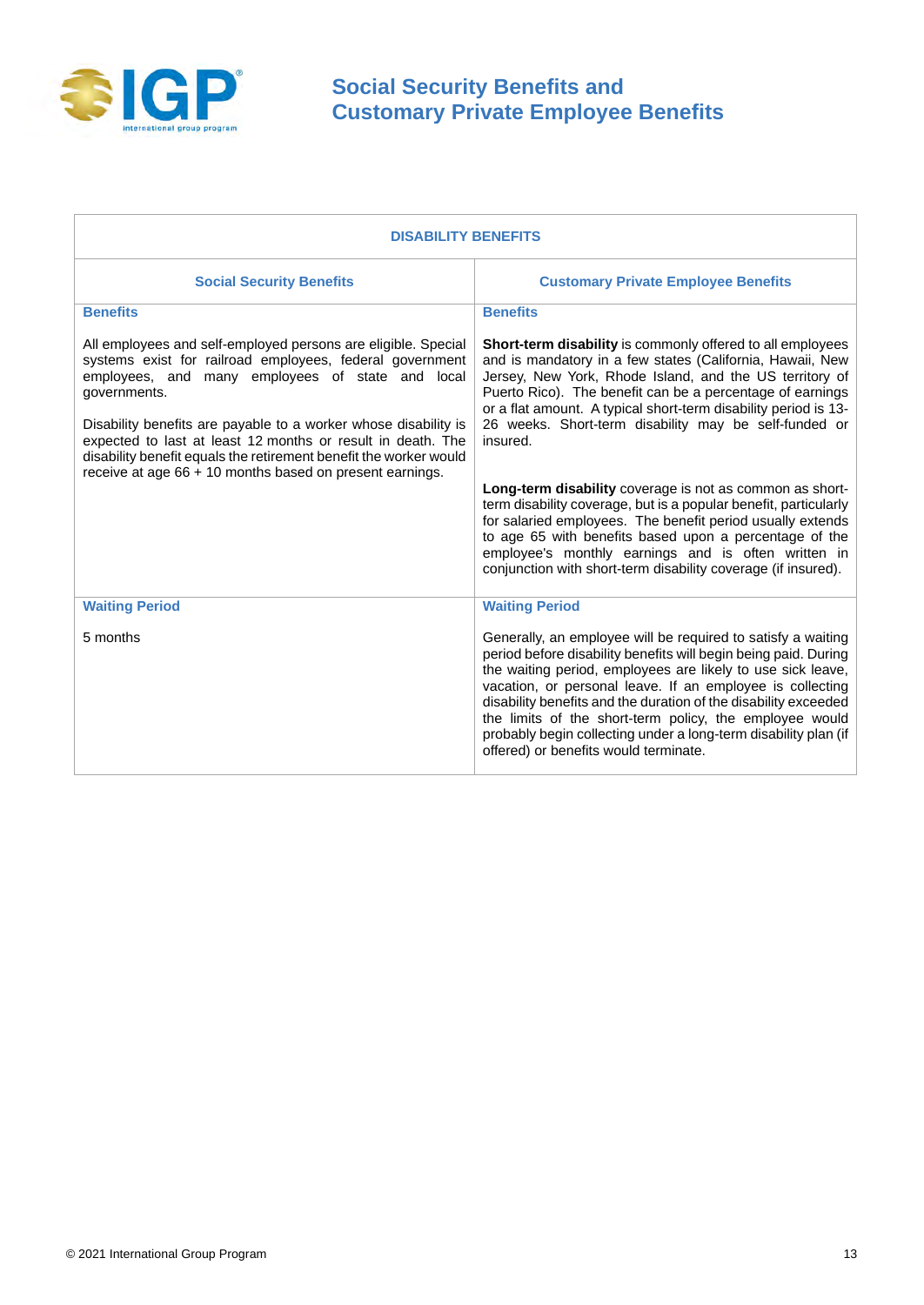

| <b>DEATH BENEFITS</b>                                                                                                                                                                                                                                                                                                                                                                                                                                                                                                |                                                                                                                                                                                                                                                                                                                                                                                                                                                                                                    |  |
|----------------------------------------------------------------------------------------------------------------------------------------------------------------------------------------------------------------------------------------------------------------------------------------------------------------------------------------------------------------------------------------------------------------------------------------------------------------------------------------------------------------------|----------------------------------------------------------------------------------------------------------------------------------------------------------------------------------------------------------------------------------------------------------------------------------------------------------------------------------------------------------------------------------------------------------------------------------------------------------------------------------------------------|--|
| <b>Social Security Benefits</b>                                                                                                                                                                                                                                                                                                                                                                                                                                                                                      | <b>Customary Private Employee Benefits</b>                                                                                                                                                                                                                                                                                                                                                                                                                                                         |  |
| <b>Benefits</b>                                                                                                                                                                                                                                                                                                                                                                                                                                                                                                      | <b>Benefits</b>                                                                                                                                                                                                                                                                                                                                                                                                                                                                                    |  |
| Social Security may pay out two types of death benefits: a<br>one-time death payment of USD 255, and/or a payment which<br>provides a monthly survivor benefit. Survivors' benefits are<br>available for widows, dependent widowers, and orphans, and<br>are reduced from 100% of the pension the deceased worker<br>would have received depending on the age of the surviving<br>spouse and other benefits received.                                                                                                | Employee group life insurance plans commonly include an<br>earnings-based schedule. A typical benefit paid for by an<br>employer would be one- or two-times annual salary. Often<br>employees have the option of selecting additional coverage<br>on an employee-pay-all basis.<br><b>Basic Life:</b>                                                                                                                                                                                              |  |
| The number of credits needed to provide benefits for survivors<br>depends on the age of the worker at time of death. In 2021,<br>one credit is earned for each USD 1,470 of wages or self-<br>employment income, with the possibility to earn a maximum<br>of four credits each year. Generally, a worker needs 40 credits<br>(10 years of work) to be eligible for any Social Security benefit.<br>Younger workers may qualify with fewer credits.<br>Under a special rule, if a person has worked for just one and | The traditional plan for providing employee group term life<br>insurance coverage calls for the payment of a fixed sum on<br>the death of an employee. Earnings based schedules are<br>more common than flat amount schedules, with a relatively<br>common or "basic" schedule providing a benefit equal to one-<br>times' annual salary. The flat amount schedule can fluctuate<br>based on union bargaining agreements,<br>employee<br>classification, hourly wage, years of service, etc. These |  |
| one-half years in the three years prior to death, Social Security<br>may pay benefits to the deceased's children and spouse who<br>is caring for the deceased's children.                                                                                                                                                                                                                                                                                                                                            | benefits are usually offered on a non-contributory basis by<br>the employers.<br>In addition to the basic group term life benefits, optional<br>amounts can be offered in further increments of salary and<br>are frequently 100% paid for by the employee and, therefore,<br>purchased on a voluntary basis.                                                                                                                                                                                      |  |
|                                                                                                                                                                                                                                                                                                                                                                                                                                                                                                                      | <b>Accidental Death and Dismemberment (AD&amp;D):</b>                                                                                                                                                                                                                                                                                                                                                                                                                                              |  |
|                                                                                                                                                                                                                                                                                                                                                                                                                                                                                                                      | Accidental Death and Dismemberment benefits may be<br>equal to the basic life benefits. Voluntary AD&D benefits are<br>also available, typically providing additional amounts of<br>coverage on an employee-pay-all basis.                                                                                                                                                                                                                                                                         |  |
|                                                                                                                                                                                                                                                                                                                                                                                                                                                                                                                      | <b>Settlement Option Programs:</b>                                                                                                                                                                                                                                                                                                                                                                                                                                                                 |  |
|                                                                                                                                                                                                                                                                                                                                                                                                                                                                                                                      | These programs, similar to Bank Money Market and<br>Certificate of Deposit products, typically offer employee<br>group life beneficiaries a timely and valuable financial service<br>in order to manage their insurance proceeds.                                                                                                                                                                                                                                                                  |  |
|                                                                                                                                                                                                                                                                                                                                                                                                                                                                                                                      | <b>Accelerated Benefits:</b>                                                                                                                                                                                                                                                                                                                                                                                                                                                                       |  |
|                                                                                                                                                                                                                                                                                                                                                                                                                                                                                                                      | Accelerated Benefits are offered with the group life plan,<br>providing payment of a portion of the life insurance benefits<br>prior to an insured's death. A terminal illness or a determined<br>need for long-term care is usually the condition for eligibility.                                                                                                                                                                                                                                |  |
|                                                                                                                                                                                                                                                                                                                                                                                                                                                                                                                      |                                                                                                                                                                                                                                                                                                                                                                                                                                                                                                    |  |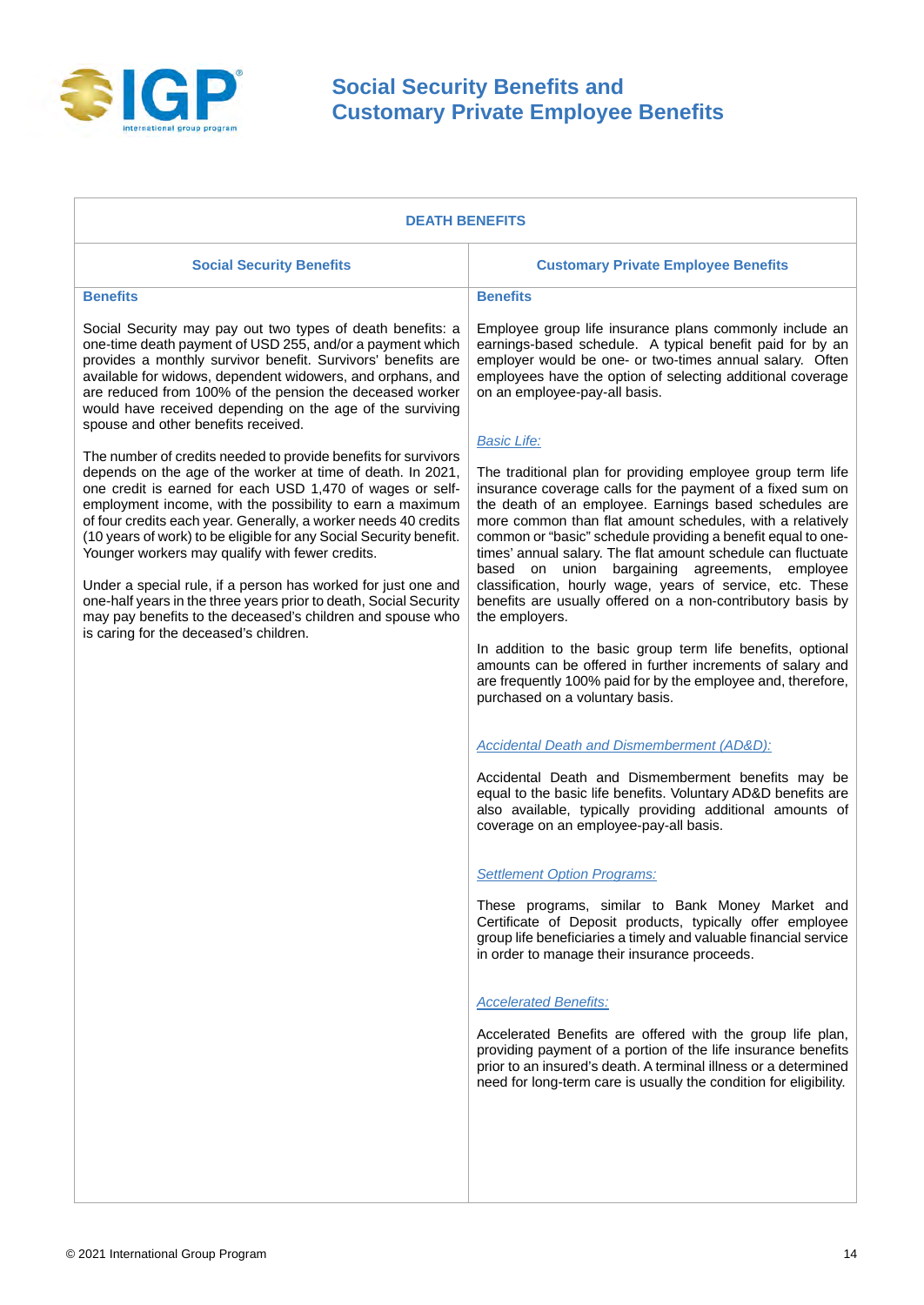

|                                                                                                                                                                                                                             | <b>Group Universal Life (GUL):</b><br>GUL offers a face amount of coverage with the ability for<br>participants to put money in a fund that earns a fixed rate of<br>interest.                                                            |
|-----------------------------------------------------------------------------------------------------------------------------------------------------------------------------------------------------------------------------|-------------------------------------------------------------------------------------------------------------------------------------------------------------------------------------------------------------------------------------------|
|                                                                                                                                                                                                                             | Group Variable Universal Life (GVUL):<br>GVUL offers a face amount of coverage with the ability for<br>participants to put money in a fund that contains a fixed<br>interest rate and variable investment options.                        |
|                                                                                                                                                                                                                             | <b>Spouse benefits</b><br>Most states permit <b>Dependent Life</b> benefits to be offered<br>with the employee as the beneficiary. The most prevalent<br>benefit amount for a spouse is USD 5,000 and USD 2,000 for<br>a dependent child. |
| <b>Waiting Period</b>                                                                                                                                                                                                       | <b>Waiting Period</b>                                                                                                                                                                                                                     |
| Generally, Social Security will begin payment of survivors'<br>benefits as soon as possible upon notification of death. In<br>some cases, the special one-time death payment may be paid<br>automatically to the survivors. | Generally, there is not a waiting period to file a death claim<br>on group life insurance benefits.                                                                                                                                       |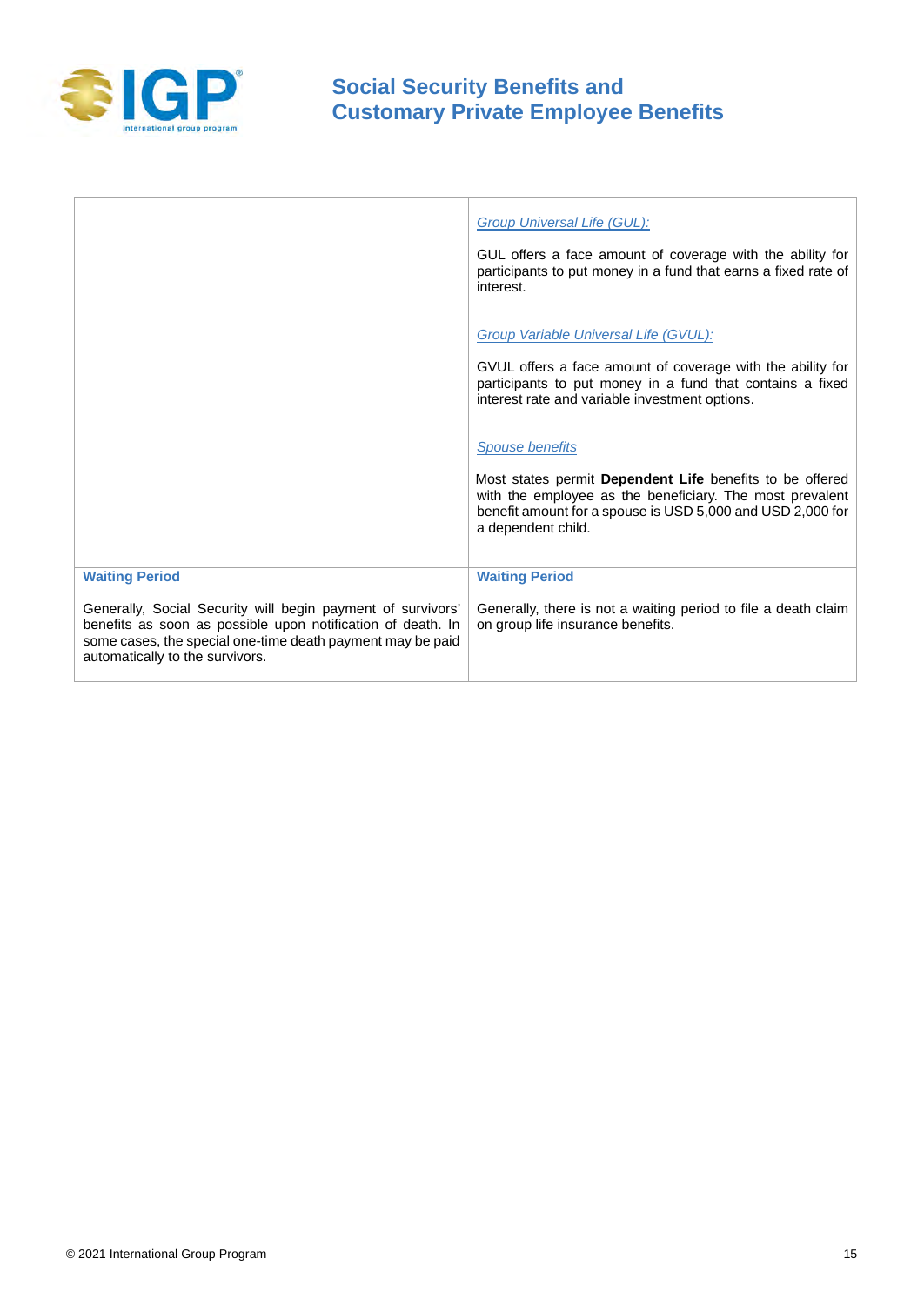

| <b>SURVIVORS' BENEFITS</b>                                                                                                                                                                                                                                                                                                                                                                                                                                                                                                                                                                                                                                                                                                                                                                                                                                                                                                                  |                                                                                                                                                                                                                                                                                                                                                      |  |
|---------------------------------------------------------------------------------------------------------------------------------------------------------------------------------------------------------------------------------------------------------------------------------------------------------------------------------------------------------------------------------------------------------------------------------------------------------------------------------------------------------------------------------------------------------------------------------------------------------------------------------------------------------------------------------------------------------------------------------------------------------------------------------------------------------------------------------------------------------------------------------------------------------------------------------------------|------------------------------------------------------------------------------------------------------------------------------------------------------------------------------------------------------------------------------------------------------------------------------------------------------------------------------------------------------|--|
| <b>Social Security Benefits</b>                                                                                                                                                                                                                                                                                                                                                                                                                                                                                                                                                                                                                                                                                                                                                                                                                                                                                                             | <b>Customary Private Employee Benefits</b>                                                                                                                                                                                                                                                                                                           |  |
| <b>Spouse's Pension</b>                                                                                                                                                                                                                                                                                                                                                                                                                                                                                                                                                                                                                                                                                                                                                                                                                                                                                                                     | <b>Spouse's Pension</b>                                                                                                                                                                                                                                                                                                                              |  |
| <b>Benefits</b>                                                                                                                                                                                                                                                                                                                                                                                                                                                                                                                                                                                                                                                                                                                                                                                                                                                                                                                             | <b>Benefits</b>                                                                                                                                                                                                                                                                                                                                      |  |
| 100% of the insured's primary insurance amount if the widow<br>/ widower of the deceased worker is age 66 + 10 months; with<br>an incremental reduction in benefits for those between ages<br>60 to 66 + 10 months (71.5% at age 60). Reduced benefits<br>(71.5%) are also available to a widow / widower between the<br>ages of 50 and 59, if disabled. A surviving spouse age 60 or<br>under can receive 75% if caring for a child under age 16 unless<br>the child is disabled before age 22 (Maximum Family Benefits<br>apply). If the widow or widower receiving survivors' benefits<br>remarries before age 60, benefits cease.                                                                                                                                                                                                                                                                                                       | Survivor Income Benefits (SIB), (also known as Widows'<br>and Orphans' Benefits) are available, but much less<br>frequently purchased. Instead of defining the insurance<br>benefit in terms of a lump-sum, SIB defines the benefit as a<br>specified amount of monthly income payable for a specified<br>period to survivors of deceased employees. |  |
| <b>Orphans' Pension</b>                                                                                                                                                                                                                                                                                                                                                                                                                                                                                                                                                                                                                                                                                                                                                                                                                                                                                                                     | <b>Orphans' Pension</b>                                                                                                                                                                                                                                                                                                                              |  |
| <b>Benefits</b>                                                                                                                                                                                                                                                                                                                                                                                                                                                                                                                                                                                                                                                                                                                                                                                                                                                                                                                             | <b>Benefits</b>                                                                                                                                                                                                                                                                                                                                      |  |
| 75% of the primary insurance amount is payable to the child<br>of a deceased worker. The widow's pension is reduced to 75%<br>of what it would have been in this case.<br>To be eligible, a child must be under age 18, or age 19 if in<br>high school, or disabled before age 22. For more than one<br>child and mother, the Maximum Family Benefit applies                                                                                                                                                                                                                                                                                                                                                                                                                                                                                                                                                                                | See Spouse's Pension                                                                                                                                                                                                                                                                                                                                 |  |
| <b>Maximum Family Benefit</b>                                                                                                                                                                                                                                                                                                                                                                                                                                                                                                                                                                                                                                                                                                                                                                                                                                                                                                               | <b>Maximum Family Benefit</b>                                                                                                                                                                                                                                                                                                                        |  |
| <b>Benefits</b>                                                                                                                                                                                                                                                                                                                                                                                                                                                                                                                                                                                                                                                                                                                                                                                                                                                                                                                             | <b>Benefits</b>                                                                                                                                                                                                                                                                                                                                      |  |
| The total amount of benefits that all members of one family<br>may receive, based on the earnings record of one worker, is<br>limited to an amount that varies with the PIA (Primary<br>Insurance Amounts).<br>For the family of a worker who becomes age 62 or dies in<br>2021 before attaining age 62, the total amount of benefits<br>payable will be computed so that it does not exceed: (a)<br>150% of the first USD 1,272 of the worker's PIA, plus (b)<br>272% of the worker's PIA over USD 1,272 through USD<br>1,837, plus (c) 134% of the worker's PIA over USD 1,837<br>through USD 2,395, plus (d) 175% of the worker's PIA over<br>USD 2,395.<br>For disabled persons, the Maximum Family Benefit (MFB) is<br>the smaller of (a) 150% of the PIA, or (b) 85% of the AIME<br>(Average Indexed Monthly Earnings), but not less than the<br>PIA. The MFB is also increased annually to reflect changes in<br>the cost of living. | Maximum Family Benefit can vary between 150-180% of the<br>deceased worker's benefit amount. The rules are complex<br>and affect beneficiaries in different ways, depending on their<br>earnings levels and benefit types.                                                                                                                           |  |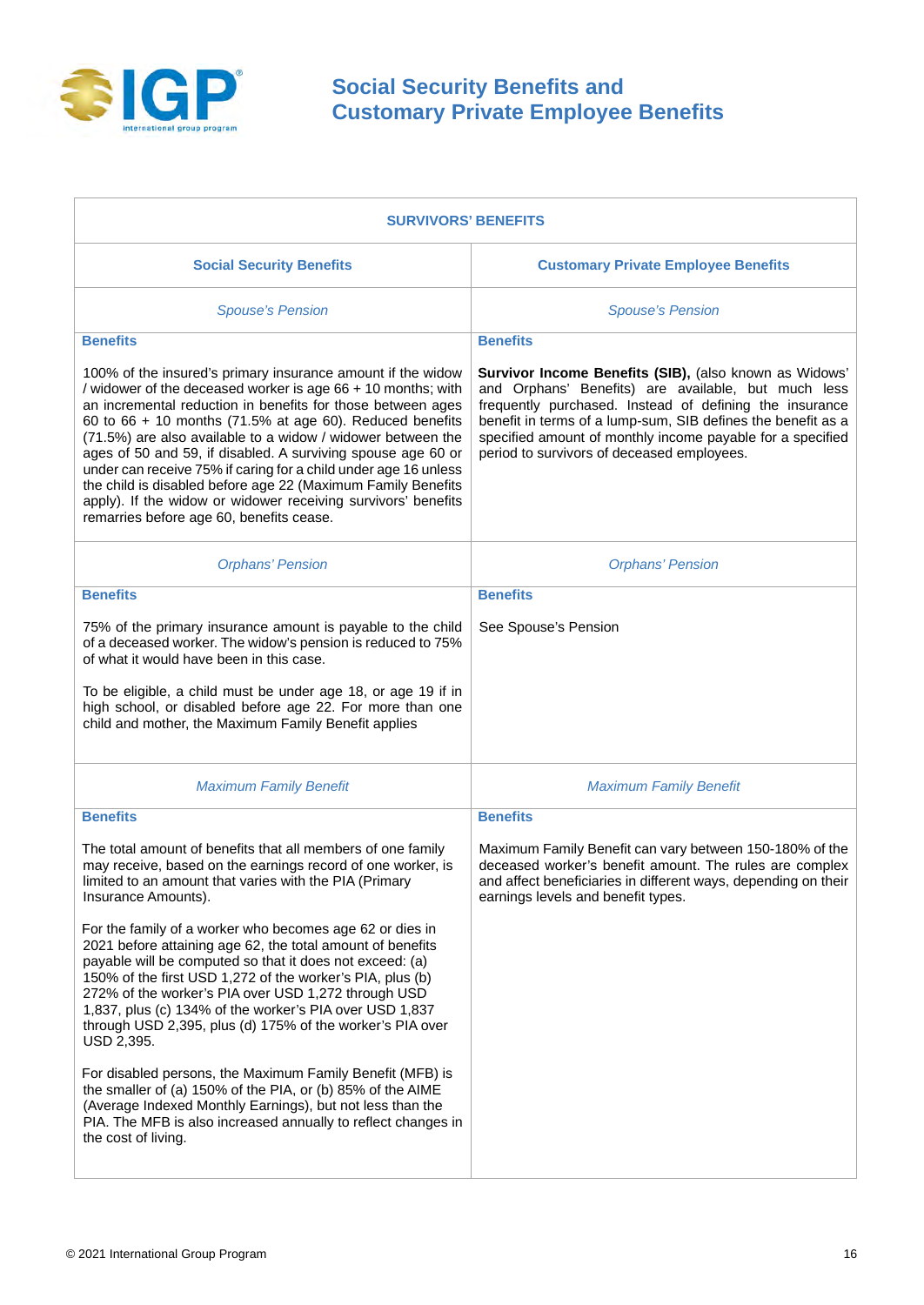

|                                                                                                                                                                                                                                                                                                              | <b>MEDICAL BENEFITS</b>                                                                                                                                                                                                                                                                                                                                                              |                                                                                                                                                                                                                                                                                                                                                                                                                                                                                                                      |  |  |
|--------------------------------------------------------------------------------------------------------------------------------------------------------------------------------------------------------------------------------------------------------------------------------------------------------------|--------------------------------------------------------------------------------------------------------------------------------------------------------------------------------------------------------------------------------------------------------------------------------------------------------------------------------------------------------------------------------------|----------------------------------------------------------------------------------------------------------------------------------------------------------------------------------------------------------------------------------------------------------------------------------------------------------------------------------------------------------------------------------------------------------------------------------------------------------------------------------------------------------------------|--|--|
|                                                                                                                                                                                                                                                                                                              | <b>Social Security Benefits</b>                                                                                                                                                                                                                                                                                                                                                      | <b>Customary Private Employee Benefits</b>                                                                                                                                                                                                                                                                                                                                                                                                                                                                           |  |  |
| <b>Benefits</b>                                                                                                                                                                                                                                                                                              |                                                                                                                                                                                                                                                                                                                                                                                      | <b>Benefits</b>                                                                                                                                                                                                                                                                                                                                                                                                                                                                                                      |  |  |
|                                                                                                                                                                                                                                                                                                              | <b>Medicare</b>                                                                                                                                                                                                                                                                                                                                                                      | <b>Indemnity programs</b>                                                                                                                                                                                                                                                                                                                                                                                                                                                                                            |  |  |
| <b>Part A - Hospitalization</b><br>Part A helps individuals cover inpatient care in hospitals. It also<br>helps cover hospice care and home health care. Most people<br>automatically get Part A coverage without paying a monthly<br>premium because they or a spouse paid Medicare taxes while<br>working. |                                                                                                                                                                                                                                                                                                                                                                                      | In a comprehensive plan, the deductible and co-insurance<br>features are usually applied without differentiation between<br>"basic" and "supplementary" expenses, as discussed below.                                                                                                                                                                                                                                                                                                                                |  |  |
|                                                                                                                                                                                                                                                                                                              |                                                                                                                                                                                                                                                                                                                                                                                      | A base plan may provide a benefit for hospital room and<br>board, surgical benefits, in-hospital medical services, and<br>laboratory fees and x-rays.                                                                                                                                                                                                                                                                                                                                                                |  |  |
|                                                                                                                                                                                                                                                                                                              | Benefits covered include:                                                                                                                                                                                                                                                                                                                                                            | A supplementary plan may provide additional coverage.                                                                                                                                                                                                                                                                                                                                                                                                                                                                |  |  |
| Hospital Care - Patient pays an initial deductible (equal<br>a)<br>to USD 1,484 in 2021). After 60 inpatient hospital days,<br>the patient pays USD 371 per day for 30 days. There is                                                                                                                        |                                                                                                                                                                                                                                                                                                                                                                                      | Under health care reform these plans must offer some<br>additional benefits (such as preventive care) unless<br>grandfathered.                                                                                                                                                                                                                                                                                                                                                                                       |  |  |
|                                                                                                                                                                                                                                                                                                              | a choice after 90 days to pay USD 742 per day up to 60<br>"lifetime reserve" days.                                                                                                                                                                                                                                                                                                   | <b>Managed care</b>                                                                                                                                                                                                                                                                                                                                                                                                                                                                                                  |  |  |
| b)                                                                                                                                                                                                                                                                                                           | Post-Hospital Skilled Nursing Facility Benefits - If<br>qualified, insured pays zero in 2021 for the first 20 days,<br>then USD 185.50 per day for the next 80 days. Medicare<br>pays all remaining charges which are recognized. After<br>100 days of care in a "benefit period", no benefits are<br>paid.<br>Custodial care is not covered.                                        | Managed care is widely used to control overutilization of<br>benefits and health plan costs. Although managed care<br>takes on many forms, typically, a partnership is formed with<br>the employer, utilizing various flexible plan design features,<br>network alternatives such as Health Maintenance<br>Organizations and Preferred Provider Organizations, and<br>cost containment and utilization review programs in order to<br>provide the best quality health plan while achieving<br>management over costs. |  |  |
| C)                                                                                                                                                                                                                                                                                                           | Post-Hospital Care in Home - Unlimited visits are<br>permitted under a plan of treatment established by the<br>doctor. Includes part-time nursing care, physical<br>therapy, medical supplies, and rehabilitation equipment;<br>does not include drugs. Custodial care is not covered.                                                                                               | Health Maintenance Organizations (HMOs) provide<br>$\bullet$<br>comprehensive health care services for their members<br>for a fixed periodic payment. Benefits are typically only<br>paid for services rendered within the HMO provider<br>network. A primary care physician gatekeeper refers<br>members to specialist care or hospitalization when<br>appropriate.                                                                                                                                                 |  |  |
| d)                                                                                                                                                                                                                                                                                                           | Hospice Care - Hospice care for terminally ill<br>beneficiaries with a life expectancy of six months or less<br>is covered if the beneficiary elects hospice instead of<br>most other medical benefits. Hospice benefits include<br>nursing care, therapies, medical and social services,<br>medical supplies or appliances, physicians' services,<br>and short-term inpatient care. | Preferred Provider Organizations (PPOs) provide<br>$\bullet$<br>health care "at a discount" through a network of<br>participating physicians and hospitals. Members may<br>use providers outside the network at a higher cost, and<br>referrals to specialist care generally are not required.<br>PPOs are the most common type of plan offered by<br>employers.                                                                                                                                                     |  |  |
|                                                                                                                                                                                                                                                                                                              | This benefit can be elected for two periods of 90 days<br>each, followed by an unlimited number of 60-day benefit<br>periods. The hospice benefits will be available beyond<br>the first 90-day period only if recertification is made that<br>the illness is terminal.                                                                                                              | Point-of-Service (POS) programs blend aspects of<br>$\bullet$<br>both HMOs and PPOs. Like an HMO, participants select<br>a primary care physician, but like a PPO, participants<br>may use an out-of-network provider for health services<br>(at a higher cost).                                                                                                                                                                                                                                                     |  |  |
|                                                                                                                                                                                                                                                                                                              | The insured pays no more than USD 5 co-payment for<br>prescription drugs, and 5% co-payment for respite care,<br>but not more than the hospital deductible (i.e.,<br>USD 1,484 in 2021) in total for a period of hospice care.                                                                                                                                                       |                                                                                                                                                                                                                                                                                                                                                                                                                                                                                                                      |  |  |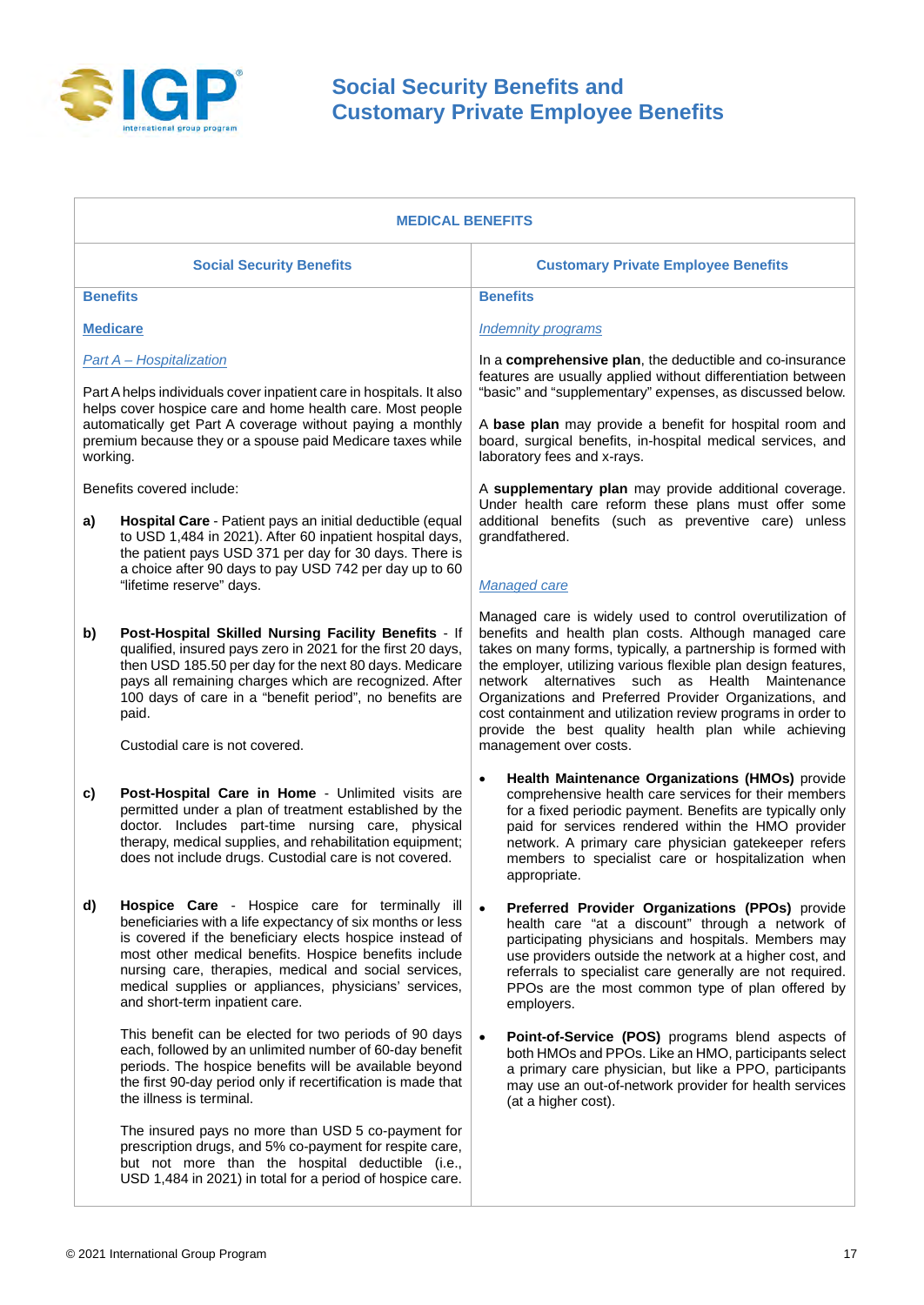

#### *Part B – Supplementary Medical*

The benefits covered under Part B include doctors' and surgeons' fees, diagnostic services, X-rays and other radiation therapy, ambulance service, and physical therapy.

Qualifying Criteria: Age 65.

If an individual enrolls in Part B at the earliest opportunity, he or she pays a monthly premium. As of January 1, 2021, most individuals pay the standard premium of USD 148.50. For people in higher-income brackets, this premium amount increases on a graduated scale, with individuals with annual incomes over USD 500,000 (USD 750,000 for joint filers) paying the highest premiums. The premium increases were phased in over three years, beginning in 2007. Annual premium increases occur every January.

The plan covers 80% (or 100% where noted) of the reasonable costs for covered items. In 2021, the patient pays a deductible equal to the first USD 203 (increased from USD 198 in 2020) of charges allowable by Medicare per year and 20% of the Medicare-approved amount after the deductible.

- **a) Doctors' and Surgeons' Fees** Generally covered at 80%; however, the plan pays 100% of reasonable charges by radiologists or pathologists for services to hospital in-patients.
- **b) X-Rays, Lab Tests and Other Radiation Therapy**.
- **c) Diagnostic Services** Provides for out-patient hospital diagnostic services plus diagnostic X-rays, laboratory tests, and certain X-ray tests in the home. Plan pays 100%.
- **d) Artificial Devices** Provides for braces to replace or support internal body organs, as well as artificial arms, legs, and eyes. The rental or purchase of durable equipment (e.g., wheelchair) is also covered.
- **e) Ambulance Services.**
- **f) Physical Therapy, Occupational Therapy, and Speech Pathology.**
- **g) Hospital and Extended Care Services** Certain services for in-patients are not covered under the base plan.
- **h) Home Health Services**, if an individual does not have Part A.

#### *Consumer-directed health plans*

Consumer-directed health plans provide health care services for their members generally by combining highdeductible health plans and enhanced information about quality of care with employer- and/or employee-funded pretax health savings accounts (HSAs) or other funding mechanisms. HSAs are individual accounts that allow employees participating in qualifying high-deductible health plans to make or receive tax-free contributions and receive tax-free distributions, if used to pay for qualified medical expenses.

*Other health benefits* Includes the following:

- **a) Dental:** Dental services include preventive care, restorative care, diagnostic and therapeutic services, and supplementary services that include prosthodontic services and/or orthodontic services. In a comprehensive plan, benefits are based on reasonable and customary charges within a particular geographical area. Cost sharing may include a deductible (USD 50 for individual coverage or USD 150 for family coverage) and co-insurance. Preventive care is typically excluded from cost sharing by design (and in some cases federal mandate).
- **b) Prescription Drug Plans:** Benefits for prescribed drugs and medicines can be provided on a service basis at the time the prescription is obtained. A co-payment or co-insurance by the covered individual for each prescription is usually required. Co-payments in a typical 3-tier retail design average about USD 11 for generic medications, USD 35 for preferred brand-name drugs, and USD 62 for non-preferred brand-name drugs. Employees using mail order pharmacies have lower co-pays.
- **c) Vision Care:** Pays for eye exams, corrective lenses, and frames in an amount up to the actual fee, but not more than the schedule of benefits. Vision care may also consist of discounted fees for using selected providers.
- **d) Mental Health and Substance Use Disorders (Behavioral Health Benefits):** While the majority of employers continue to provide mental health and substance use disorder (MH/SUD) benefits through their medical plans, some employers have carved out behavioral health benefits from their medical plan and provide them through a separate plan. Federal law requires that, if offered, mental health benefits have parity with surgical/medical benefits in cost sharing and other aspects.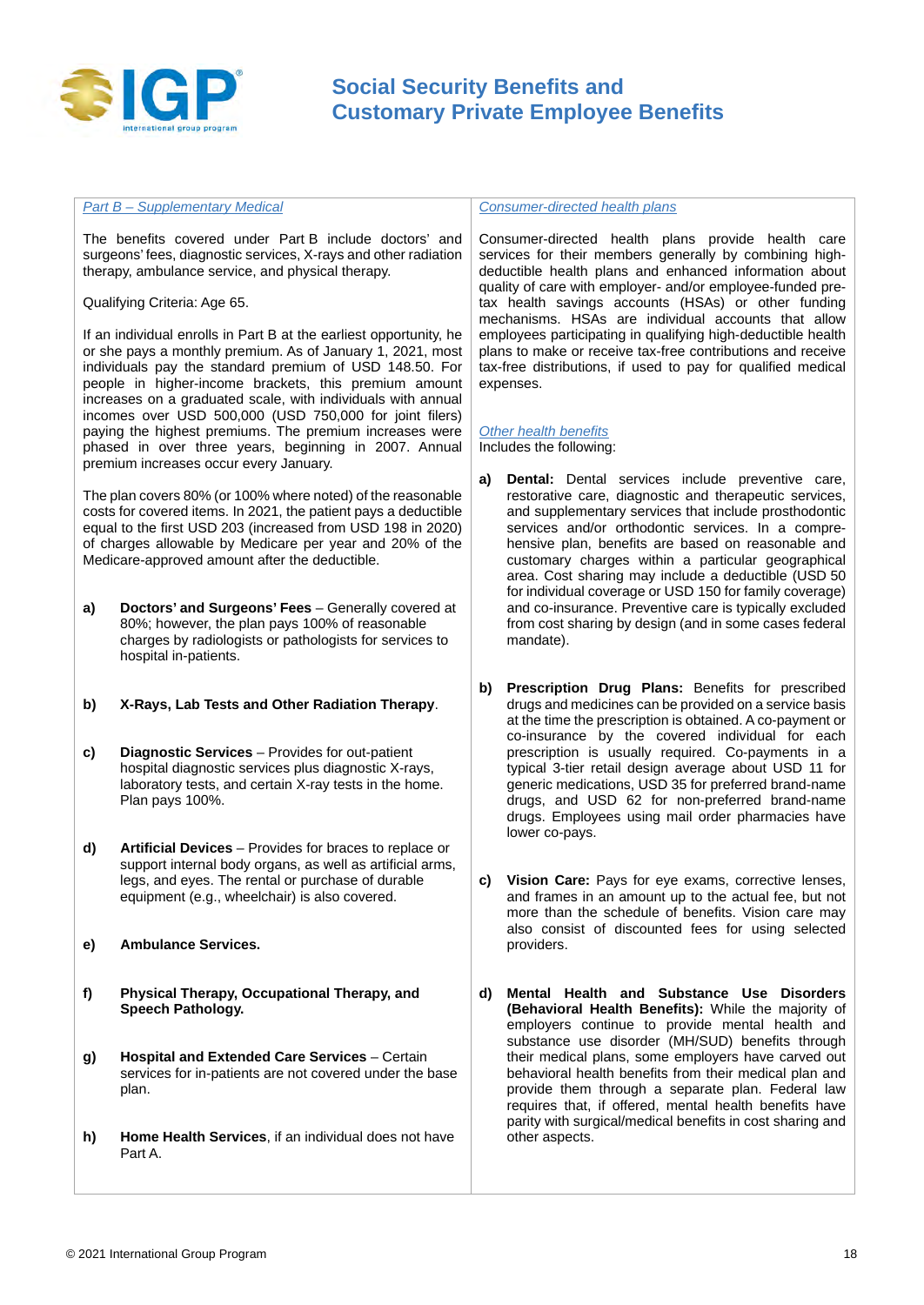

- **i) Additional Services and Supplies** Certain services and supplies furnished in connection with a doctor's services.
- **j) Screening tests and preventive physical exams** An annual "personalized prevention plan," which includes a comprehensive health risk assessment. The personalized plan will recommend preventive services and screenings. Many of these benefits are covered at 100%.
- **k) Blood for transfusions**, after the first three pints per year.
- **l) Non-routine Vision Services** by qualified optometrists if they would be covered if performed by a physician.

#### *Part C – Medicare Advantage Plans*

An individual may be able to enroll in a private plan approved by Medicare, such as a managed care plan or private fee-forservice plan. Benefits include all Part A and Part B benefits and may include enhanced benefits such as vision care and prescription drug benefits. Premium rates vary by location.

#### *Part D – Prescription Drug Coverage*

Part D subsidizes prescription drug coverage provided through private insurance companies and/or managed care organizations such as HMOs.

Voluntary prescription drug benefits are available through Medicare-approved private prescription drug plans.

#### **Benefits provided in 2021:**

USD 0 to USD 445 of drug costs – enrollee pays 100% and Medicare pays nothing; USD 446 to USD 4,130 of drug costs – Medicare pays 75% and enrollee pays 25%; USD 4,131 of drug costs until enrollee has USD 6,550 out-of-pocket costs (USD 9,313.75 in costs if without employer coverage) – enrollee pays 25% and Medicare pays 75% (the coverage gap); above USD 6,550 in out-of-pocket costs – Medicare pays 95% and enrollee pays the greater of 5% or USD 3.70 generic/USD 9.20 non-generic co-pay.

Premiums vary by location and plan selected. Beginning in 2011, the premium amounts increase annually on a graduated scale based on income.

In 2021, individuals with annual incomes over USD 500,000 (USD 750,000 for joint filers) pay the highest premiums. Enrollees with limited savings and incomes below 135% of the federal poverty line have no deductible; co-pays of USD 3.70 per generic prescription (USD 9.20 non-generic), up to the general out-of-pocket limit; USD 0 co-pay for all prescriptions once the out-of-pocket limit is reached.

Enrollees with limited savings and incomes below 150% of the federal poverty level have a USD 92 deductible; co-pays of

- **e) Employee Assistance Programs (EAPs):** Employee assistance programs provide support for employees' work-related or personal problems. Most employers who offer EAPs contract with a separate vendor to provide services, which typically include short-term counseling and referrals.
- **f) Health Promotion Programs:** There has been a strong trend toward promoting consumer health and well-being. In typical health promotion programs, insurance carriers work with clients (employers) to improve employee health and change behavior, e.g., through blood pressure screening, diabetes screening, tobacco cessation campaigns, exercise programs, weight control, and nutrition programs. When designing health promotion programs, employers should consider legal parameters, including applicable federal and state insurance laws.
- **g) Flexible Benefits:** Flexible benefits (also referred to as cafeteria plans) are commonly offered by employers. Design of such plans varies, but most companies provide a core of basic benefits. The employee, in addition to the core benefits, may have a flexible benefit allowance which he or she may use to purchase other optional forms of benefits, including a richer health plan, additional amounts of life insurance, additional vacation days, child day-care, etc.
- **h) Long-Term Care:** Long-term care insurance is designed to offer protection against the potentially catastrophic costs of long-term care, beyond the limited coverage offered by Medicare and private health insurance. It is designed to cover care in a nursing home or home- or community-based setting, helping with the activities of daily living (i.e., eating, bathing, dressing, etc.). Coverage is available as individual policies, association group policies, and employersponsored group policies.

A typical group plan might provide for 100% reimbursement up to a selected maximum daily benefit (e.g., USD 150 for nursing home and USD 100 for home services). As premiums are age-based, individuals who sign up at an earlier age (in their forties, for instance) would pay lower premiums.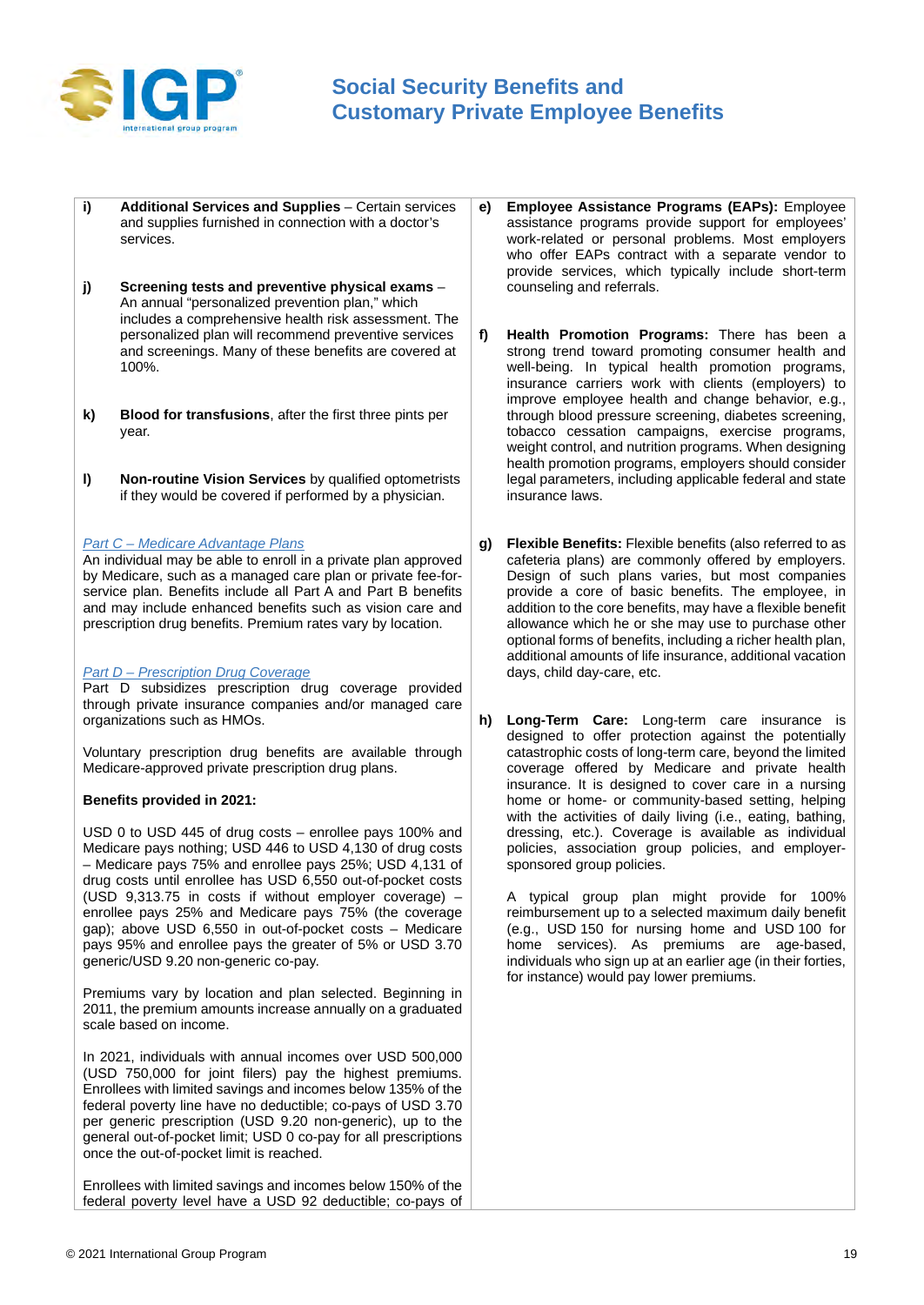

| 15% up to the general out-of-pocket limit; co-pays of USD 3.70<br>generic (USD 9.20 non-generic) thereafter.                                                                                                                                                                                                                                                                                                                                                                                                                                  |                                                                                                                                                                                                                                                                                                          |
|-----------------------------------------------------------------------------------------------------------------------------------------------------------------------------------------------------------------------------------------------------------------------------------------------------------------------------------------------------------------------------------------------------------------------------------------------------------------------------------------------------------------------------------------------|----------------------------------------------------------------------------------------------------------------------------------------------------------------------------------------------------------------------------------------------------------------------------------------------------------|
| <b>Eligibility</b>                                                                                                                                                                                                                                                                                                                                                                                                                                                                                                                            | <b>Eligibility</b>                                                                                                                                                                                                                                                                                       |
| Unlike many countries, the government-sponsored health care<br>system is very limited. The health benefits are available only<br>to retirees, with minor exceptions (such as kidney disease).<br>Medicare is divided into four parts, described below.                                                                                                                                                                                                                                                                                        | The private sector has typically assumed the role of offering<br>health coverage to employees and their families. A very<br>broad spectrum of health insurance products with various<br>benefit levels and corresponding costs has evolved to suit<br>geographical areas and differing industrial needs. |
| <b>Part A - Hospitalization</b><br>Most people automatically get Part A coverage without paying<br>a monthly premium because they or a spouse paid Medicare<br>taxes while working.                                                                                                                                                                                                                                                                                                                                                           | Many larger employers self-fund their health plans or<br>portions of them, often with stop-loss coverage. A<br>comprehensive health care reform law enacted in 2010<br>continues to influence this landscape.                                                                                            |
| An individual must be age 65 or over and eligible for old-age<br>or survivor benefits or have received disability benefits for 24<br>months. (If not eligible, a person can pay a premium to be<br>covered.) The covered benefits include hospital care and post<br>care in recognized facilities.                                                                                                                                                                                                                                            |                                                                                                                                                                                                                                                                                                          |
| <b>Part B - Supplementary Medical</b><br>To be eligible, an individual must be age 65 or over or have<br>received disability benefits for 24 months. The individual must<br>pay premiums.                                                                                                                                                                                                                                                                                                                                                     |                                                                                                                                                                                                                                                                                                          |
| If an individual enrolls in Part B at the earliest opportunity, he<br>or she pays a monthly premium. As of January 1, 2021, most<br>individuals pay the standard premium of USD 148.50. For<br>people in higher-income brackets, this premium amount<br>increases on a graduated scale, with individuals with annual<br>incomes over USD 500,000 (USD 750,000 for joint filers)<br>paying the highest premiums. The premium increases were<br>phased in over three years, beginning in 2007. Annual<br>premium increases occur every January. |                                                                                                                                                                                                                                                                                                          |
| The plan covers 80% (or 100% where noted) of the reasonable<br>costs for covered items. In 2021, the patient pays the first<br>USD 203 (increased from USD 198 in 2020) of charges<br>allowable by Medicare per year and 20% of the Medicare<br>approved amount after the deductible.                                                                                                                                                                                                                                                         |                                                                                                                                                                                                                                                                                                          |
| Part C – Medicare Advantage Plans<br>To be eligible, an individual must be age 65 or over or have<br>received disability benefits for 24 months. The individual may<br>or may not pay premiums. Premium rates vary by location.                                                                                                                                                                                                                                                                                                               |                                                                                                                                                                                                                                                                                                          |
| <b>Part D - Prescription Drug Coverage</b><br>To be eligible, an individual must be age 65 or over or received<br>disability benefits for 24 months. The individual must pay<br>premiums. Premiums vary by location and plan selected.                                                                                                                                                                                                                                                                                                        |                                                                                                                                                                                                                                                                                                          |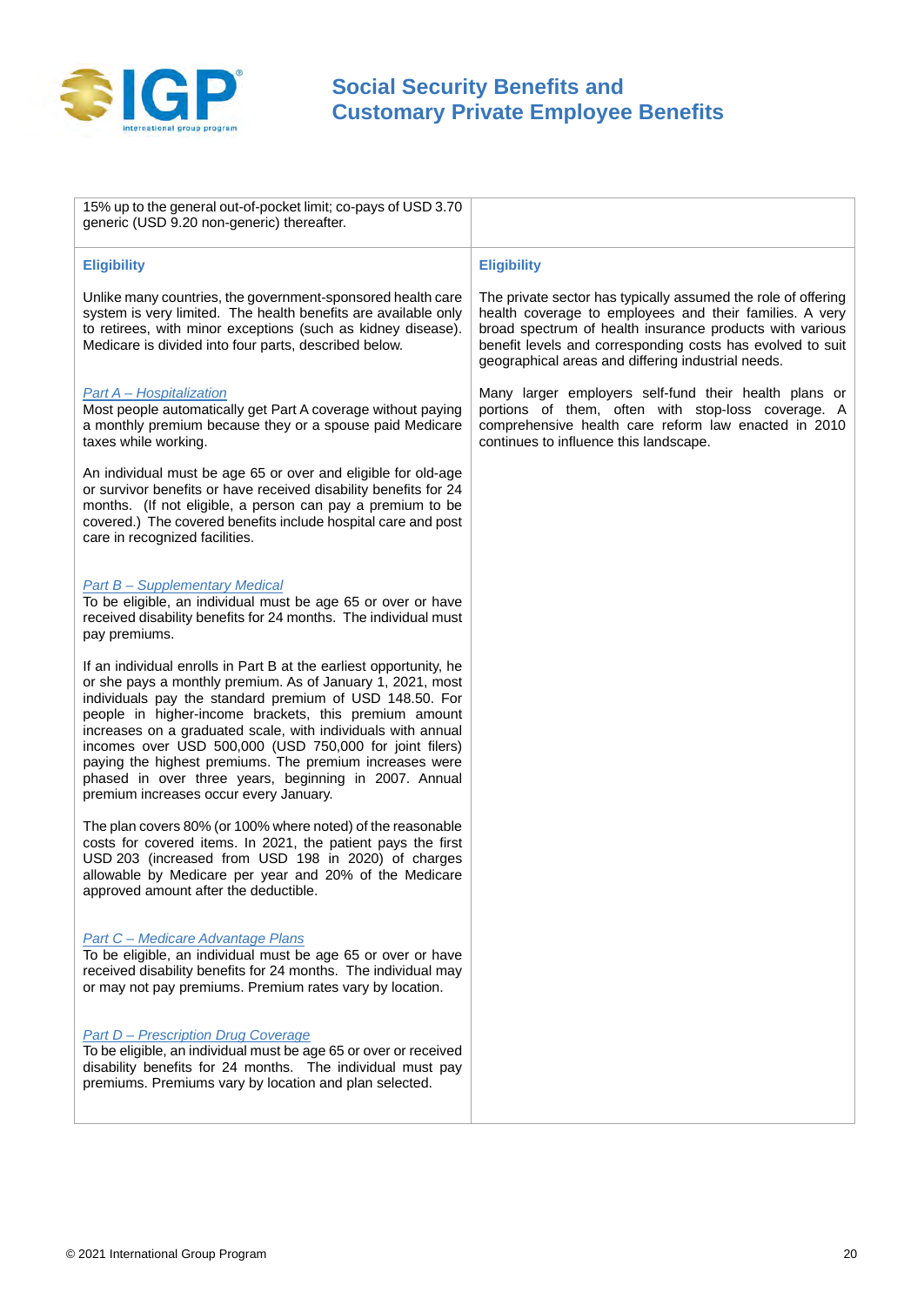

#### **Additional Information:**

**Health and Welfare Benefit Plans:** The private sector has typically assumed the role of offering health coverage to employees and their families, particularly for people who are not eligible for Medicaid, a public program for low-income individuals. A very broad spectrum of health insurance products with various benefit levels and corresponding costs has evolved to suit geographical areas and differing industrial needs. Continued interest by the current administration, policymakers, and advocates in replacing or reshaping a 2010 health care reform law is expected to influence this landscape.

> In addition to ERISA requirements, other federal laws also apply to employee benefits (particularly health plans), including portions of the Internal Revenue Code. While historically health and welfare benefits have been less regulated by federal law than retirement benefits, the landscape has changed for health benefits – most significantly by the 2010 passage of federal health care reform, known as the Affordable Care Act (ACA).

#### **Health Legislation Developments (as of June 2021)**

#### The Affordable Care Act (ACA)

The ACA applies broadly to private and public employers. It imposes various conditions on employer-sponsored plans and assessments on large employers who do not offer coverage to their full-time employees (defined as those averaging 30 or more hours of work per week) if at least one full-time employee gets federal subsidies toward public exchange coverage.

Virtually all individuals living in the US can obtain individual coverage on a guaranteed issue basis, with some qualifying for federal subsidies, in the public exchange established by the ACA.

Key substantive requirements applicable to employer-provided plans include:

- Bans on annual or lifetime limits on "essential health benefits"
- Maximum 90 day waiting periods
- Ban on preexisting condition limitations
- Coverage of children to age 26
- Ban on discrimination based on race, color, national origin, sex, age, or disability in health programs and activities that receive federal funds
- For non-grandfathered plans annual cost-sharing limitations, required firstdollar coverage for preventive services, enhanced claims and appeal rights, specific emergency service provisions, right to participate in clinical trials

After their efforts to repeal the ACA were unsuccessful, Republican lawmakers successfully abolished the ACA's individual mandate penalty as part of the tax bill they passed in late 2017. As a result, since January 2019, there is no longer a federal penalty for being uninsured. However, in an attempt to stabilize their health insurance exchanges, states including California, Rhode Island, Massachusetts, New Jersey, Vermont, and the District of Columbia impose their own state mandates.

In June 2021, the Supreme Court rejected an appeals court ruling challenging the legality of the individual mandate. A panel of the US Court of Appeals for the 5th Circuit Court ruled in mid-December 2019 that the ACA individual mandate was unconstitutional. It did not, however, determine if the entire ACA was valid. It instead remanded the case back to the District Court to decide whether other parts of the Act could survive without the individual mandate. The case was appealed to the US Supreme Court in early January 2020 and was rejected by the court with a 7-2 majority in June 2021. The court ruled that the plaintiffs could not demonstrate any injury resulting from the individual mandate rule and therefore did not have sufficient legal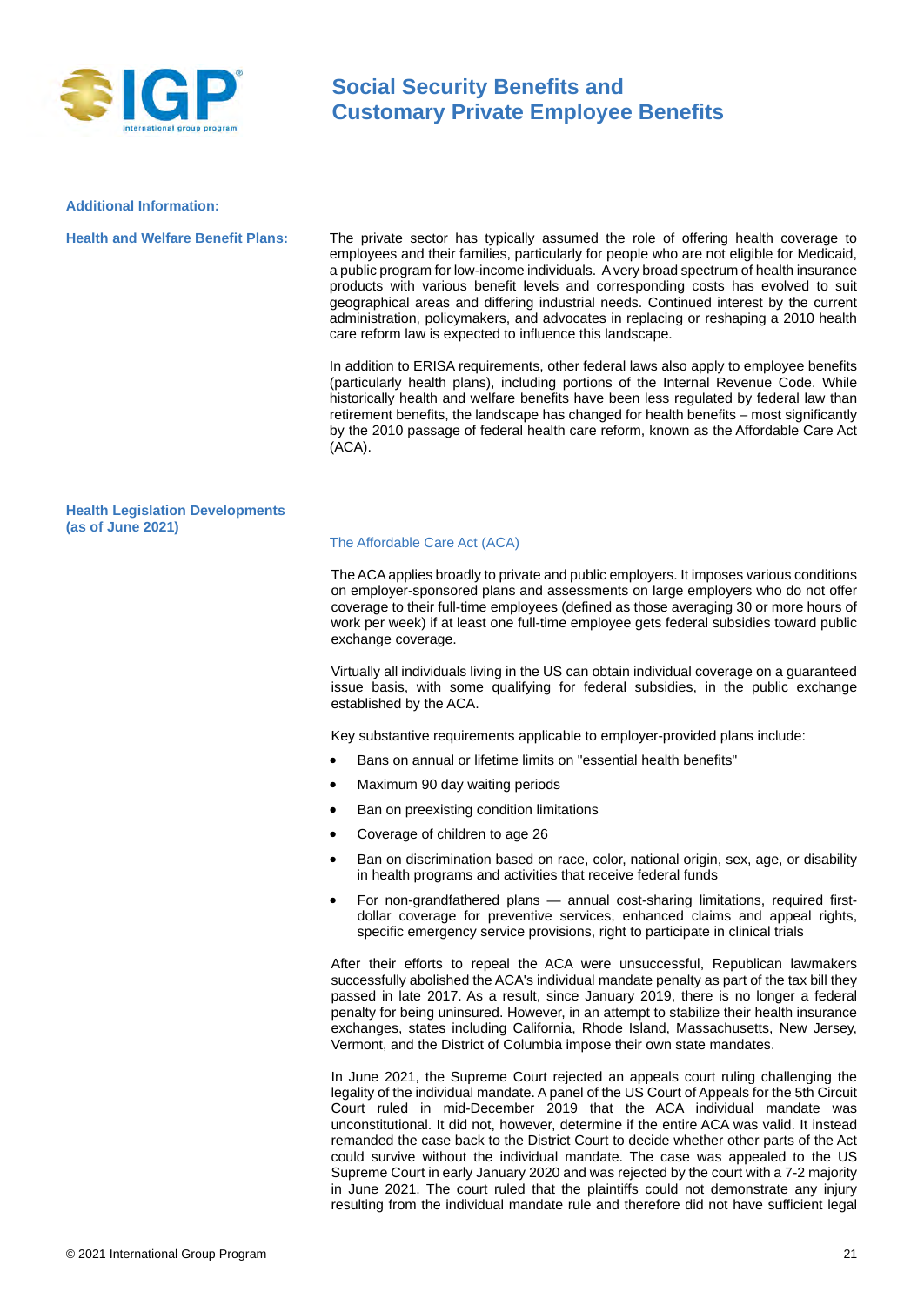

standing to sue. The Supreme Court decision closes out the significant legal challenges to ACA, and in a statement following the ruling, President Biden indicated that it is time to move forward and expand the Act further.

#### Health Insurance Portability and Accountability Act (HIPAA)

HIPAA requires organizations working in health care to implement controls to safeguard the protected health information (PHI) of plan participants. HIPAA decrees that these organizations, known as "covered entities" (i.e., any health care provider, health plan, or health data clearinghouse), comply with newly introduced requirements, including implementing technical, physical, and administrative safeguards and conducting six annual self-audits. These rules also apply to any vendors (known as "Business Associates") engaged by the covered entity to provide services that involve access to PHI. While a group health plan is considered a covered entity, it is a separate legal entity from the employer offering the plan or other sponsors of the group health plan. Employers providing health coverage via an insurance policy are therefore not responsible for HIPAA compliance unless their business falls under the definition of a covered entity or business associate. However, most self-funded health plans are subject to HIPAA compliance.

2021 has seen some legislative development regarding HIPAA with an amendment to the Health Information Technology for Economic and Clinical Health Act of 2009 (HITECH) enacted in January (H.R.7898 – 116<sup>th</sup> Congress). The amendment requires the Department of Health and Human Services (HHS) to assess the use of recognized security practices by a covered entity or business associate in the case of resolving potential violations, evaluating fines, and conducting audits. It is also expected that following a relaxation of President Biden's Regulatory Freeze Pending Review, several proposed regulations, which include amendments to HIPAA requirements, will advance.

#### Employee Retirement Income Security Act (ERISA) Covered Plans

ERISA applies to employer-sponsored health coverage, life and disability insurance, some severance plans, and other types of welfare benefit plans. But some plans are not covered by ERISA, including, for example, plans maintained by federal, state, and local governments and most church plans.

ERISA imposes numerous requirements related to plan documents, administration, and duties of plan fiduciaries. Required reporting includes annually filing Form 5500 with the US Department of Labor (DOL), although some plans are exempted. Numerous disclosure requirements to plan participants and beneficiaries also apply to ERISA plans.

Enhanced procedures for ERISA disability claims and appeals took effect in April 2018. The DOL rule extends to ERISA disability claims procedural protections similar to ACA standards for health plans. In March 2019, a judge in the District of Columbia found major provisions in a proposed DO[L rule](https://www.gpo.gov/fdsys/pkg/FR-2018-01-05/pdf/2017-28103.pdf) modifying the definition of "employer" under ERISA to expand the availability of association health plans (AHPs) to be unlawful.

The rule's interpretation to make it easier for small businesses and "working owners" to form employer groups or associations that offer large group health plans exempt from some requirements (such as covering certain "essential health benefits" and community rating rules) that the ACA imposes on the small group and individual markets were deemed to have unreasonable interpretations of ERISA. The modified employer definition would apply only to health benefits and would not change prior guidance on other ERISA benefits. On April 26, 2019, the DOL filed a notice of appeal to the court's ruling, with the first oral arguments heard in November 2020.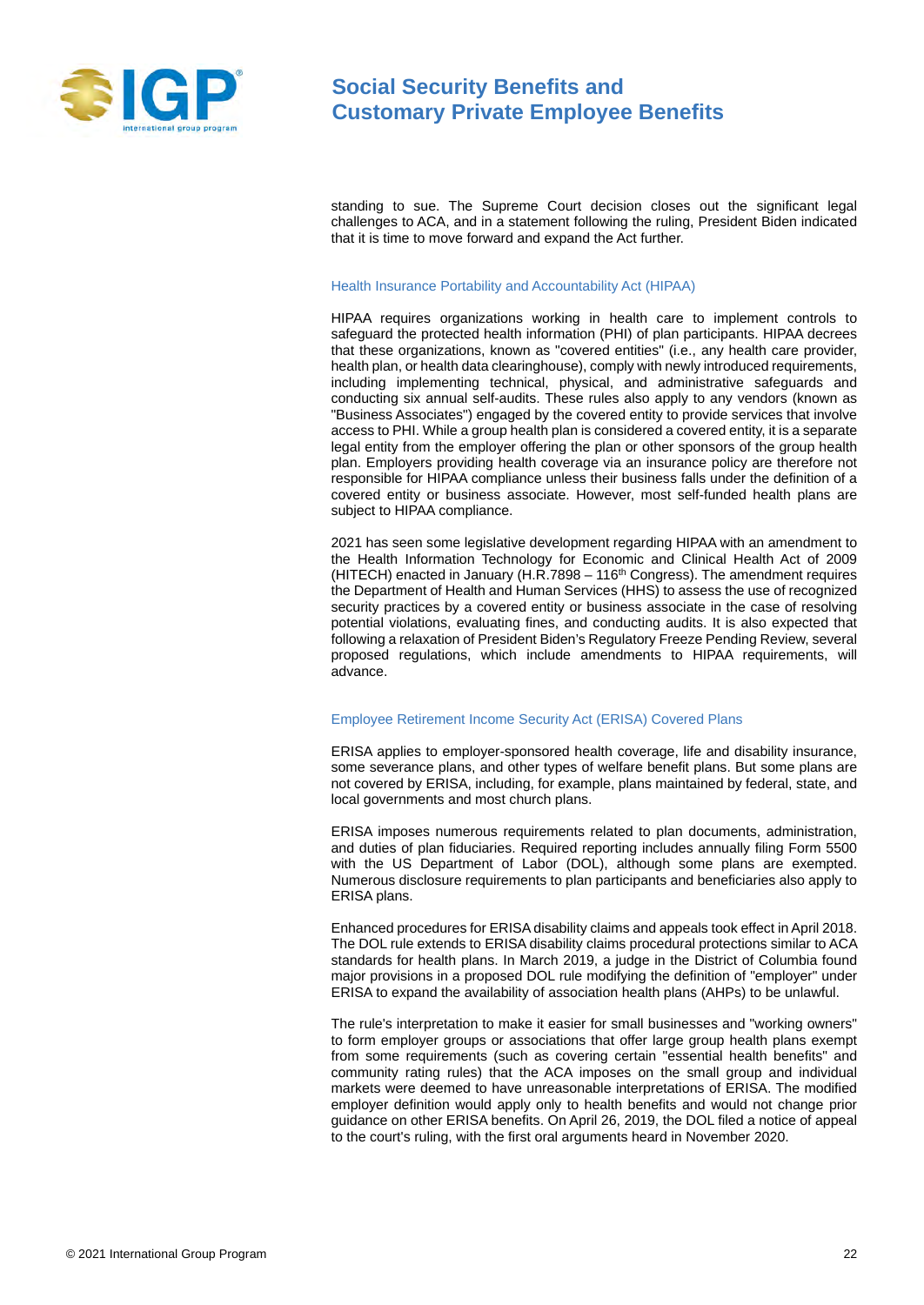

#### Internal Revenue Code Requirements

The Internal Revenue Code has provisions applying to certain types of health and welfare plans, including some not subject to ERISA. For example, under IRS nondiscrimination rules, some health and welfare plans (e.g., self-insured health plans, group term life insurance, cafeteria plans, and dependent care assistance plans) receive tax-favored treatment only if provided to a broad segment of employees that includes adequate representation of the non-highly paid. Nondiscrimination rules also will apply to insured group health plans if the Internal Revenue Service releases guidance.

#### Other Federal Mandates Applying to Employer Group Health Plans

Numerous other federal mandates apply to most employer-sponsored health coverage:

- Special enrollment rights if other coverage is lost or new dependents are gained • Required parity between mental health and substance abuse benefits and medical/surgical benefits
- Detailed rules to ensure wellness programs do not discriminate against those with adverse health factors
- Other health status nondiscrimination, including genetic nondiscrimination
- Privacy and security standards

A number of these and other federal mandates have disclosure requirements.

As the opioid crisis continues to garner the attention of lawmakers, there is a renewed focus on mental health and substance abuse benefit parity and a promise of increased enforcement in employer-sponsored plans.

The Mental Health Parity and Addiction Equity Act of 2008 (MHPAEA) levied equality for mental health and substance use services to prohibit group plans from imposing less favorable limits than those set for physical health conditions. However, implementation across group plans has been mixed, and there has been evidence of "discriminatory practices" regarding non-quantitative treatments. The DOL can require employers to reimburse their employees for parity violations on self-funded insurance plans but currently cannot act against the insurance company itself.

The Consolidated Appropriations Act, 2021 (CAA) (H.R.133 – 116<sup>th</sup>) included a provision to expand the compliance requirements under MHPAEA to guarantee equal coverage limits for mental health and substance use disorder benefits and medical and surgical benefits. Employer-sponsored group health plans must monitor their compliance with MHPAEA, with the DOL releasing an online self-compliance tool to help plan sponsors and administrator's complete compliance audits.

Group health plans are also subject to broader federal laws prohibiting discrimination, such as Title VII (which prohibits workplace discrimination on the basis of race, sex, religion, and certain other protected categories); the Americans with Disabilities Act (ADA), the Genetic Information Nondiscrimination Act (GINA); and the Age Discrimination in Employment Act (ADEA). Compliance with ERISA, the ACA, and other mandates specific to health plans does not necessarily ensure compliance with these broader laws.

Separately, the Equal Employment Opportunity Commission (EEOC) (the agency that enforces the ADA, GINA, and Title VII, among other federal laws) and plaintiffs asserted that Title VII's ban on sex discrimination extends to discrimination based on sexual orientation or gender identity. In June 2020, the Supreme Court ruled in favor of the plaintiffs of three cases involving individuals who alleged unfair dismissal from their employment due to their LGBT status.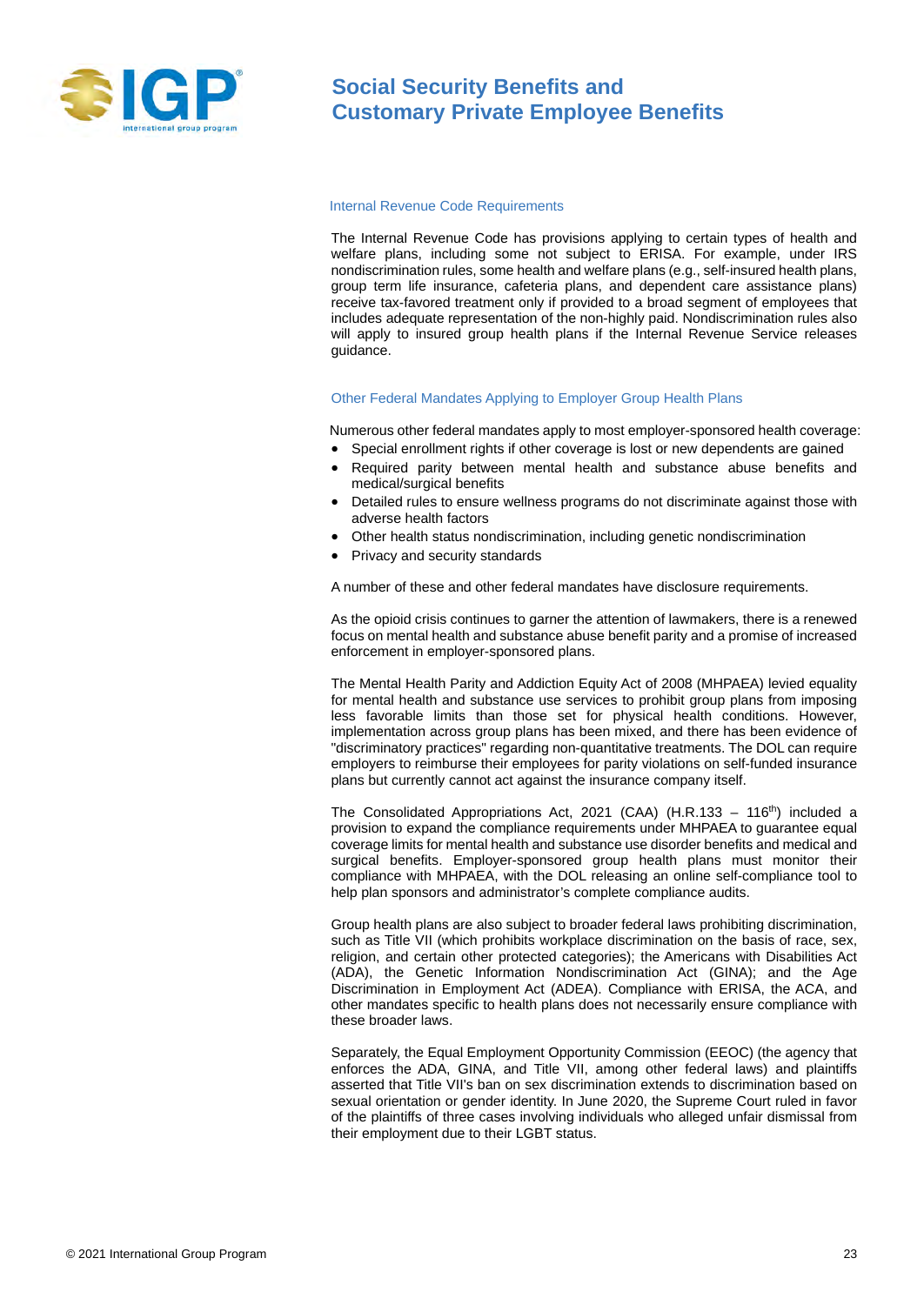

The judges cited that federal law prohibits discrimination based on sex, including an individual's sexual orientation and gender identity. The Equality Act (HR 5) would update civil rights legislation to protect individuals' sexual orientation and gender identity in the same manner as race, sex, religion, and national origin. The bill was reintroduced in February 2021 and quickly passed through the House, with the Senate expected to vote on it in June.

#### Newborns' and Mothers' Health Protection Act

The Newborns' and Mothers' Health Protection Act of 1996 introduced Federal legislation which prohibits health insurance plans offering maternity coverage from restricting benefits for hospital stays following childbirth to less than 48 hours (96 hours in the case of a cesarean section). Every group plan which provides maternity or newborn coverage must provide a disclosure notification of these rights to the plan beneficiaries. It should be noted that many states have enacted their own version of the law regulating coverage for mothers and newborns, which may differ slightly from federal law and, in some instances, may supersede federal requirements.

A newborn is covered under the mother's policy and deductible for just the first 30 days following birth. However, under the ACA, a birth is deemed a qualifying life event. It triggers a 60-day special enrollment period allowing for an application or change request for health insurance coverage to enroll the infant.

#### **COBRA**

The "Consolidated Omnibus Budget Reconciliation Act of 1985" (COBRA) requires that most employers sponsoring group health plans offer employees and their dependents continued health care coverage in certain circumstances, such as termination of employment or divorce when coverage under the plan would otherwise end. The continuation period ranges from 18 to 36 months, depending on the event. In the event of unemployment, the cost of COBRA coverage is borne by the individual, with no contribution from the employer. Although COBRA and its associated compliance obligations remain in effect, the availability of individual coverage through the public exchange may reduce the number of individuals electing COBRA.

As part of the American Rescue Plan Act of 2021 (ARPA) (H.R.1319), a 100% premium COBRA subsidy and additional COBRA enrollment rights were introduced for 'assistance eligible individuals' (AEIs), which includes individuals who were affected by an involuntary termination or a reduction in work hours. Between April 1, 2021, and September 30, 2021, group health plans offering COBRA coverage are required to offer AEIs and their beneficiaries a 100% subsidy of COBRA premiums. The premium is covered by either the plan or the employer and will be reimbursed through a refundable credit against payroll taxes. In addition, individuals who have previously opted out of COBRA or who had previously dropped out of coverage must be notified by employers of the opportunity to opt back in. The maximum eligibility period of COBRA can extend to 36 months under certain qualifying events, meaning that employers will need to notify individuals who became eligible for coverage from April 1, 2018, to guarantee compliance with ARPA.

#### Legal clarity pending for employer wellness plans

In 2016, the American Association of Retired Persons (AARP) sued the EEOC over their assertion that employers with wellness plans could offer the higher incentives permitted by the ACA and request family members provide certain medical information without violating the ADA or GINA.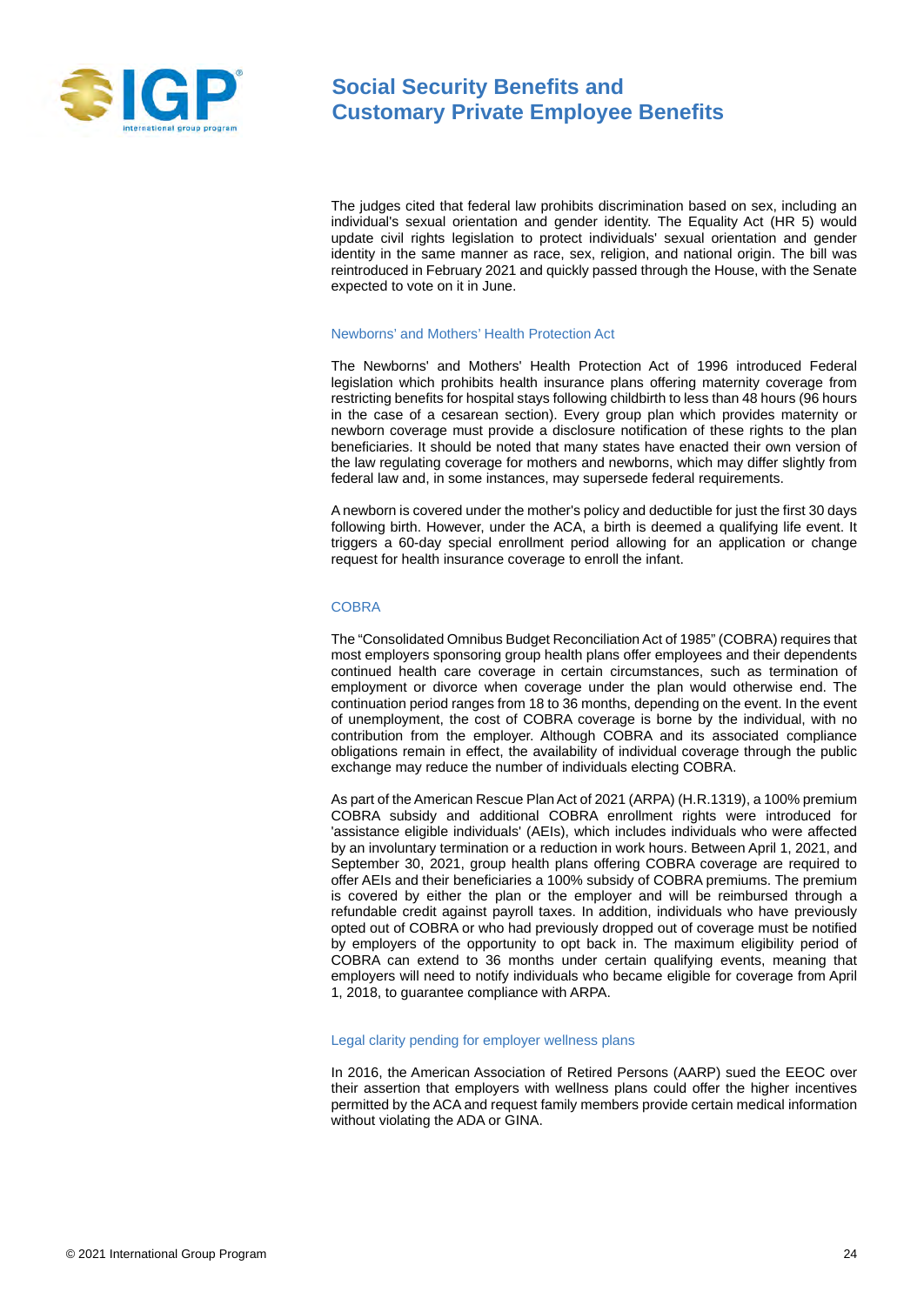

In December 2018, the EEOC reversed its prior stance by vacating the incentive provisions of its final wellness program regulations, effective from January 1, 2019. The current law does not expressly prohibit or permit offering incentives to participate in a wellness program. However, employers need to structure their wellness programs to ensure compliance with the EEOC rules, with awareness around incentives subject to ADA or GINA.

On January 7, 2021, the EEOC released new Notices of Proposed Rulemaking for wellness incentives under ADA and GINA. The rules state that employers may not offer more than a minimum incentive (such as a gift card of modest value) to encourage employee participation in voluntary wellness programs if those programs collect personal medical data of the employee through disability-related inquires or medical exams. An exception to this is a health-contingent wellness program that either qualifies as or is part of a group health plan. Under the ADA safe-harbor rule, group health plans can provide incentives of up to 30% cost of coverage (50% for tobacco cessation programs) if the plan complies with HIPAA requirements. In addition, wellness programs that do not require disability-related inquires or medical exams are exempted from the proposed rule.

However, the EEOC's Notices of Proposed Rulemaking were suspended on January 20 by the Biden Administration as part of the regulatory freeze until the newly appointed EEOC chair reviews and approves the proposals. As a result, the EEOC formally withdrew the recommendations from the Federal Register. Yet, there is no indication if the proposals will be finalized in their original state or if they will be subject to revision.

#### Health Savings Accounts (HSAs) see growth in 2020

Data gathered by Bank of America on more than 3 million participants' 401(k) accounts administered by the bank show an increase in both participation and contribution amounts to HSAs in 2020. Employee contributions increased 10% from 2019, with the average balance in an HSA account rising by 17%. While there is currently insufficient data to determine how much the pandemic played a role in the growth of contribution levels, many employees deferred non-essential medical care during this period which likely influenced the accrual of account assets.

The Health Savings Act of 2021 (S.380), introduced in February, aims to expand consumer opportunities to participate and contribute to HSAs. The act proposes to:

- Eliminate the annual limit on tax-deductible contributions to HSAs by individuals and their employers.
- Eliminate the requirement to be enrolled in a high-deductible health plan to make tax-free contributions to HSAs.
- Expand qualified medical expenses.
- Permit administrative, clerical or payroll contribution error corrections on or before the last day to file taxes.
- Allow the tax-free transfer of an HSA to the family after the account holder's death.
- Ensure HSAs receive equivalent bankruptcy protections as retirement funds.

#### Proposed Medicare expansion

The Medicare for All Act of 2019 proposed legislation to establish a national health insurance program that would include coverage for all US residents. It was a decisive policy in the 2020 Democratic presidential primaries, with many of the candidates split on how to provide expanded health care coverage. President Biden as a candidate, was not in support of a Medicare for All plan due to concerns over cost; however, he was in favor of expanding Medicare benefits. To date, there has been no legislation from the Biden Administration that acts on this. However, the American Rescue Plan includes measures to extend ACA subsidies until the end of 2022 and subsidize private health insurance premiums for unemployed individuals through COBRA.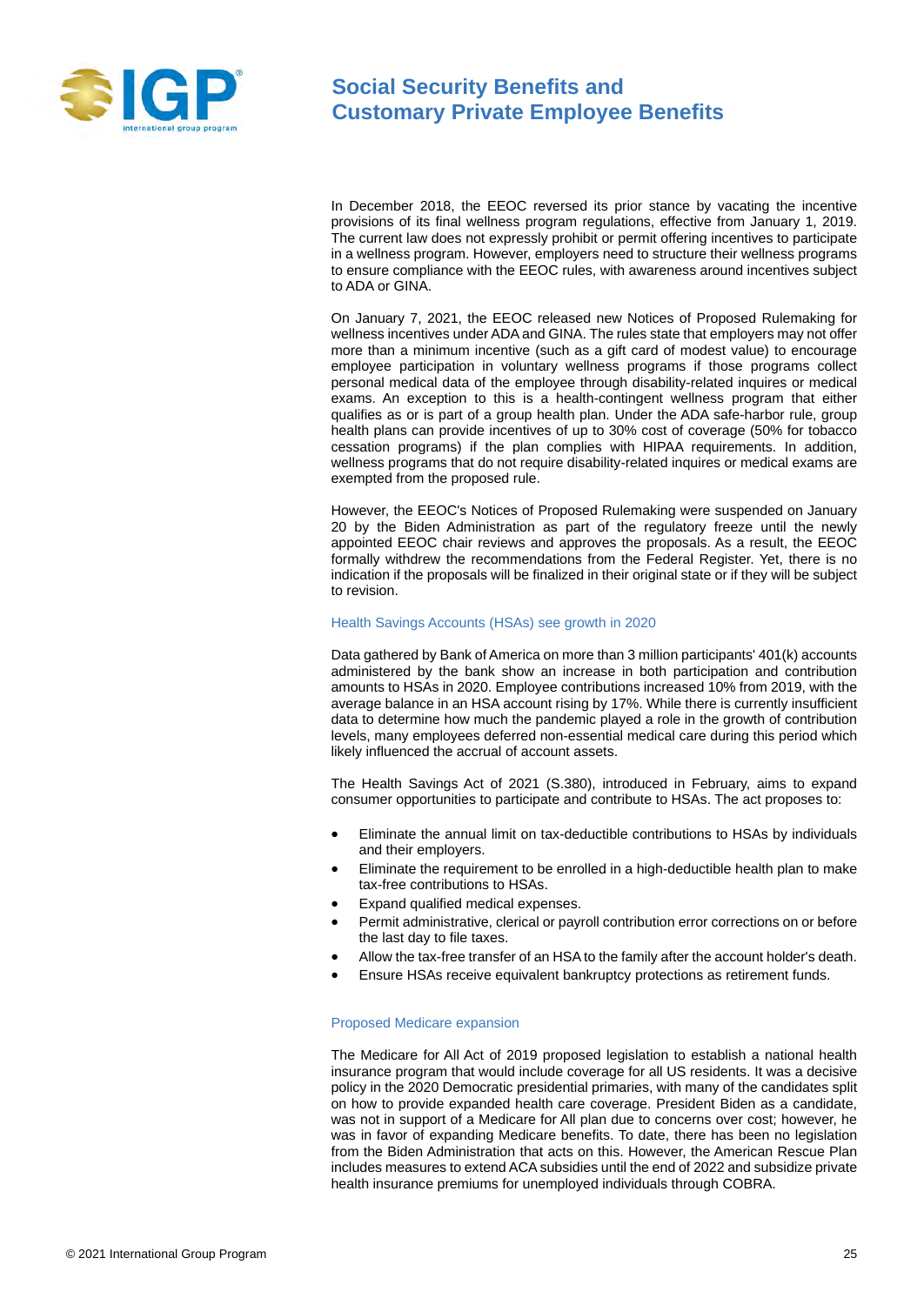

Expansion of Medicare remains popular with both registered voters and members of Congress, with nearly 70% of voters in favor of universal Medicare coverage, particularly in the wake of the COVID pandemic, which saw a steep rise in unemployment. In March, the Medicare for All Act of 2021 (H.R.1976) was introduced. The act aims to expand Medicare benefits, improve coverage, abolish out of pocket costs, and add additional long-terms care supports for the elderly and disabled. The legislation also proposes to extend coverage to all those under the age of 18 or over the age of 55 in the first year of the bill being enacted, with other individuals being able to buy into the program during this time. The program would be fully implemented within two years of the bill being passed.

The Choose Medicare Act (S.1180) was introduced in April 2021, and while it is not as wide-ranging as Medicare for All, it proposes to allow consumers to choose if they wish to opt into Medicare or private health insurance. In addition, any individual who is not already eligible for Medicare could participate, and employers of all sizes would have the opportunity to purchase Medicare for their employees.

#### Paid Family Leave

The Family and Medical Leave Act (FMLA), which has been in place since 1993, allows eligible employees of covered companies to take up to 12 weeks of unpaid leave each year for illness or injury, care of a family member, and for the birth, adoption or foster care of a child, or military deployment of a family member. FMLA covers employers with at least 50 employees. Employees may become eligible if they worked at least 1,250 hours for a covered employer during the 12 months prior to the leave period commencing. However, a report from the DOL showed that up to two-thirds of eligible employees could not afford to take unpaid leave. In addition, the definition of family under FMLA is narrow, encompassing spouses, parents, and children under 18 only. Some states – California, Colorado, Connecticut, Massachusetts, New Jersey, New York, Oregon, Rhode Island, Washington – and the District of Columbia currently offer paid family leave programs primarily funded via payroll deductions.

In April 2021, President Biden put forward the American Families Plan to Congress for consideration. The plan includes a measure to create a national comprehensive paid family and medical leave program, phased in over ten years. The program would guarantee 12 weeks of paid parental, family, and personal illness/safe leave by the tenth year, paying workers up to \$4,000 a month, with a minimum of two-thirds of average weekly wages replaced, rising to 80% for the lowest wage workers. It would also ensure that employees would receive three days of bereavement leave per year starting in the program's first year. This plan would be funded by tax increases for the top 1% of income earners and increased capital gains and dividend tax rates for those who earn over \$1 million per annum.

The Building an Economy for Families Act was also proposed in April. This plan would provide up to 12 weeks of paid family and medical leave for all workers, replacing up to two-thirds of the employee's wages. In addition, eligibility would be extended to individuals not covered under FMLA, including part-time employees and gig workers. The act also broadens the definition of family to include domestic partners, adult children, siblings, grandparents, grandchildren and any other association by blood or affinity that is equivalent to a family relationship.

An additional piece of legislation, the Healthy Families Act (S.1195), would allow employees in a company with 15 or more workers to accrue up to seven paid sick leave days per year to address their own health needs and those of their families.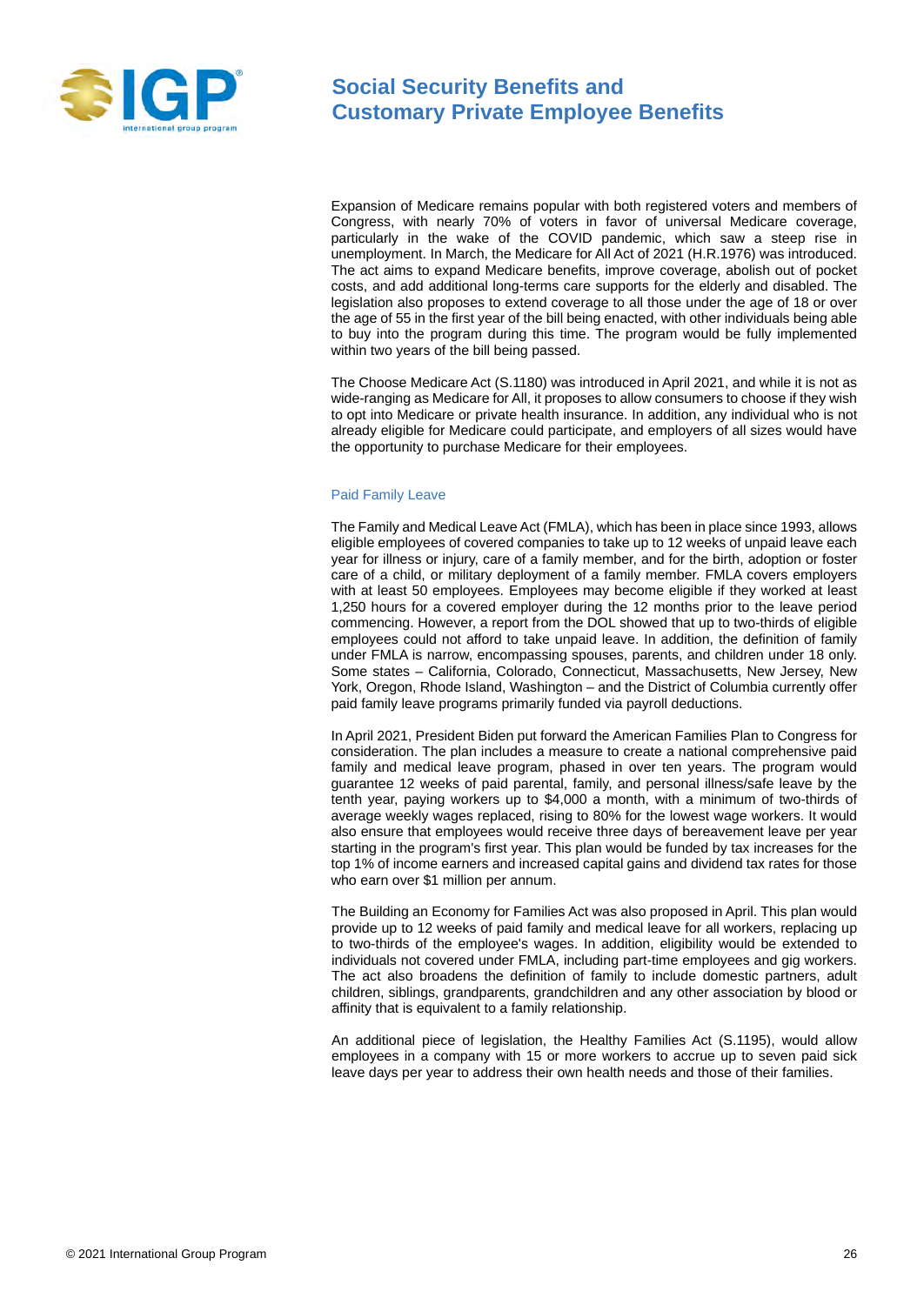

**Taxation**

| <b>Type of Insurance</b>                                            | <b>Contributions</b>                                                                                                                                                                                                                                                                                                                                                                                                                                                                                                                                                                                                                                                                                                                                                                                                                                                                                                                                     | <b>Benefits</b>                                                                                                                                                                                                                                                                                                                                                                                                                                                                                                                                                                                                                                                                                                                                                                                                                                     |
|---------------------------------------------------------------------|----------------------------------------------------------------------------------------------------------------------------------------------------------------------------------------------------------------------------------------------------------------------------------------------------------------------------------------------------------------------------------------------------------------------------------------------------------------------------------------------------------------------------------------------------------------------------------------------------------------------------------------------------------------------------------------------------------------------------------------------------------------------------------------------------------------------------------------------------------------------------------------------------------------------------------------------------------|-----------------------------------------------------------------------------------------------------------------------------------------------------------------------------------------------------------------------------------------------------------------------------------------------------------------------------------------------------------------------------------------------------------------------------------------------------------------------------------------------------------------------------------------------------------------------------------------------------------------------------------------------------------------------------------------------------------------------------------------------------------------------------------------------------------------------------------------------------|
| Qualified Retirement Plan &<br><b>Retirement Plan Distributions</b> | Employer:<br>An employer maintaining a defined<br>benefit or money purchase pension<br>plan generally has 81/2 months after the<br>end of the plan year to make<br>contributions necessary to avoid a<br>funding deficiency and a penalty.<br>The employer avoids the interest<br>charge by making contributions in four<br>installments that equal the lesser of the<br>previous year's minimum funding<br>requirement or 90% of the current<br>year's requirement. However, a defined<br>benefit plan generally will not be<br>subject to the quarterly payment<br>requirements if the plan had no funding<br>shortfall for the prior year.<br>Contributions to the pension and/or<br>profit sharing and other defined<br>contribution plans are deductible on its<br>corporate tax return (subject to certain<br>limitations)                                                                                                                         | Employer:<br>When a benefit is paid to an employee or<br>beneficiary, the distribution is taxable.                                                                                                                                                                                                                                                                                                                                                                                                                                                                                                                                                                                                                                                                                                                                                  |
|                                                                     | Employee:<br>If an employee's elective contributions<br>under a 401(k) cash or deferred<br>arrangement are made on a pre-tax<br>basis, the contributions and related<br>earnings are exempt from taxation until<br>distributed by the plan. However, if the<br>contributions are Roth contributions (a<br>special type of after-tax contribution),<br>the related earnings are tax-free upon<br>distribution if they remain in the plan<br>long enough.<br>Pre-tax, Roth and all other voluntary<br>employee contributions (for example,<br>non-Roth after-tax contributions), and<br>mandatory contributions (for example,<br>to a contributory defined benefit plan),<br>are not deductible on personal tax<br>filings.<br>20% tax withholding applies to any<br>distribution of pre-tax amounts eligible<br>for rollover unless the taxable amount<br>is rolled over directly to another<br>qualified plan or individual retirement<br>account (IRA). | Employee:<br>Any qualified retirement plan benefits that<br>are derived from contributions (employer<br>and employee) and investment income not<br>previously taxed (except for qualified<br>distributions of investment income from a<br>Roth account), will be taxed when the<br>benefits are distributed. Generally, benefits<br>distributed prior to attaining age 591/2 will<br>be subject to an additional 10% penalty tax<br>(unless the employee terminates<br>employment and is age 55 or older).<br>In 2021, an employee may defer up to a<br>maximum of USD 19,500 in this manner (a<br>combined limit for pre-tax and Roth<br>elective contributions). 401(k) plans also<br>may allow employees who will attain age<br>50 by the end of the year an opportunity to<br>make additional "catch-up" contributions of<br>USD 6,500 in 2021. |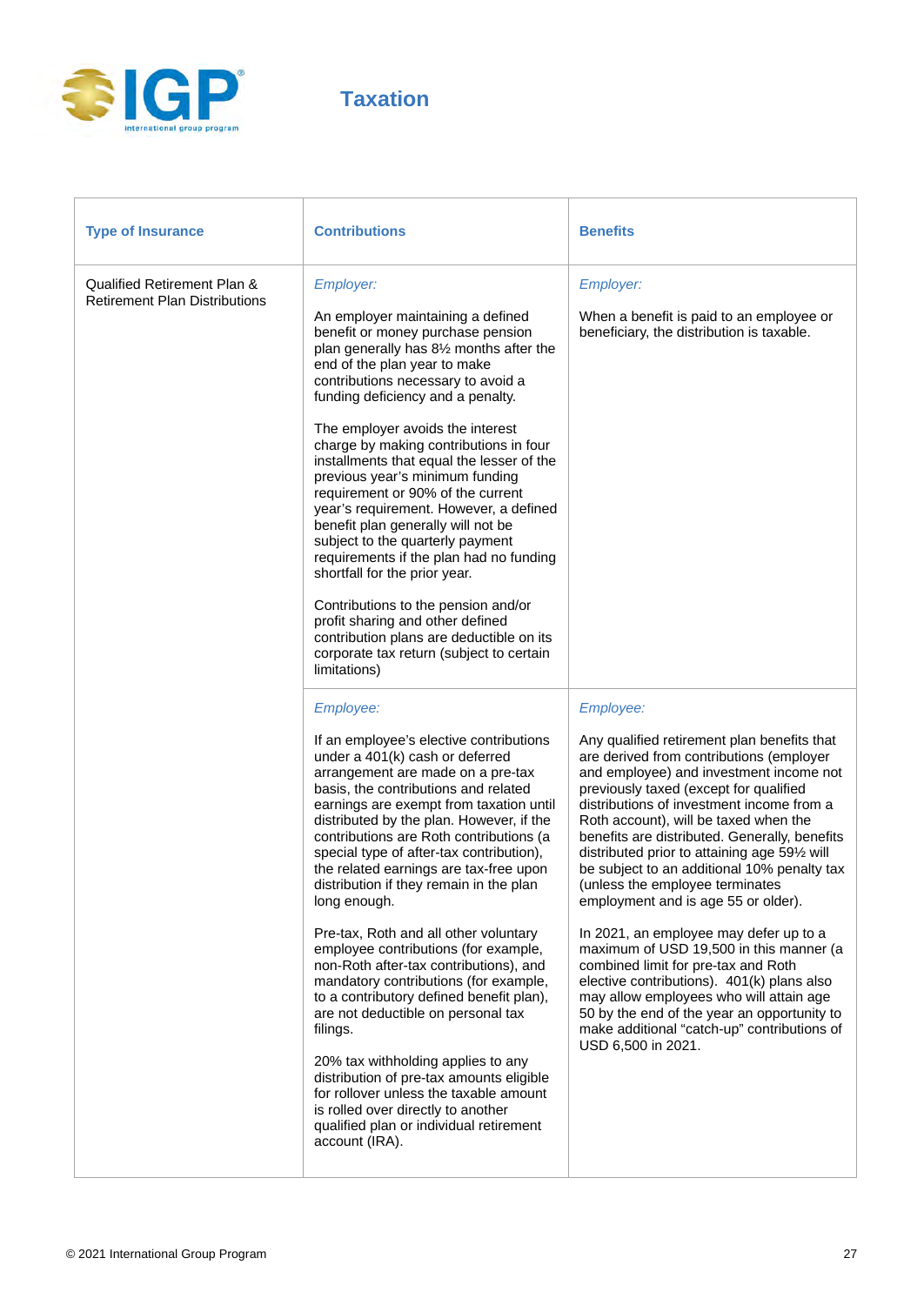

## **Taxation**

| Group Life, Disability, and<br><b>Medical Plans</b> | <i>Employer:</i><br>Premiums paid by an employer for<br>group life, disability, and medical plans<br>are a fully deductible business<br>expense.                                                                                                                                                                           | <i>Employer:</i><br>When a benefit is paid to an employee or<br>beneficiary, the distribution is not taxable<br>to the employer.                                                                                |
|-----------------------------------------------------|----------------------------------------------------------------------------------------------------------------------------------------------------------------------------------------------------------------------------------------------------------------------------------------------------------------------------|-----------------------------------------------------------------------------------------------------------------------------------------------------------------------------------------------------------------|
|                                                     | Employee:<br>Generally speaking; an employee's<br>contributions, if any, to group life,<br>disability, and health are not tax<br>deductible. However, employee<br>contributions toward such coverage<br>may be excludible from income if made<br>under a cafeteria plan pursuant to a<br>valid salary reduction agreement. | <i><b>Employee:</b></i><br>When a benefit is paid to an employee or<br>beneficiary, the distribution is typically not<br>taxable to the employee. There are some<br>situations in which the benefit is taxable. |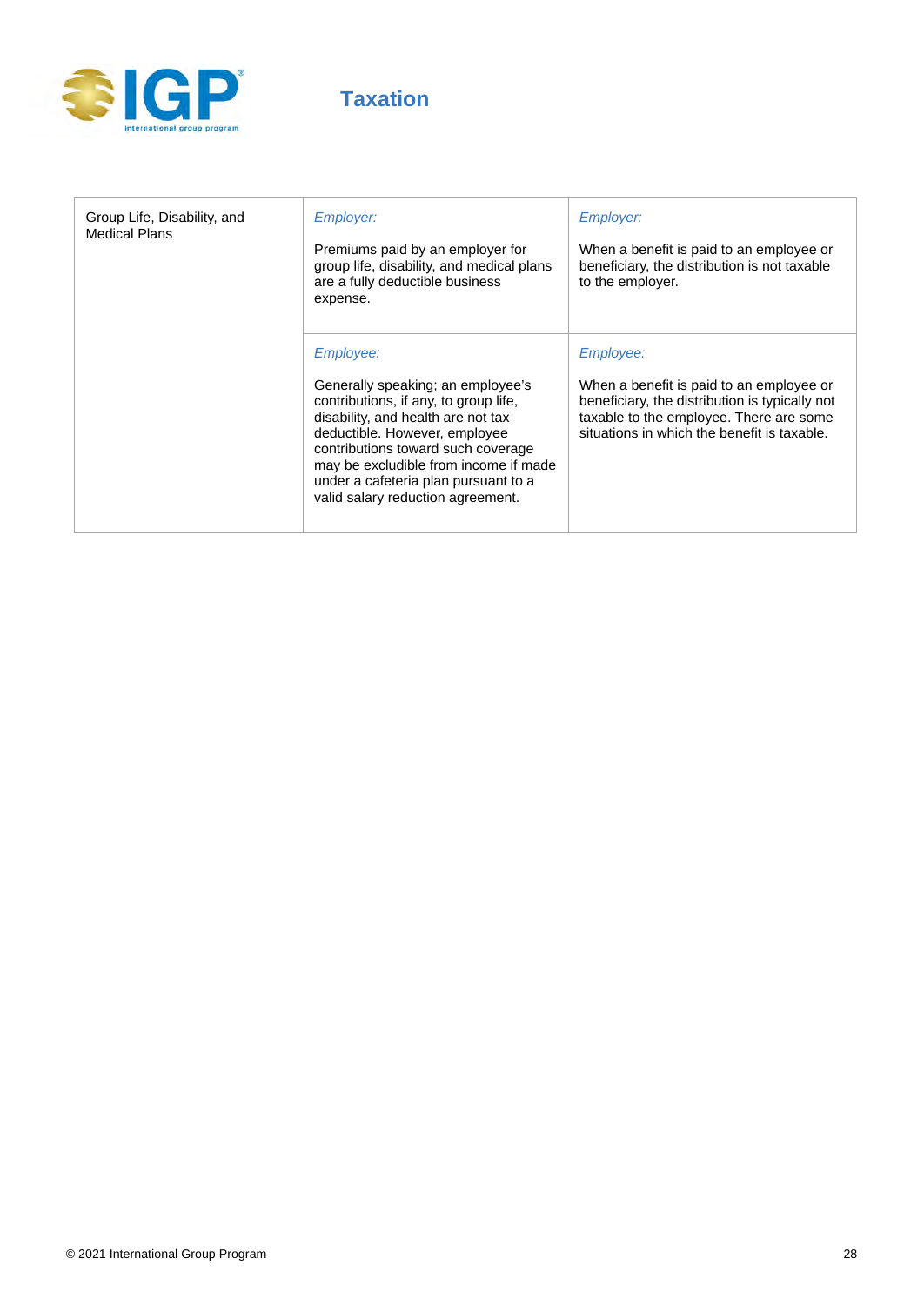

## **Benchmark Information**

#### **Benchmarking Information**

|                              | $\%$ |
|------------------------------|------|
| <b>Group Life Coverage**</b> |      |
| Death benefit                | 82%  |
| AD&D                         | 83%  |
| <b>Disability Coverage**</b> |      |
| Long-term disability         | 71%  |
| Short-term disability        | 61%  |
| <b>Retirement Plans*</b>     |      |
| Defined Contribution         | 94%  |
| Defined Benefit              |      |
| Other*                       |      |
| Wellness                     | 41%  |
| Childcare                    |      |
| Flexible workplace           |      |
| Subsidized commuting         |      |
| Employee assistance programs | 51%  |

*Source: US Bureau of Labor Statistics, 2020\** 

*Society for Human Resource Management (SHRM), 2019\*\**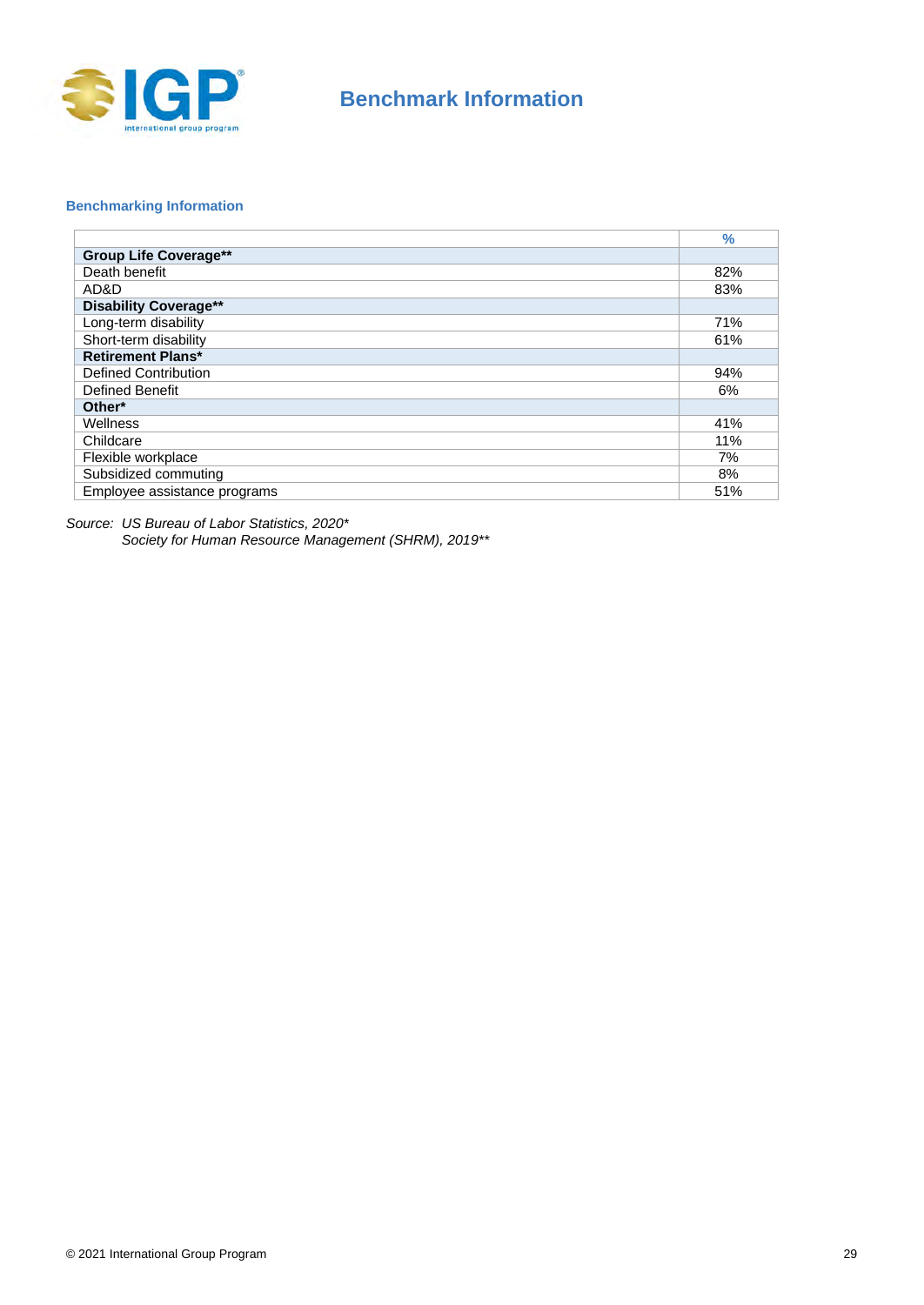

Both group insurance and pension plans in the US have developed along increasingly diverse and complex lines to the extent that it is no longer possible to cite an average or normal plan. The following overview is intended to illustrate a basic outline of benefits often provided and should not be used as a basis for designing a plan for any particular group of employees.

#### **A. Overview of Typical Plans**

| <b>GROUP TERM LIFE</b>                                            |                                                                                                                                                                                                                                                                                              |  |  |
|-------------------------------------------------------------------|----------------------------------------------------------------------------------------------------------------------------------------------------------------------------------------------------------------------------------------------------------------------------------------------|--|--|
| <b>Basic Life</b>                                                 | Earnings-based schedule, typically 1-2 times salary, with additional optional coverage available                                                                                                                                                                                             |  |  |
| <b>Optional Contributory</b><br>Life                              | Options of flat amounts or multiple of earnings                                                                                                                                                                                                                                              |  |  |
| <b>Accidental Death and</b><br><b>Dismemberment</b><br>$(AD&D)$ : | An amount usually equal to the basic life benefit.                                                                                                                                                                                                                                           |  |  |
| <b>Dependent Life:</b>                                            | Typically, modest amounts, such as spouse USD 5,000 and child USD 2,000                                                                                                                                                                                                                      |  |  |
| <b>Common Features of</b><br>Life Insurance<br><b>Products</b>    | Initial enrollment period: typically, 31 days after the employee's date of hire, with subsequent<br>$\bullet$<br>open enrollment periods.                                                                                                                                                    |  |  |
|                                                                   | Guaranteed issue limits: provides a level of coverage without medical evidence, while evidence<br>$\bullet$<br>of insurability provisions may require an insured to provide medical evidence for amounts above<br>the guaranteed issue limit or after the initial or open enrollment period. |  |  |
|                                                                   | Waiver of premium: in the event of the insured's disability, continuing coverage for a stated<br>$\bullet$<br>period of time. Waiver of premium usually continues even if the policy is terminated by the<br>employer.                                                                       |  |  |
|                                                                   | Accelerated benefits: in the event of the insured's terminal illness or need for long-term care,<br>$\bullet$<br>allow payment of a portion of the life insurance benefits prior to the insured's death.                                                                                     |  |  |
|                                                                   | Age reduction provisions lowers the life insurance coverage amount as the insured's age<br>$\bullet$<br>increases.                                                                                                                                                                           |  |  |
|                                                                   | Portability provisions allows terminating employees who are not retiring or disabled to continue<br>$\bullet$<br>group term life coverage, which may be at preferred premium rates.                                                                                                          |  |  |
|                                                                   | Conversion provisions allows employees to convert group coverage to individual policy<br>٠<br>coverage upon employment termination.                                                                                                                                                          |  |  |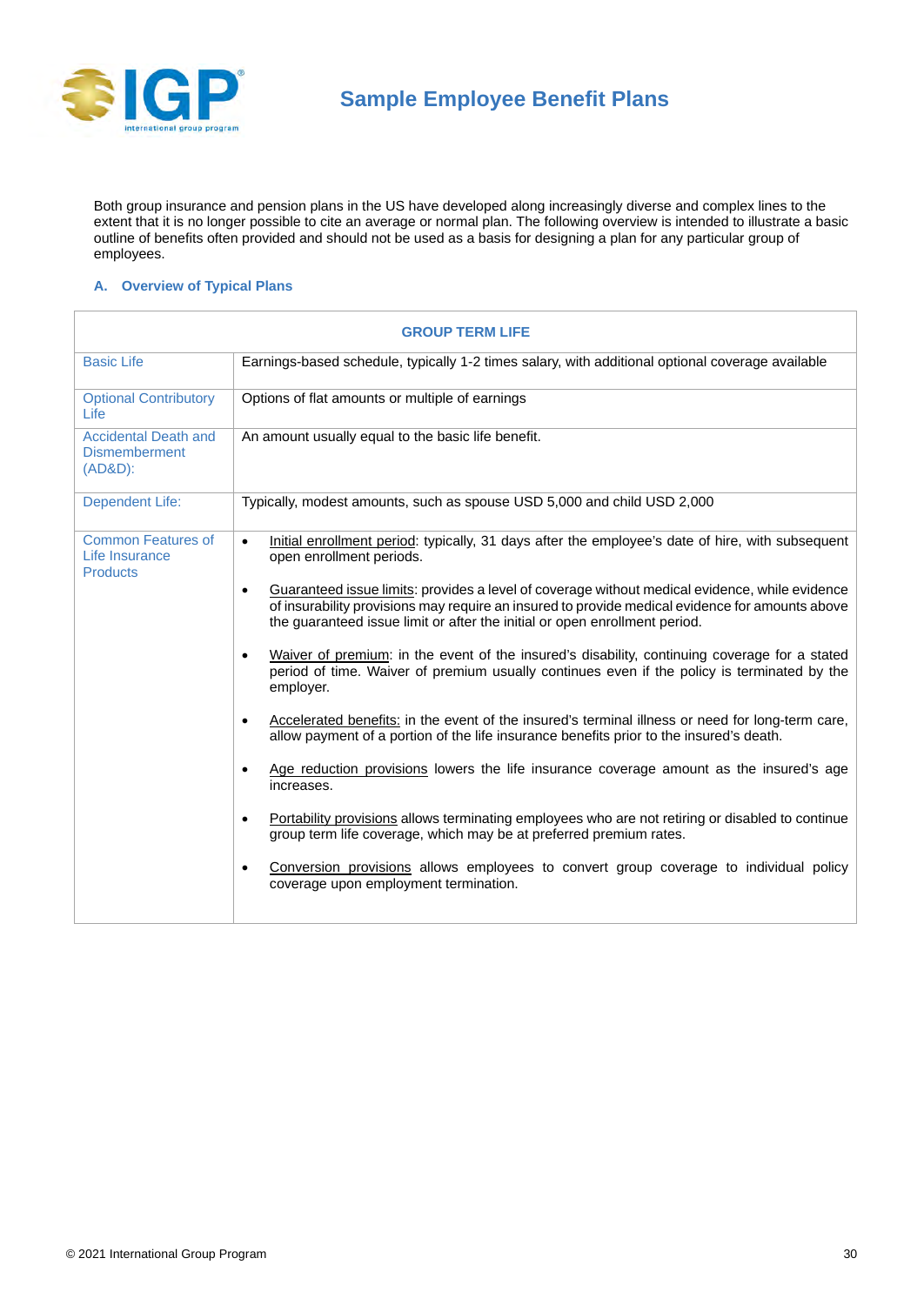

|                                              | <b>GROUP DISABILITY</b>                                                                                                                                                                                                                                                                                                                                    |
|----------------------------------------------|------------------------------------------------------------------------------------------------------------------------------------------------------------------------------------------------------------------------------------------------------------------------------------------------------------------------------------------------------------|
| <b>Short-Term</b><br><b>Disability (STD)</b> | Common benefit for all employees<br>$\bullet$                                                                                                                                                                                                                                                                                                              |
|                                              | Waiting period: Typically, 7 days<br>$\bullet$                                                                                                                                                                                                                                                                                                             |
|                                              | Benefit: Typically, 60% of base pay (may reduce to lower percentage after limited time)<br>$\bullet$                                                                                                                                                                                                                                                       |
|                                              | Duration: 26 weeks is the most common<br>$\bullet$                                                                                                                                                                                                                                                                                                         |
|                                              | Mandated program in certain states and Puerto Rico<br>$\bullet$                                                                                                                                                                                                                                                                                            |
| Long-Term<br>Disability (LTD):               | Elimination period: Typically, 6 months (180 days) or STD benefit period, if integrated.<br>$\bullet$                                                                                                                                                                                                                                                      |
|                                              | Benefit: Typically, 60% of base pay, offset by Social Security and worker's compensation,<br>$\bullet$<br>subject to a maximum, such as USD 10,000 per month.                                                                                                                                                                                              |
|                                              | Maximum duration: Usually until normal retirement age. Shorter periods common for mental<br>$\bullet$<br>health or nervous disabilities or alcohol or substance use disorders.                                                                                                                                                                             |
|                                              | Definition of disability is commonly the employee's inability to perform the duties of the<br>$\bullet$<br>employee's own or regular occupation for the first 2 years of disability. After 2 years, disability<br>is the inability to perform the duties of any occupation for which the individual is qualified by<br>education, training, or experience. |
|                                              | Increasing benefits may be provided through cost-of-living increases, or future or automatic<br>$\bullet$<br>increase riders.                                                                                                                                                                                                                              |
|                                              | Residual benefits may be paid for disabilities resulting in a partial loss of earnings, or for<br>$\bullet$<br>disabilities resulting in reduced time and duties.                                                                                                                                                                                          |
|                                              | Renewability features protect the policyholder from changes to benefits; with non-cancelable<br>$\bullet$<br>policies, an insurer cannot increase premiums or reduce benefits.                                                                                                                                                                             |
|                                              | Disabilities related to pre-existing conditions may be excluded from coverage, and proof of<br>$\bullet$<br>continuing disability is normally required.                                                                                                                                                                                                    |
|                                              | Return to work and rehabilitation programs may be included.<br>$\bullet$                                                                                                                                                                                                                                                                                   |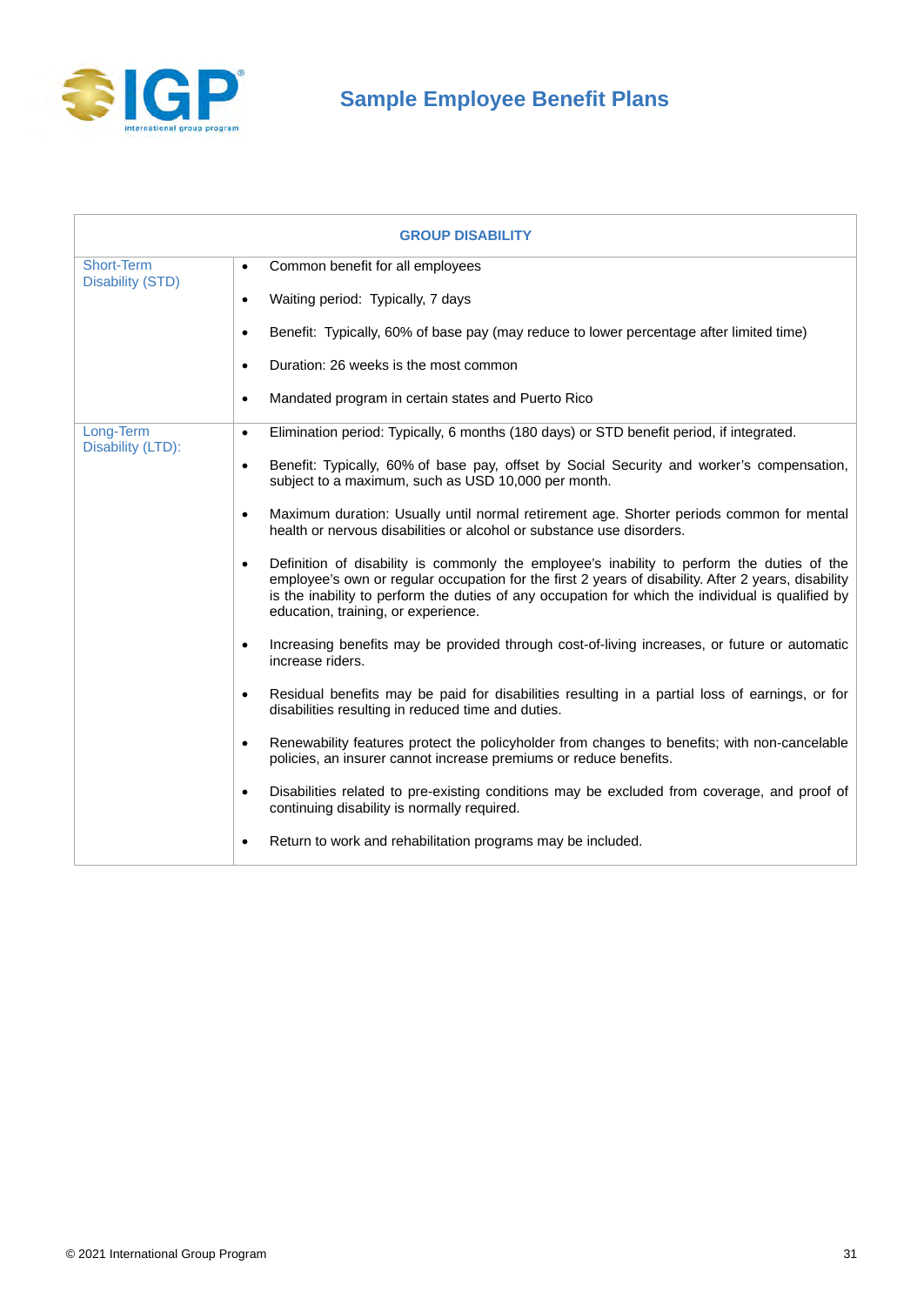

| <b>GROUP HEALTH</b>         |                                                                                                                                                                                                                                                                                                                                                                                                                                                                                                                                                                                                                                                                                                                                                                                                                                                                                                                                                         |  |
|-----------------------------|---------------------------------------------------------------------------------------------------------------------------------------------------------------------------------------------------------------------------------------------------------------------------------------------------------------------------------------------------------------------------------------------------------------------------------------------------------------------------------------------------------------------------------------------------------------------------------------------------------------------------------------------------------------------------------------------------------------------------------------------------------------------------------------------------------------------------------------------------------------------------------------------------------------------------------------------------------|--|
| <b>Basic Indemnity Plan</b> | Hospital:<br>Room and board: dollar amount per day or semi-private room rate, payable for a maximum<br>$\bullet$<br>number of days, such as 365.<br>Special hospital services: such as operating room, anesthesia, etc.<br>$\bullet$<br>Surgical:<br>Reasonable and customary charges<br>Scheduled maximum per procedure<br>$\bullet$<br>In-Hospital Medical:<br>Doctor's visits in the hospital<br>Lab Tests and X-rays:<br>Reasonable and customary charges<br>$\bullet$<br>Scheduled amount per procedure<br>$\bullet$<br><b>Maternity Benefit:</b><br>Provided on same basis as other medical expenses<br>Supplemental Major Medical:<br>Covers expenses not covered by basic plan<br>Comprehensive Indemnity Plan (most typical):<br>Same benefits as basic plus Supplemental<br>$\bullet$<br>Deductible and co-insurance apply immediately<br>$\bullet$<br>Other Benefits:<br>Might include dental, prescription drugs, and vision care benefits. |  |
|                             |                                                                                                                                                                                                                                                                                                                                                                                                                                                                                                                                                                                                                                                                                                                                                                                                                                                                                                                                                         |  |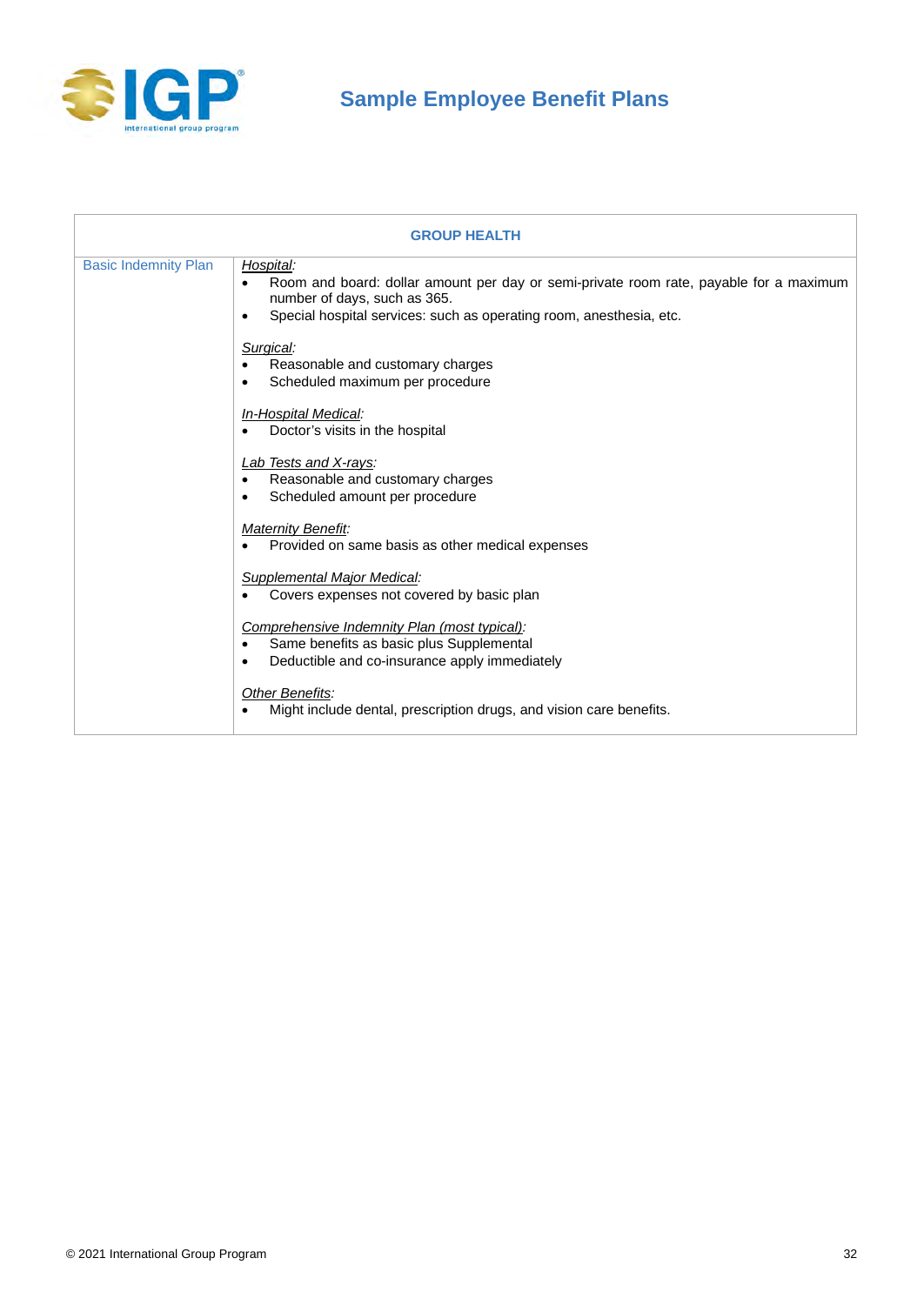

## **Sample Employee Benefit Plans**

| <b>PENSION PLAN</b>       |                                                                                                   |  |
|---------------------------|---------------------------------------------------------------------------------------------------|--|
| <b>Salaried Employees</b> | Based on career or final average earnings<br>$\bullet$                                            |  |
|                           | Often integrated with Social Security                                                             |  |
|                           | Fixed dollar benefits payable monthly (automatic cost-of-living adjustments are not common)<br>٠  |  |
|                           | Full vesting after 5 years of service<br>٠                                                        |  |
|                           | Normal retirement age 65                                                                          |  |
|                           | Generally attractive incentives for early retirement<br>٠                                         |  |
| <b>Union Employees</b>    | Based on service only, e.g., USD 40 per month at retirement for each year of service<br>$\bullet$ |  |
|                           | Benefit level renegotiated every 2 to 3 years                                                     |  |

| 401(k) PLAN                         |                                                                                                                                                                                |  |
|-------------------------------------|--------------------------------------------------------------------------------------------------------------------------------------------------------------------------------|--|
| <b>Defined Contribution</b><br>Plan | Pre-tax employee contributions, after-tax voluntary contributions, and Roth contributions<br>$\bullet$<br>(subject to nondiscrimination regulations and annual dollar limits). |  |
|                                     | Matching employer contribution (e.g., 25% - 50% of the first 6% of pay the employee<br>$\bullet$<br>contributes)                                                               |  |
|                                     | Participant-directed investments<br>٠                                                                                                                                          |  |
|                                     | Generally, 11 to 15 investment options<br>٠                                                                                                                                    |  |
|                                     | Loans up to the lesser of USD 50,000 or 50% of vested account balance<br>٠                                                                                                     |  |
|                                     | Lump-sum payments at death, disability, termination, or retirement (a few plans also allow for<br>$\bullet$<br>some forms of annuities and/or installments)                    |  |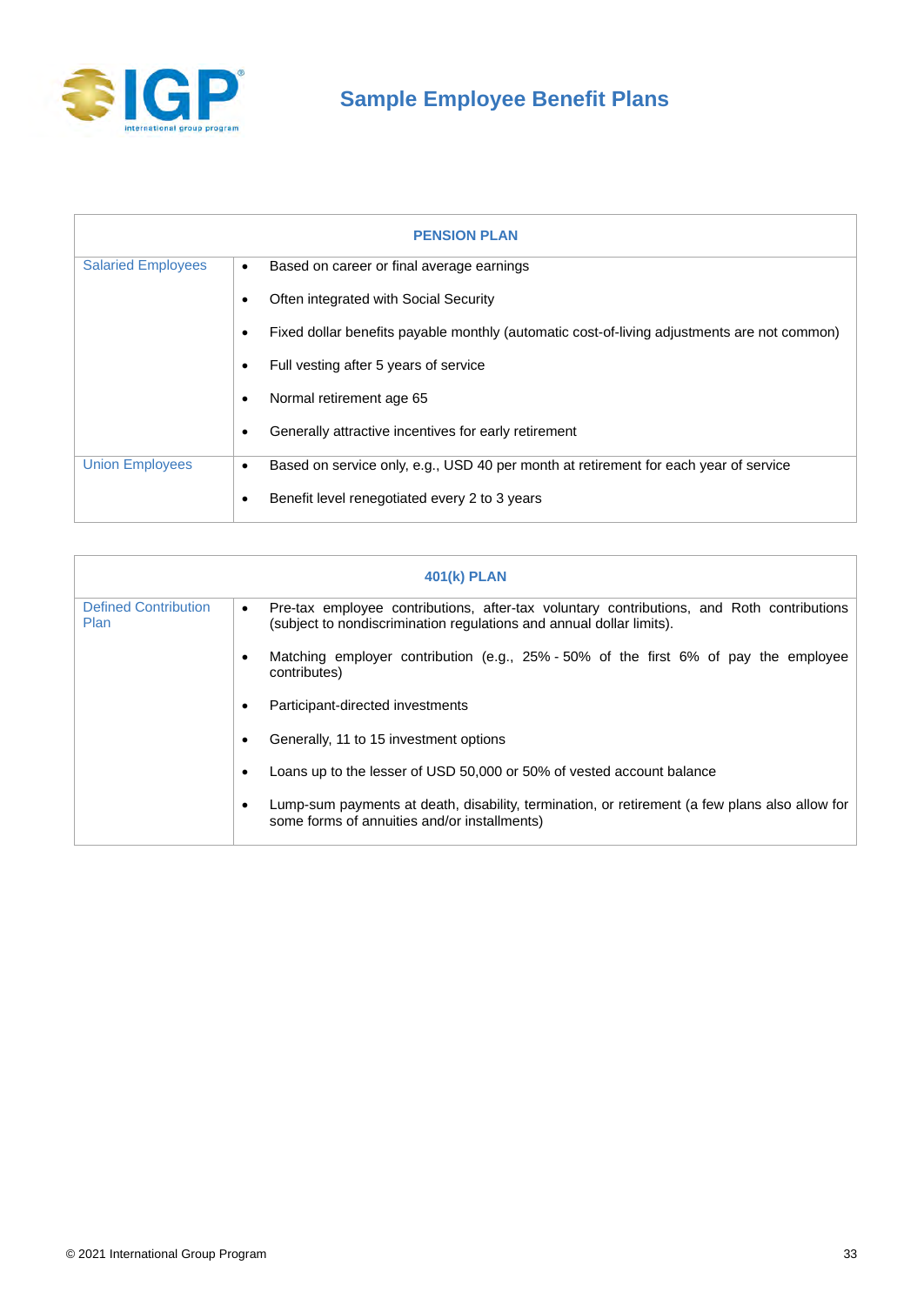

#### **B. Group Life, Disability, and Health Plans**

While the following descriptions are illustrative of both small and large employers, the major difference that usually arises is in the funding methods.

Small employers typically have their plans fully insured to protect themselves from large claims fluctuations. Large employers may have funding arrangements, such as minimum premium or administrative services only (ASO), to maximize their cash flow, as well as to take on part or all of the risk of claim fluctuations. All examples assume the policy or coverage period runs on a calendar-year basis.

Specifically, regarding health plans, the following description illustrates a PPO plan with managed care/utilization review features. In the following description, the terms "you" and "your" refer to the covered employee.

|                                                                  | <b>SUMMARY OF BENEFITS</b>                                                                                                                                                        |  |  |  |
|------------------------------------------------------------------|-----------------------------------------------------------------------------------------------------------------------------------------------------------------------------------|--|--|--|
| Eligibility<br><b>Requirements</b>                               | Eligible Class:<br>All full-time salaried and hourly employees (a full-time employee works an average of at least 30<br>hours per week) (defined by the policyholder).            |  |  |  |
|                                                                  | Eligible Dependents:<br>Qualifying child: Children up to the age of 26.                                                                                                           |  |  |  |
|                                                                  | <b>Waiting Period:</b><br>You may enroll yourself and your dependents on the first day after 30 days of active work.                                                              |  |  |  |
| Life Insurance                                                   | Salaried: Two times base pay                                                                                                                                                      |  |  |  |
| <b>Accidental Death and</b><br><b>Dismemberment</b><br>Insurance | Salaried: Two times base pay                                                                                                                                                      |  |  |  |
| <b>Dependent Life</b><br><b>Insurance</b>                        | Spouse: USD 5,000<br>$\bullet$<br>Child(ren), up to the age of 26: USD 2,000<br>$\bullet$                                                                                         |  |  |  |
|                                                                  | The amount of your dependent's life insurance benefit can be no greater than half the amount of<br>your life insurance benefit.                                                   |  |  |  |
| <b>Optional Life</b><br><b>Insurance</b>                         | Salaried: Ranges from 1 to 5 times base pay                                                                                                                                       |  |  |  |
| <b>Short-Term Disability:</b>                                    | <b>Weekly Benefit:</b><br>60% of weekly base pay                                                                                                                                  |  |  |  |
|                                                                  | <b>Maximum Duration:</b><br>26 weeks                                                                                                                                              |  |  |  |
|                                                                  | <b>Waiting Period:</b><br>For sickness:<br>7 days (benefits begin on 8 <sup>th</sup> day of disability)<br>$\bullet$<br>For accident:<br>7 days<br>For hospitalization:<br>7 days |  |  |  |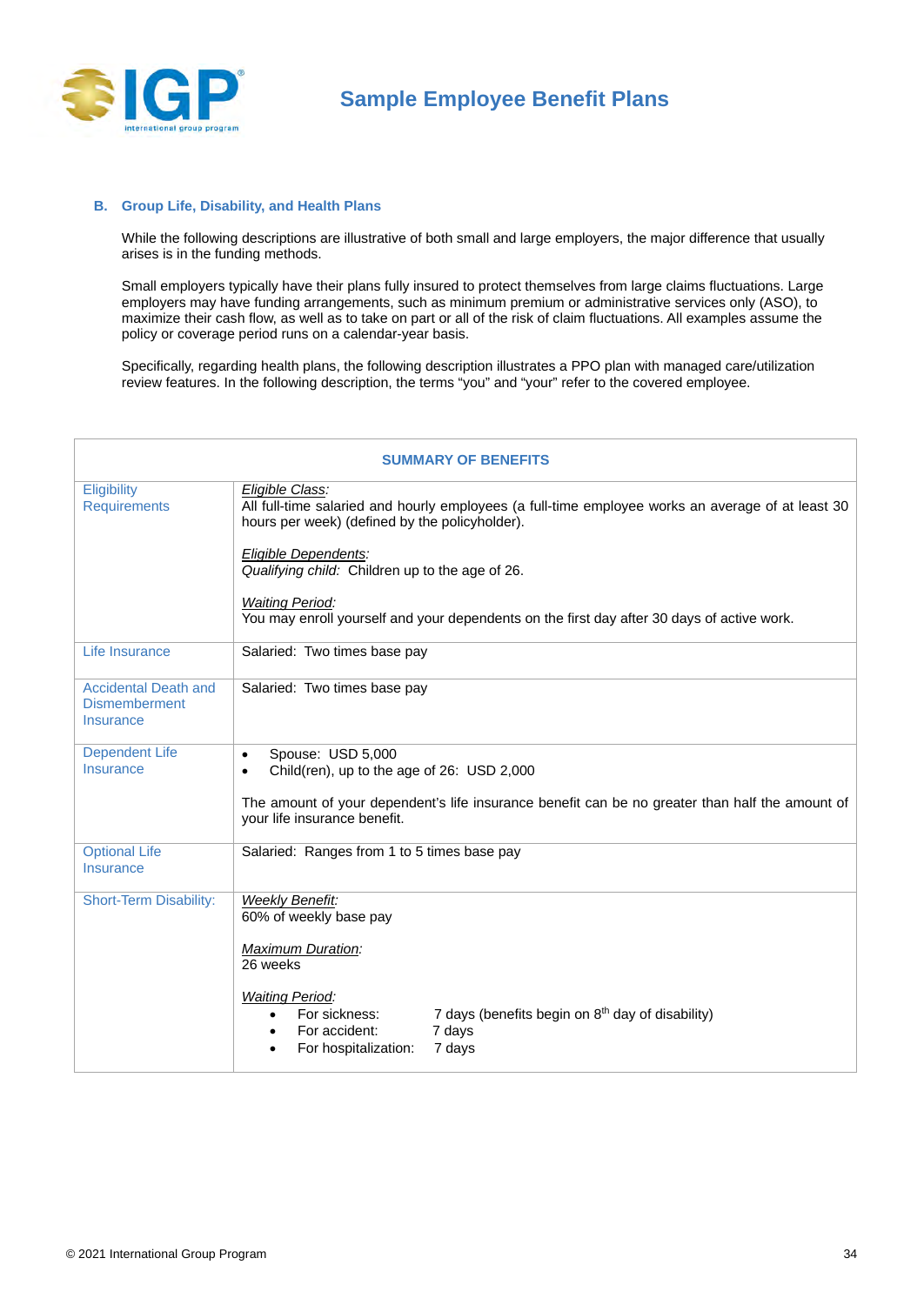

| <b>Long-Term Disability</b>               | <b>Waiting Period:</b><br>180 days or STD benefit period, if integrated                                                                                                                                                                                                                 |                                                           |                        |                                                                                                                                                                                                                                                                            |
|-------------------------------------------|-----------------------------------------------------------------------------------------------------------------------------------------------------------------------------------------------------------------------------------------------------------------------------------------|-----------------------------------------------------------|------------------------|----------------------------------------------------------------------------------------------------------------------------------------------------------------------------------------------------------------------------------------------------------------------------|
|                                           | Benefit:<br>60% of monthly base pay, offset by Social Security, subject to a maximum, such as USD 10,000 per<br>month                                                                                                                                                                   |                                                           |                        |                                                                                                                                                                                                                                                                            |
|                                           | Duration:<br>common for mental health or substance use disorders                                                                                                                                                                                                                        |                                                           |                        | Typically, two years or until normal retirement age, unless no longer disabled; shorter periods                                                                                                                                                                            |
| <b>Medical Coverage</b>                   | Deductible (in-network):                                                                                                                                                                                                                                                                |                                                           |                        |                                                                                                                                                                                                                                                                            |
|                                           | Individual:<br>$\bullet$                                                                                                                                                                                                                                                                | USD 650 per calendar year                                 |                        |                                                                                                                                                                                                                                                                            |
|                                           | Family:<br>$\bullet$                                                                                                                                                                                                                                                                    | USD 1,500 per calendar year                               |                        |                                                                                                                                                                                                                                                                            |
|                                           | Co-insurance:<br>Percentage varies with the type of expense (see the chart that follows).                                                                                                                                                                                               |                                                           |                        |                                                                                                                                                                                                                                                                            |
|                                           | Type of Expense:                                                                                                                                                                                                                                                                        |                                                           | Plan Pays              | You Pay                                                                                                                                                                                                                                                                    |
|                                           | In-network patient hospital:                                                                                                                                                                                                                                                            |                                                           | 80%                    | 20% after the deductible                                                                                                                                                                                                                                                   |
|                                           | Emergency room visit:<br>Out-of-network physician office visit:                                                                                                                                                                                                                         |                                                           | 80%<br>60%             | 20% after the deductible<br>40% after the deductible                                                                                                                                                                                                                       |
|                                           |                                                                                                                                                                                                                                                                                         |                                                           |                        |                                                                                                                                                                                                                                                                            |
|                                           | Out-of-Pocket Limit (in-network):<br>Individual:<br><b>USD 3,000</b><br>$\bullet$                                                                                                                                                                                                       |                                                           |                        |                                                                                                                                                                                                                                                                            |
|                                           | Family:<br><b>USD 6,850</b>                                                                                                                                                                                                                                                             |                                                           |                        |                                                                                                                                                                                                                                                                            |
| <b>Medical Plan</b>                       |                                                                                                                                                                                                                                                                                         |                                                           |                        |                                                                                                                                                                                                                                                                            |
| <b>Cost-Management</b><br><b>Features</b> | The medical plan includes required and recommended cost-management features. One must<br>comply with required procedures to receive maximum benefits and/or avoid penalties. A toll-free<br>patient advocate telephone number is available for assistance with the required procedures. |                                                           |                        |                                                                                                                                                                                                                                                                            |
|                                           | Pre-admission Review:                                                                                                                                                                                                                                                                   | mental health parity rules.                               |                        | If a pre-admission review is not obtained as required, the insured<br>may be required to pay a larger portion of covered expenses or<br>pay a penalty. This amount will not apply to the deductible or<br>out-of-pocket limit. Note: pre-admission reviews must conform to |
|                                           | Second Surgical Opinion:                                                                                                                                                                                                                                                                |                                                           |                        | If a required second surgical opinion is not obtained, the benefit<br>for the surgery will be reduced by a certain percentage.                                                                                                                                             |
|                                           | Outpatient Surgery:                                                                                                                                                                                                                                                                     | will be increased to 100%                                 |                        | If the insured chooses out-patient over in-patient surgery when<br>there is a choice, the deductible will be waived, and the benefit                                                                                                                                       |
| <b>Dental Coverage</b>                    | Deductible:                                                                                                                                                                                                                                                                             |                                                           |                        |                                                                                                                                                                                                                                                                            |
|                                           | Individual:<br>Family:<br>٠                                                                                                                                                                                                                                                             | USD 50 (per calendar year)<br>USD 150 (per calendar year) |                        |                                                                                                                                                                                                                                                                            |
|                                           |                                                                                                                                                                                                                                                                                         |                                                           |                        |                                                                                                                                                                                                                                                                            |
|                                           | Co-insurance:<br>Percentage varies with the type of expense (see the chart that follows):                                                                                                                                                                                               |                                                           |                        |                                                                                                                                                                                                                                                                            |
|                                           | Type of Expense:                                                                                                                                                                                                                                                                        |                                                           | Plan Pays              | <u>You Pay</u>                                                                                                                                                                                                                                                             |
|                                           | <b>Preventive Treatment:</b>                                                                                                                                                                                                                                                            |                                                           | 100%                   | 0% & the deductible is waived                                                                                                                                                                                                                                              |
|                                           | <b>Basic Treatment</b><br>Major Treatment:                                                                                                                                                                                                                                              |                                                           | 80%<br>50%             | 20% after the deductible<br>50% after the deductible                                                                                                                                                                                                                       |
|                                           | Orthodontic Treatment:                                                                                                                                                                                                                                                                  |                                                           | 100%                   | 0% after the deductible                                                                                                                                                                                                                                                    |
|                                           | <b>Benefit Maximums:</b>                                                                                                                                                                                                                                                                |                                                           |                        | *subject to benefit maximums                                                                                                                                                                                                                                               |
|                                           | <b>Orthodontic Treatment:</b><br>$\bullet$                                                                                                                                                                                                                                              |                                                           | USD 1,000 for lifetime |                                                                                                                                                                                                                                                                            |
|                                           | USD 1,500 per year<br>Preventive and Basic/Major Treatment:<br>$\bullet$                                                                                                                                                                                                                |                                                           |                        |                                                                                                                                                                                                                                                                            |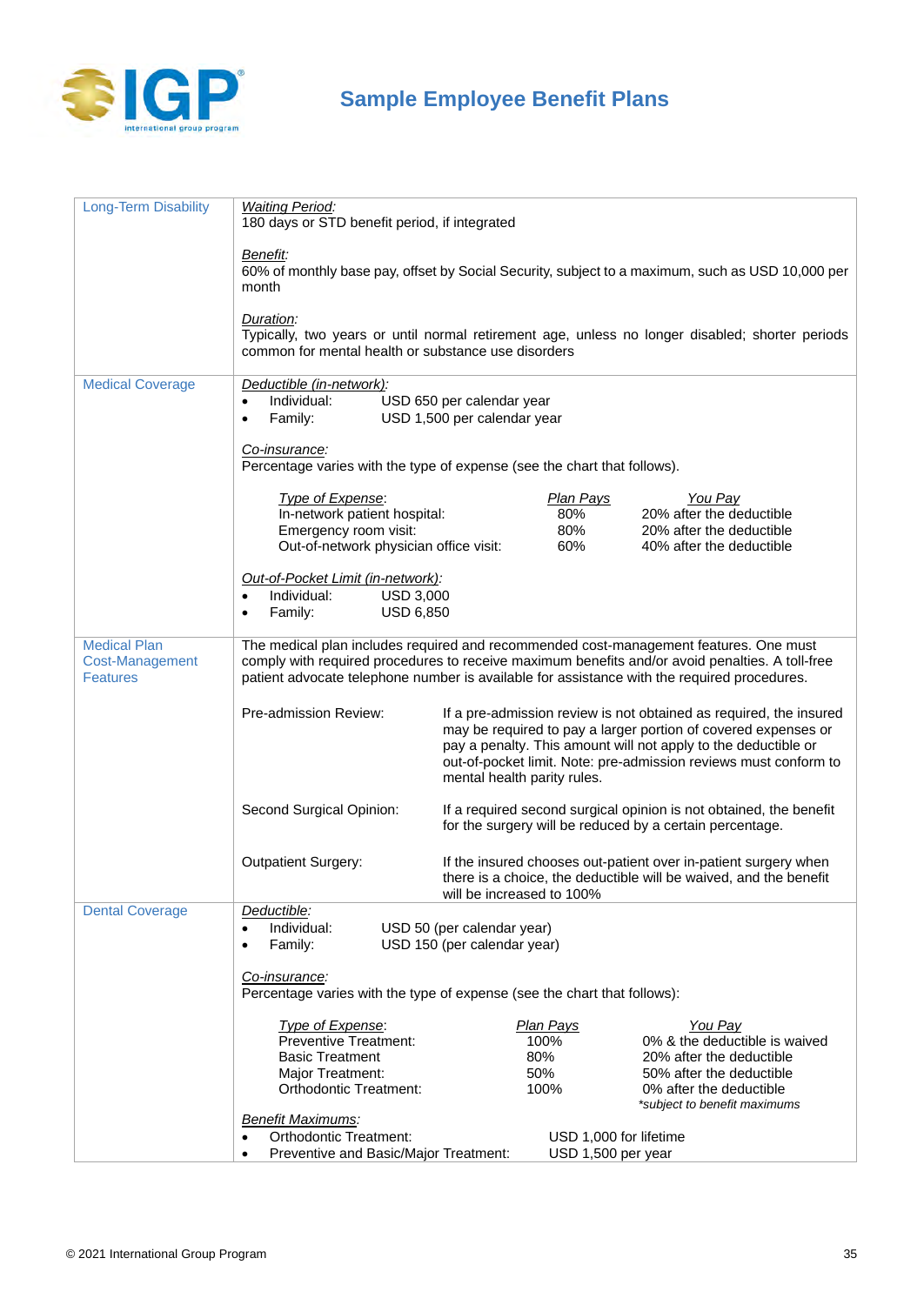

#### **C. Defined Benefit Plan - Manufacturing Company (1,500 lives)**

This company has two defined benefit pension plans: one for union employees and one for salaried (non-union) employees.

| <b>UNION PLAN</b>        |                                                                                                                                                                                                                                                                                                                                                                                             |  |
|--------------------------|---------------------------------------------------------------------------------------------------------------------------------------------------------------------------------------------------------------------------------------------------------------------------------------------------------------------------------------------------------------------------------------------|--|
| Eligibility              | An employee is eligible to join the plan the first day of the month following the date of employment.                                                                                                                                                                                                                                                                                       |  |
| Cost of the Plan         | The plan will be funded exclusively by the employer.                                                                                                                                                                                                                                                                                                                                        |  |
| <b>Benefit Formula</b>   | The accrued monthly benefit is based on the following schedule:                                                                                                                                                                                                                                                                                                                             |  |
|                          | Credited Service 12/31/74 - 1/1/80:<br>$\mathcal{I}$ .                                                                                                                                                                                                                                                                                                                                      |  |
|                          | USD 8.50 per month at retirement for each year of credited service. A year of credited service<br>is 1,800 hours of work in a calendar year. Proportionate years of credited service will be<br>granted for less than 1,800 hours of work in a calendar year.                                                                                                                               |  |
|                          | Credited Service 1/1/85 - 1/1/88:<br>2.                                                                                                                                                                                                                                                                                                                                                     |  |
|                          | USD 10.00 per month at retirement for each year of credited service.                                                                                                                                                                                                                                                                                                                        |  |
|                          | Note: Typical of most union plans, the benefit level is renegotiated every 2 to 4 years. In this plan,<br>the new benefit level applies prospectively. In some union plans, the new benefit level<br>applies to all credited service for active employees. By 1/1/2000, the benefit level in this<br>plan had risen to USD 35.00 per month at retirement for each year of credited service. |  |
| <b>Normal Retirement</b> | Age 65                                                                                                                                                                                                                                                                                                                                                                                      |  |
| <b>Early Retirement</b>  | Age 55 with 10 years of service.<br>The benefit is reduced by 0.5% for each month early retirement precedes normal retirement.                                                                                                                                                                                                                                                              |  |
| Vesting                  | 100% vesting after 5 years of service.                                                                                                                                                                                                                                                                                                                                                      |  |
| Form of Payment          | The normal form is a 10-year certain and life annuity for single employees. A joint and survivor<br>50% annuity will be paid to married participants, at an adjusted amount, unless both the<br>participant and the spouse elect another form of payment. There is no lump-sum payment<br>available under the plan. 75% joint and survivor coverage also is available.                      |  |

| <b>NON-UNION, SALARIED PLAN</b>            |                                                                                                                                                                                                                                                  |
|--------------------------------------------|--------------------------------------------------------------------------------------------------------------------------------------------------------------------------------------------------------------------------------------------------|
| <b>Eligibility</b>                         | Age 21 and 6 months of service                                                                                                                                                                                                                   |
| Cost of the Plan                           | Employer pays 100% of cost of plan                                                                                                                                                                                                               |
| <b>Normal Retirement</b><br><b>Benefit</b> | 1.75% of final average earnings multiplied by years of credited service. ("Final average earnings"<br>is defined as the highest 5 consecutive years of earnings during the last 10 years of employment.)                                         |
| <b>Normal Retirement</b>                   | Age 65                                                                                                                                                                                                                                           |
| <b>Early Retirement</b>                    | Age 55 with 5 years of service. The benefit is reduced actuarially for each month that early<br>retirement precedes normal retirement.                                                                                                           |
| Vesting                                    | 100% vesting after 5 years of service.                                                                                                                                                                                                           |
| <b>Forms of Payment</b>                    | Life annuity for single employees. Reduced joint and survivor coverage, 50% for married<br>participants, unless both the participant and spouse decline the 50% joint and survivor coverage.<br>75% joint & survivor coverage is also available. |

*Note: Typical of most plans, there is no lump-sum option at retirement. There is also no automatic cost-of-living/inflation adjustment after retirement, although this plan has periodically increased retiree benefits when there were surplus assets in the fund.*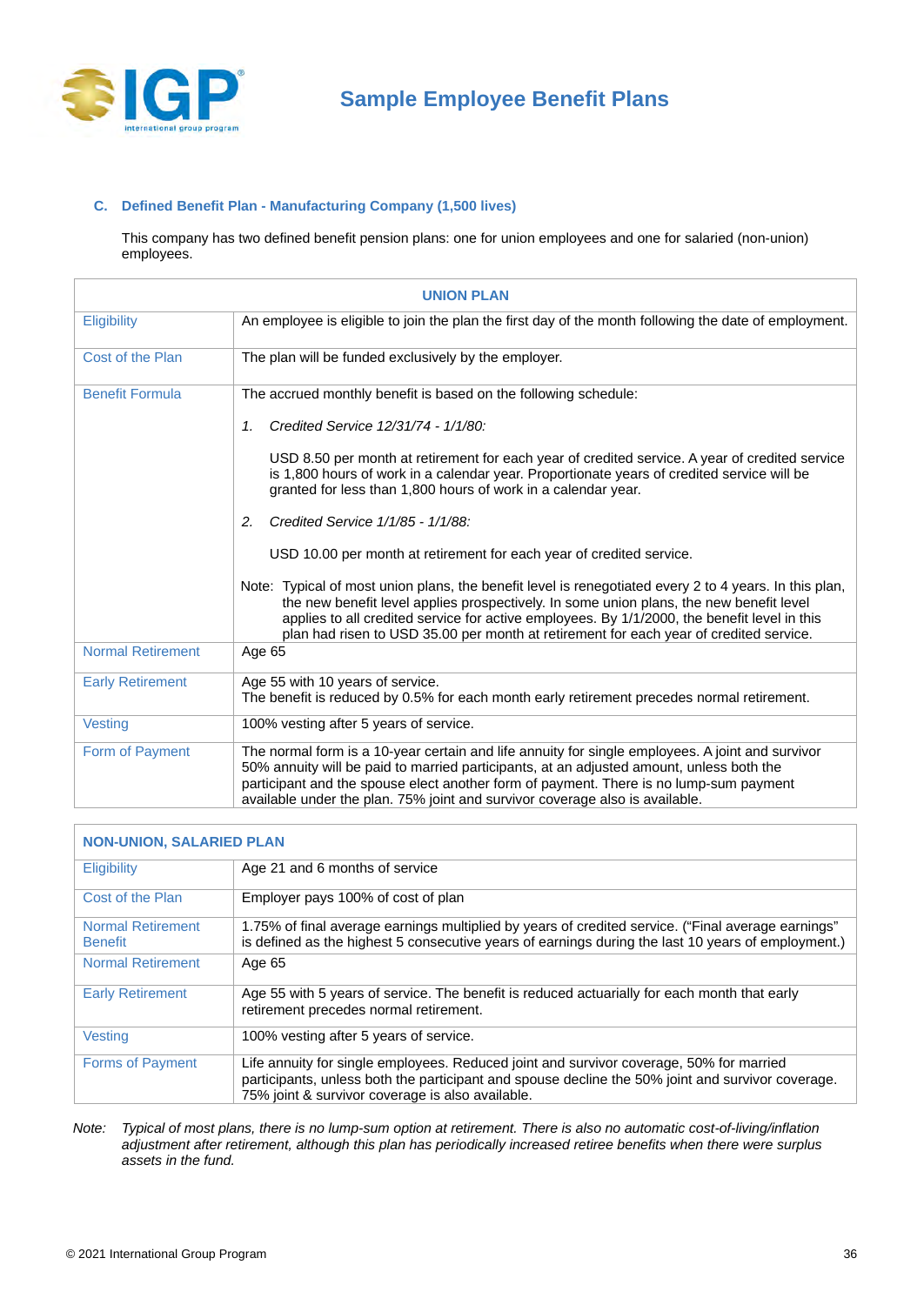

#### **D. 401(k) Plan - Financial Institution (700 lives)**

| <b>401(k) PLAN</b>                         |                                                                                                                                                                                                                                                                                                                                                                                                                                                                       |
|--------------------------------------------|-----------------------------------------------------------------------------------------------------------------------------------------------------------------------------------------------------------------------------------------------------------------------------------------------------------------------------------------------------------------------------------------------------------------------------------------------------------------------|
| Eligibility                                | First day of the month after completion of 6 months of service.                                                                                                                                                                                                                                                                                                                                                                                                       |
| <b>Employee</b><br><b>Contributions</b>    | Eligible employees may contribute from 1% to 20% of eligible compensation to the plan on a pre-tax<br>basis. Compensation by law is limited to USD 290,000 annually (in 2021). Additionally, 401(k) plans<br>must limit pre-tax deferrals to USD 19,500 in 2021. Employees age 50 or older may contribute up<br>to an additional USD 6,500 in 2021.                                                                                                                   |
| Employer<br><b>Contributions</b>           | The employer will match 50% of the first 6% of an employee's compensation contributed as a pre-tax<br>deferral. No match on any pre-tax contributions that exceed 6%.                                                                                                                                                                                                                                                                                                 |
| <b>Profit-Sharing</b><br>Contribution      | At the end of the fiscal year, the employer also may make a discretionary contribution to the plan<br>based on profits. Each participant will share in this profit-sharing contribution in the ratio that his/her<br>compensation bears to total compensation (as defined in the plan document).                                                                                                                                                                      |
| Vesting                                    | Participants are always 100% vested in their own contributions (required by law). A participant will<br>vest 100% in the employer-provided profit-sharing contributions and matching contributions after 3<br>years of service.                                                                                                                                                                                                                                       |
| <b>Investment Direction</b>                | Participants will direct the investment of all employee and employer contributions. The same<br>investment elections must apply to all contributions in a participant's account.                                                                                                                                                                                                                                                                                      |
|                                            | The investment options include a stable value fund (supported by guaranteed interest contracts), a<br>domestic stock fund, an international stock fund, a growth stock fund, a growth and income fund,<br>and a balanced stock and bond fund.                                                                                                                                                                                                                         |
|                                            | The plan also offers lifestyle fund options, as well as managed accounts. Participants can direct<br>investment in 1% increments into any of these investment options.                                                                                                                                                                                                                                                                                                |
| <b>Investment Changes</b>                  | Participants may change how future contributions will be invested, and/or reallocate past<br>contributions.                                                                                                                                                                                                                                                                                                                                                           |
| Withdrawals                                | The plan permits participants to withdraw up to 50% of their entire vested account balance if<br>hardship requirements are met. The withdrawal is subject to ordinary income tax and a special 10%<br>penalty tax for early withdrawals (generally applies prior to age 59 1/2).                                                                                                                                                                                      |
| Loans                                      | The plan permits participants to borrow the lesser of 50% of their vested account balance or USD<br>50,000. Loans are not subject to current taxation as long as they are repaid to the plan, generally<br>within 5 years (a longer repayment period is permitted for primary residence loans).                                                                                                                                                                       |
|                                            | The plan requires repayment through payroll deduction, at an interest rate that is 1% above the rate<br>currently available in the marketplace. Participants may only have one outstanding plan loan.                                                                                                                                                                                                                                                                 |
| <b>Termination of</b><br><b>Employment</b> | At termination, participants may leave their account balance in the plan, elect to roll the funds over<br>into an individual retirement account (IRA), elect to roll them over into a new employer's plan (if<br>applicable), or take a lump-sum distribution. A lump-sum distribution is subject to 20% tax<br>withholding (if rollover eligible). A special 10% penalty tax also may apply to participants under age<br>59 1/2 who don't roll over their lump-sums. |
| Death & Disability<br><b>Benefits</b>      | 100% of the account balance automatically vests at death or total disability.                                                                                                                                                                                                                                                                                                                                                                                         |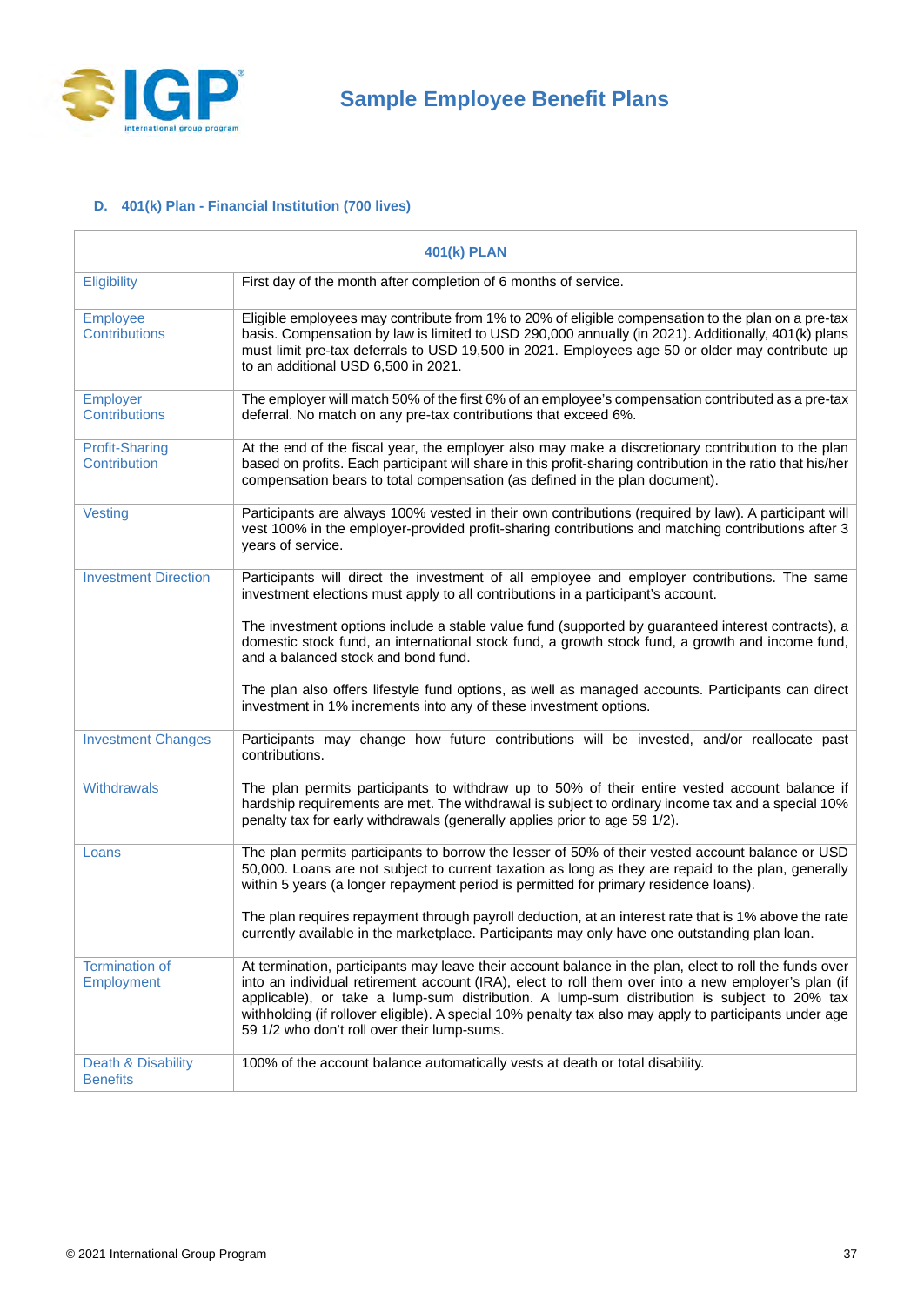

## **Useful Links**

For more information on Prudential, please visit:

http://www.prudential.com

International Group Program (IGP):

Social Security Benefits:

[https://www.igpinfo.com](https://www.igpinfo.com/)

<https://www.ssa.gov/>

Internal Revenue Service:

https://www.irs.gov/